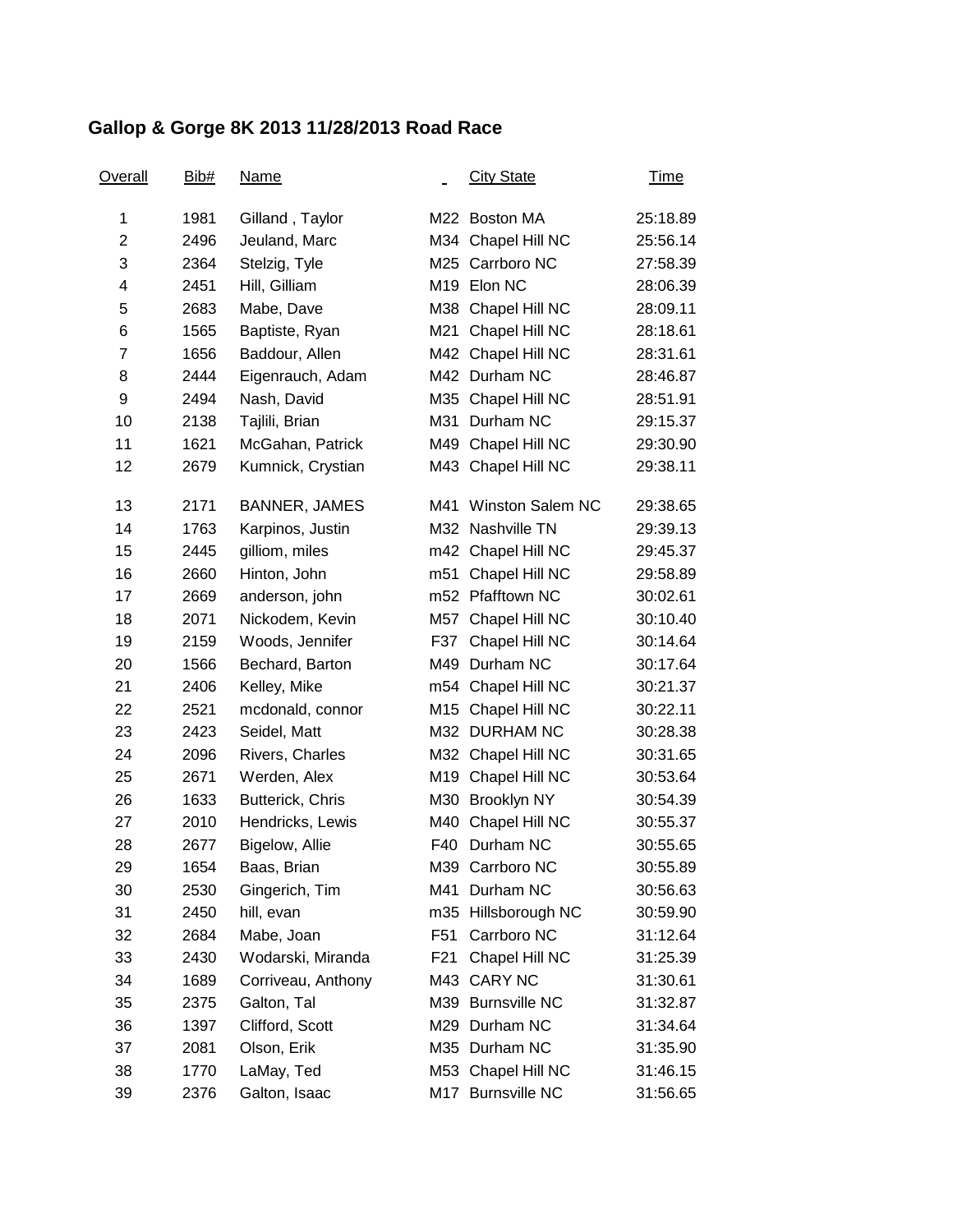| 40 | 2116 | Scribner, Andrew        |                 | M45 DURHAM NC      | 31:58.39 |
|----|------|-------------------------|-----------------|--------------------|----------|
| 41 | 1739 | Hergert, Kris           |                 | M39 Chapel Hill NC | 31:58.42 |
| 42 | 2721 | Pedersen, Lars          |                 | M45 Chapel Hill NC | 31:59.39 |
| 43 | 2676 | Zaragoza, Elliot        |                 | M39 Chapel Hill NC | 32:07.37 |
| 44 | 2083 | Parker, michael         |                 | M54 Austin TX      | 32:12.88 |
| 45 | 2069 | Nichols, Mark           |                 | M28 Chapel Hill NC | 32:17.37 |
| 46 | 1918 | Burke, Adam             | M35             | Raleigh NC         | 32:20.87 |
| 47 | 2616 | speizer, simone         | f15             | Chapel Hill NC     | 32:23.65 |
| 48 | 1571 | Brahmi, Tarik           |                 | M37 PALATINE IL    | 32:28.36 |
| 49 | 1600 | Higgins, Joshua         |                 | M36 Chapel Hill NC | 32:30.61 |
| 50 | 2459 | Kozin, Sasha            | M27             | Carrboro NC        | 32:30.90 |
| 51 | 2084 | Parr, Keaton            | M16             | gray TN            | 32:32.14 |
| 52 | 2340 | Mcdowell, Jake          |                 | M38 Chapel Hill NC | 32:33.40 |
| 53 | 2490 | bazemore, meredith      | f38             | Chapel Hill NC     | 32:33.92 |
| 54 | 1777 | mangarelli, caren       | F43             | <b>DURHAM NC</b>   | 32:34.39 |
| 55 | 1710 | Fisher, Brian           |                 | M33 Washington DC  | 32:38.12 |
| 56 | 2085 | Parr, Riley             | M18             | gray TN            | 32:41.14 |
| 57 | 1457 | Jones, Michael          | M37             | Chapel Hill NC     | 32:43.38 |
| 58 | 2514 | Heinrich, James         | M38             | <b>DURHAM NC</b>   | 32:46.89 |
| 59 | 2182 | Combs, Ryan             |                 | M13 Chapel Hill NC | 32:50.40 |
| 60 | 2286 | Moss, Ellen             | F32             | Durham NC          | 32:52.37 |
| 61 | 1676 | Byerly, Rob             |                 | M18 Chapel Hill NC | 32:56.61 |
| 62 | 1920 | Byrd, Brandon           | M27             | Milwaukee WI       | 33:01.90 |
| 63 | 2510 | lozoff, josh            |                 | m42 DURHAM NC      | 33:02.36 |
| 64 | 1709 | Fiorito Jr, Agustin     |                 | M14 Chapel Hill NC | 33:05.12 |
| 65 | 2670 | Van Ord, Tristin        | f19             | Chapel Hill NC     | 33:10.65 |
| 66 | 1405 | Couper, David           | M59             | Chapel Hill NC     | 33:12.89 |
| 67 | 1898 | Bishop, Jessica         | f38             | Chapel Hill NC     | 33:15.64 |
| 68 | 2193 | Guiteras, Andrew        |                 | M35 Carrboro NC    | 33:19.61 |
| 69 | 1678 | Cadilla, Victor         | M25             | Durham NC          | 33:21.89 |
| 70 | 2205 | Knight, Rodney          |                 | M52 Chapel Hill NC | 33:23.39 |
| 71 | 1884 | baker, jeffrey          |                 | m41 Durham NC      | 33:26.61 |
| 72 | 1858 | Weiner, Lia             | F <sub>24</sub> | Carrboro NC        | 33:29.65 |
| 73 | 1514 | Schmitz, William        | M41             | Chapel Hill NC     | 33:30.62 |
| 74 | 1495 | Papazoglou, Michael     |                 | M42 Chapel Hill NC | 33:32.37 |
| 75 | 2606 | sherman jollis, natalie | F <sub>15</sub> | Chapel Hill NC     | 33:35.90 |
| 76 | 1819 | Peterson, Eric          | M51             | Chapel Hill NC     | 33:36.15 |
| 77 | 2681 | Houck, Scott            |                 | M28 Chapel Hill NC | 33:41.13 |
| 78 | 2248 | Younts, JoAnna          | F46             | Chapel Hill NC     | 33:44.65 |
| 79 | 1925 | Cannon, Trey            |                 | M17 Acworth GA     | 33:50.15 |
| 80 | 2605 | Lane, Daniel            |                 | M24 Carrboro NC    | 33:51.14 |
| 81 | 2281 | McCrone, Andrew         |                 | M38 California MD  | 33:54.64 |
| 82 | 1697 | Ehlers, Ben             |                 | m43 ATHENS GA      | 33:55.16 |
| 83 | 2565 | Hill, Harold            | M44 us          |                    | 33:57.64 |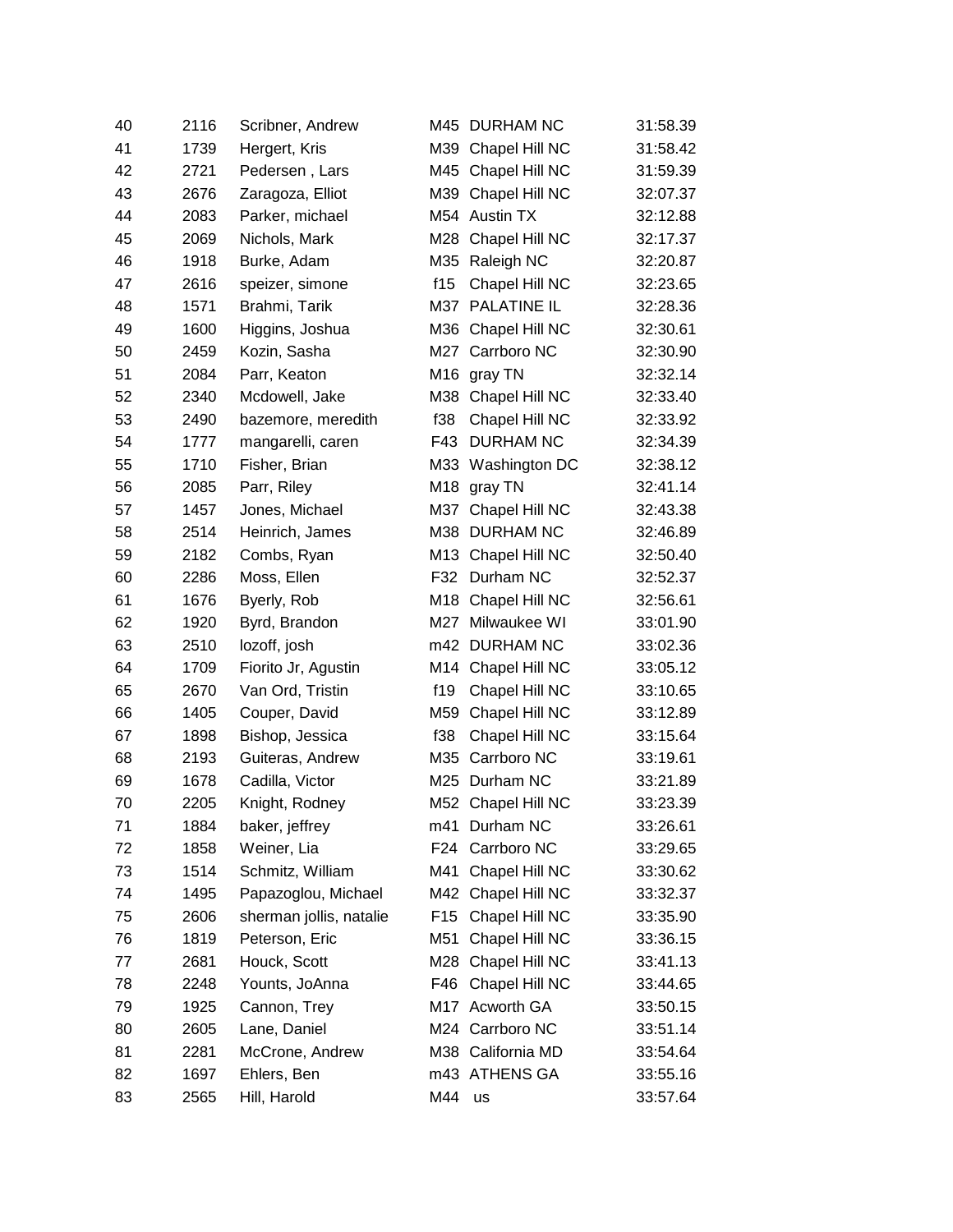| 84  | 1605 | Kelly, Keegan         |                 | M24 Carrboro NC      | 34:02.65 |
|-----|------|-----------------------|-----------------|----------------------|----------|
| 85  | 2438 | Cook, Gordon          |                 | M34 Coconut Grove FL | 34:04.62 |
| 86  | 2559 | Crawford, Jason       |                 | m37 Chapel Hill NC   | 34:06.37 |
| 87  | 2306 | West, Leigh           | F <sub>28</sub> | Carrboro NC          | 34:07.89 |
| 88  | 1747 | Hoerger, Ryan         |                 | M19 Saratoga CA      | 34:09.12 |
| 89  | 1610 | Krant, Lucian         |                 | M33 Huntersville NC  | 34:10.89 |
| 90  | 2717 | Cook, Brian           |                 | M43 Atlanta GA       | 34:11.15 |
| 91  | 1723 | Goodwin-Brown, Hannah | F28             | Carrboro NC          | 34:11.64 |
| 92  | 2479 | Vanderford, Johnny    |                 | M45 Whitsett NC      | 34:13.37 |
| 93  | 2213 | Marshall, Jason       |                 | M36 Greer SC         | 34:15.94 |
| 94  | 2664 | Paul, Eric            |                 | M56 Carrboro NC      | 34:17.65 |
| 95  | 2604 | murray, brendan       |                 | m25 Boone NC         | 34:21.39 |
| 96  | 1760 | Johnstone, Shannon    | F40             | <b>CARY NC</b>       | 34:26.38 |
| 97  | 1411 | Cunningham, Melissa   | F34             | Carrboro NC          | 34:28.15 |
| 98  | 1432 | Gilbert, Craig        |                 | M54 DURHAM NC        | 34:28.65 |
| 99  | 2156 | Whitney, David        |                 | M50 Durham NC        | 34:28.86 |
| 100 | 2440 | cranford, will        |                 | m16 Charlotte NC     | 34:30.14 |
| 101 | 2619 | Motley, Griffin       | M11             | Carrboro NC          | 34:34.39 |
| 102 | 2402 | Jaspers, Ilona        | F44             | Carrboro NC          | 34:36.39 |
| 103 | 1857 | walker, craig         |                 | m40 Durham NC        | 34:38.13 |
| 104 | 1879 | Antipov, Helen        | F46             | Durham NC            | 34:38.86 |
| 105 | 2645 | Savelli, Lindsay      | F <sub>21</sub> | Chapel Hill NC       | 34:40.86 |
| 106 | 2647 | chu, jennifer         | f29             | Chapel Hill NC       | 34:46.13 |
| 107 | 2702 | Thomas, Andrew        | M36             | Chapel Hill NC       | 34:48.16 |
| 108 | 1376 | Astrachan, Owen       | M57             | Chapel Hill NC       | 34:51.13 |
| 109 | 1639 | Silton, Drew          | M27             | Philadelphia PA      | 34:52.64 |
| 110 | 2466 | McGeary, Andrea       | F35             | Durham NC            | 34:54.12 |
| 111 | 1980 | Geary, Patrick        |                 | M29 San Diego CA     | 34:54.67 |
| 112 | 2653 | Hensel, Douglas       |                 | M40 Durham NC        | 34:56.12 |
| 113 | 1780 | Marshall, Ashley      | F <sub>26</sub> | Chapel Hill NC       | 34:59.62 |
| 114 | 1826 | Roberts, Sarah        |                 | F32 Chapel Hill NC   | 35:06.15 |
| 115 | 2000 | Hassin, Bryan         |                 | M34 Chapel Hill NC   | 35:06.90 |
| 116 | 2631 | DeWalt, Darren        |                 | M44 Chapel Hill NC   | 35:09.11 |
| 117 | 1854 | Thorn, Russell        |                 | M29 Chapel Hill NC   | 35:09.65 |
| 118 | 2693 | Kapferer, Lori        | F37             | Lancaster PA         | 35:11.12 |
| 119 | 1962 | Dinola, Tony          |                 | m29 Charlotte NC     | 35:11.63 |
| 120 | 1808 | Niemeyer, John        |                 | M37 Chapel Hill NC   | 35:14.13 |
| 121 | 2620 | Motley, Phillip       |                 | M44 Carrboro NC      | 35:17.16 |
| 122 | 2469 | Rees, John            |                 | M54 Chapel Hill NC   | 35:18.62 |
| 123 | 2477 | Stott, Liam           | M21             | Carrboro NC          | 35:20.66 |
| 124 | 2073 | Noah, Paul            | M21             | Carrboro NC          | 35:20.88 |
| 125 | 2736 | phillips, daniel      | M21             |                      | 35:21.13 |
| 126 | 1745 | Hoerger, Jacob        | M21             | Chapel Hill NC       | 35:21.15 |
| 127 | 2102 | Rogers, Owen          |                 | M12 Carrboro NC      | 35:22.38 |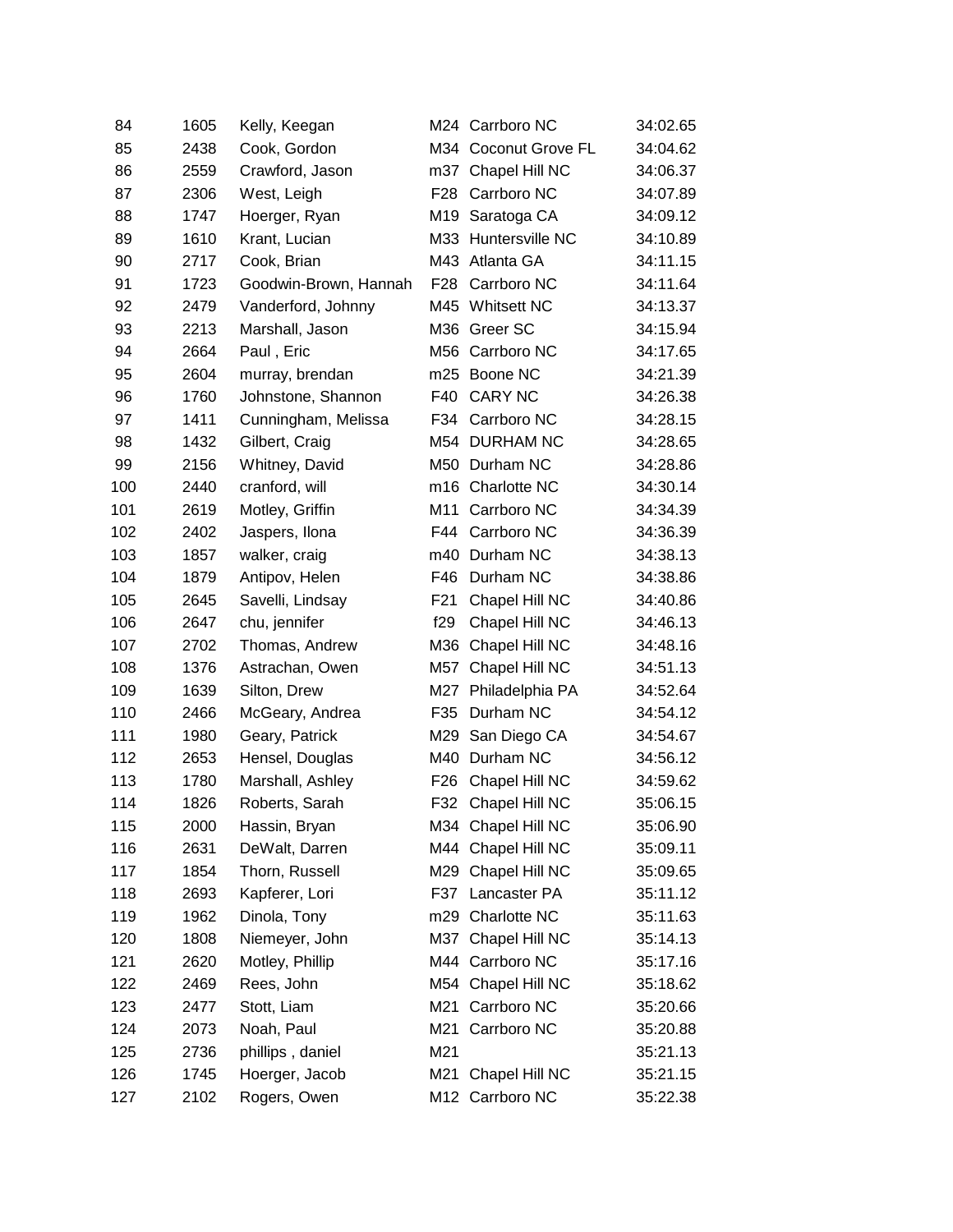| 128 | 1986 | Gordon, Max           |                 | M27 Chapel Hill NC  | 35:25.65 |
|-----|------|-----------------------|-----------------|---------------------|----------|
| 129 | 2495 | Phillips, Alexa       | F <sub>18</sub> | Carrboro NC         | 35:26.36 |
| 130 | 2537 | Lara-Cinisomo, Sandra | F44             | Chapel Hill NC      | 35:27.90 |
| 131 | 2603 | Shakib, Christopher   | M46             | Jacksonville FL     | 35:28.91 |
| 132 | 2086 | Patz, Ned             | M55             | Chapel Hill NC      | 35:31.11 |
| 133 | 2186 | DeVries, David        |                 | M45 Chapel Hill NC  | 35:31.88 |
| 134 | 2472 | Robbins, Luke         | M23             | Charlottesville VA  | 35:36.90 |
| 135 | 1783 | McCurdy, Christopher  |                 | M27 Chapel Hill FL  | 35:40.63 |
| 136 | 2111 | Savage, Eric          |                 | M43 Chapel Hill NC  | 35:41.40 |
| 137 | 1984 | Goldstein, Jennifer   | F42             | Carrboro NC         | 35:42.41 |
| 138 | 1836 | Shur, Jim             |                 | M53 Pittsboro NC    | 35:43.61 |
| 139 | 2504 | Ames, Milly           | F <sub>15</sub> | Chapel Hill NC      | 35:46.62 |
| 140 | 2288 | patchett, james       |                 | M34 Brooklyn NY     | 35:46.63 |
| 141 | 2541 | Thompson, Steve       | M58             | Chapel Hill NC      | 35:47.65 |
| 142 | 2290 | Schopler, Andy        |                 | M42 San Diego CA    | 35:49.14 |
| 143 | 1454 | Hussey, Jon           | M51             | Chapel Hill NC      | 35:49.87 |
| 144 | 2028 | Kaat, Jessica         | F <sub>21</sub> | Chapel Hill NC      | 35:51.11 |
| 145 | 2626 | Sept, Connor          |                 | M14 Chapel Hill NC  | 35:55.88 |
| 146 | 2471 | Robbins, Amy          | F <sub>51</sub> | Charlottesville VA  | 35:56.64 |
| 147 | 2032 | Kopec, Doug           |                 | M56 Carrboro NC     | 35:57.91 |
| 148 | 1758 | jhaveri, ravi         |                 | M43 DURHAM NC       | 36:00.36 |
| 149 | 2413 | McKay, Daniel         |                 | M38 Carrboro NC     | 36:05.67 |
| 150 | 2210 | Lindbom, Katherine    | F24             | Sneads Ferry NC     | 36:06.89 |
| 151 | 2123 | Slater, Neil          | M50             | Chapel Hill NC      | 36:07.62 |
| 152 | 2033 | Krouse, Michael       |                 | M27 Richmond VA     | 36:07.89 |
| 153 | 2568 | Kerr, Jordan          | M34             | Chapel Hill NC      | 36:08.38 |
| 154 | 2098 | Robert, Sara          | F40             | Durham NC           | 36:16.11 |
| 155 | 2206 | knight, tai           | M14             | Chapel Hill NC      | 36:19.67 |
| 156 | 2648 | Vaughns, Kelli        | F32             | Chapel Hill NC      | 36:21.16 |
| 157 | 2345 | Nu±ez, Durbin         |                 | M23 Lake Worth FL   | 36:22.93 |
| 158 | 2507 | Pavelsky, Tamlin      |                 | M34 Chapel Hill NC  | 36:28.43 |
| 159 | 2377 | Amsbary, Jessica      |                 | F35 Chapel Hill NC  | 36:29.62 |
| 160 | 2546 | Cobb, Michael         |                 | M45 Hillsborough NC | 36:32.15 |
| 161 | 1554 | Wilson, Kristin       |                 | F33 Chapel Hill NC  | 36:34.62 |
| 162 | 1428 | Gale, w. Patrick      | M39             | Carrboro NC         | 36:35.13 |
| 163 | 2393 | Hamberlin, Margie     | F42             | Chapel Hill NC      | 36:41.66 |
| 164 | 1753 | Hofmeier, Matthew     |                 | M29 Durham NC       | 36:44.63 |
| 165 | 2074 | Noah, Terry           |                 | M54 Carrboro NC     | 36:45.88 |
| 166 | 2366 | totten, brian         |                 | m36 Durham NC       | 36:46.41 |
| 167 | 2454 | Hoover, Mia           | F <sub>12</sub> | Chapel Hill NC      | 36:46.88 |
| 168 | 2672 | Calamai, david        | M27             | Chapel Hill NC      | 36:47.17 |
| 169 | 2329 | Howard, Jennifer      | F39             | Durham NC           | 36:48.65 |
| 170 | 2154 | Weissler, Kate        | F26             | Philadelphia PA     | 36:49.40 |
| 171 | 1750 | Hoerger, Tom          |                 | M54 Chapel Hill NC  | 36:49.94 |
|     |      |                       |                 |                     |          |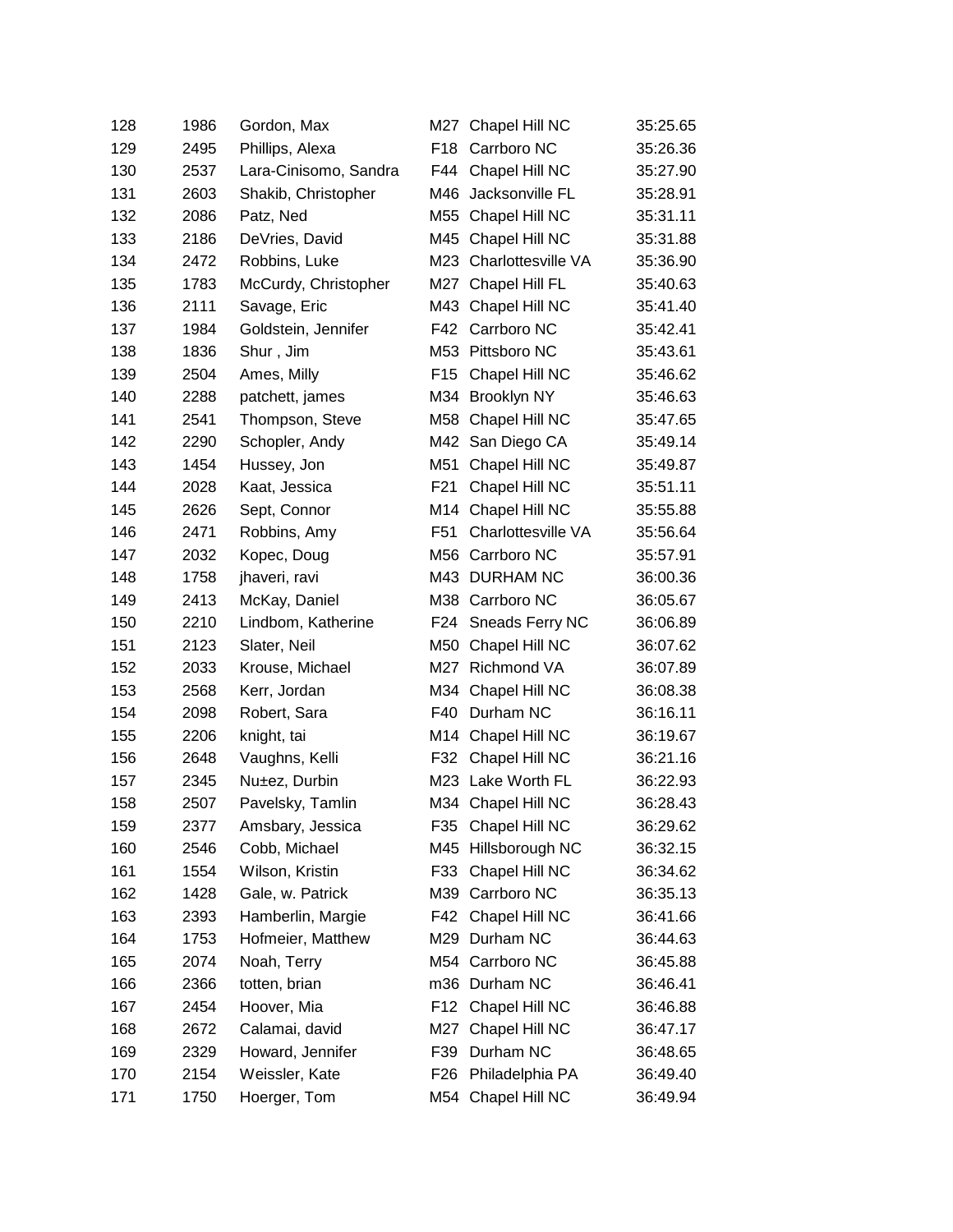| 172 | 2128 | Smith, Stuart       |                  | M26 Chapel Hill NC | 36:50.38 |
|-----|------|---------------------|------------------|--------------------|----------|
| 173 | 2196 | Howard, Dave        |                  | M56 Bad Axe MI     | 36:50.66 |
| 174 | 1445 | harris, andrew      |                  | m13 DURHAM NC      | 36:57.87 |
| 175 | 2453 | Hoover, Chris       | M42              | Chapel Hill NC     | 36:58.11 |
| 176 | 1955 | Denniston, Charliss | F <sub>26</sub>  | Medford MA         | 36:58.91 |
| 177 | 1799 | Morgan, Brian       | M38              | Apex NC            | 37:05.40 |
| 178 | 2473 | Scronce, Heidi      | F <sub>26</sub>  | Chapel Hill NC     | 37:07.38 |
| 179 | 1824 | Rahn, Blake         | M41              | Chapel Hill NC     | 37:08.41 |
| 180 | 2424 | Smith, Michael      | M37              | Chapel Hill NC     | 37:08.91 |
| 181 | 1773 | MacKinnon, Matt     | M41              | Chapel Hill NC     | 37:14.40 |
| 182 | 1759 | Joachin, William    | M25              | Silver Spring MD   | 37:14.66 |
| 183 | 2155 | White, Hayley       | F <sub>2</sub> 7 | Carrboro NC        | 37:14.88 |
| 184 | 2158 | Will, Roch          | M57              | Mebane NC          | 37:15.89 |
| 185 | 2056 | McGuinn, Kristyne   | F32              | Washington DC      | 37:18.13 |
| 186 | 2374 | Zolotor, Adam       |                  | M42 Carrboro NC    | 37:21.62 |
| 187 | 1844 | Stiegler, Peter     | M46              | <b>DURHAM NC</b>   | 37:22.40 |
| 188 | 1807 | Nicholson, Sara     | F38              | Chapel Hill NC     | 37:24.40 |
| 189 | 2219 | Mosley, Layna       | F41              | Chapel Hill NC     | 37:26.37 |
| 190 | 2150 | Warner, Brent       | M32              | Durham NC          | 37:26.67 |
| 191 | 2151 | Warner, Kristine    | F31              | Durham NC          | 37:27.12 |
| 192 | 1396 | Clifford, Kirsti    | F <sub>29</sub>  | Durham NC          | 37:27.62 |
| 193 | 1792 | Miller, Brian       | M31              | Durham NC          | 37:30.90 |
| 194 | 1468 | Lee, Jessica        | F44              | Chapel Hill NC     | 37:30.93 |
| 195 | 2525 | hodgins, ben        | m13              | Pittsboro NC       | 37:33.92 |
| 196 | 1601 | Hill, Dawn          | F38              | Atlanta GA         | 37:34.64 |
| 197 | 1525 | strickland, william |                  | M36 Cary NC        | 37:35.37 |
| 198 | 2706 | Ovellette, Mike     |                  | M36 Burlington NC  | 37:36.41 |
| 199 | 1631 | Musso, Marissa      | F <sub>23</sub>  | Chapel Hill NC     | 37:37.37 |
| 200 | 2140 | Taylor, Curtis      |                  | M49 Carrboro NC    | 37:41.67 |
| 201 | 1606 | King, Amy           | F38              | Millburn NJ        | 37:43.13 |
| 202 | 1426 | Duronio, Bob        | M49              | Chapel Hill NC     | 37:45.17 |
| 203 | 2578 | McGlinn, John       |                  | M15 Chapel Hill NC | 37:47.69 |
| 204 | 2242 | Warner, Jeff        | M59              | wadsworth OH       | 37:48.19 |
| 205 | 2532 | Buck, Kelley        | F <sub>18</sub>  | Chapel Hill NC     | 37:48.86 |
| 206 | 2039 | Lee, Christopher    | M40              | Chapel Hill NC     | 37:50.87 |
| 207 | 2268 | Hirschfield, Ashley | F <sub>23</sub>  | Durham NC          | 37:53.91 |
| 208 | 2527 | Baldwin, Rosecrans  | M36              | Chapel Hill NC     | 37:56.87 |
| 209 | 1481 | Mitchell, Roger     | M63              | Carrboro NC        | 37:58.15 |
| 210 | 1679 | Calamai, Ann        | F31              | Washington DC      | 38:00.66 |
| 211 | 2160 | Wright, Sue         | F54              | Harrisburg PA      | 38:01.67 |
| 212 | 2129 | Smithson, Rachel    | F24              | Chapel Hill NC     | 38:03.90 |
| 213 | 2556 | Smith, David        | M48              | Chapel Hill NC     | 38:04.88 |
| 214 | 2016 | Hirschfield, Greg   |                  | M55 Durham NC      | 38:06.66 |
| 215 | 1458 | Kauftheil, Randy    |                  | M55 Chapel Hill NC | 38:08.14 |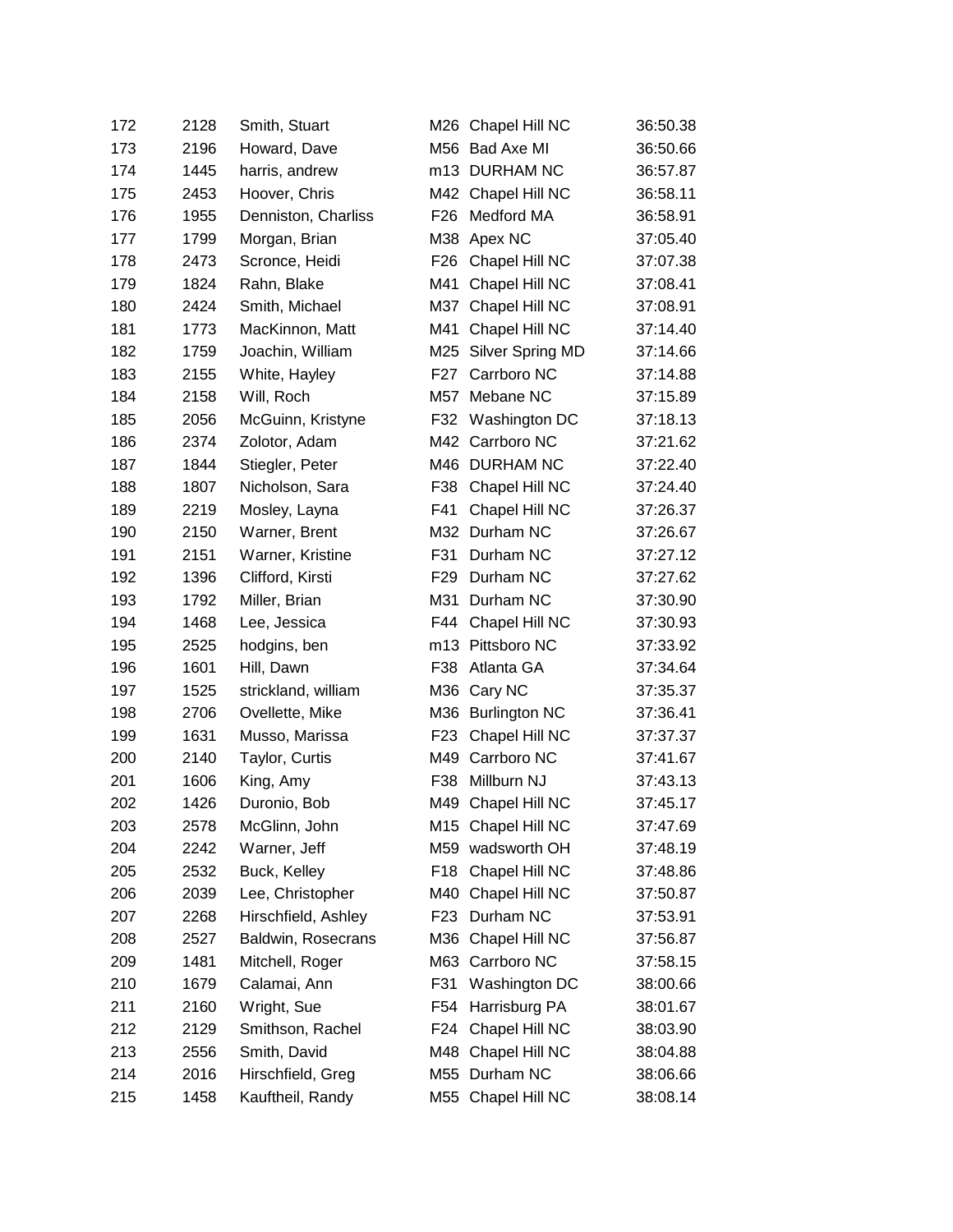| 216 | 2569 | Hannan, Hannah        | F48             | Chapel Hill NC           | 38:08.62 |
|-----|------|-----------------------|-----------------|--------------------------|----------|
| 217 | 1729 | Greene, Caeden        |                 | M12 Chapel Hill NC       | 38:09.37 |
| 218 | 1728 | Greene, Andrew        |                 | M47 Chapel Hill NC       | 38:09.69 |
| 219 | 2447 | Hartblay, Cassandra   | F <sub>29</sub> | Carrboro NC              | 38:10.11 |
| 220 | 1811 | Northen, John         |                 | M63 Chapel Hill NC       | 38:11.12 |
| 221 | 2678 | Lackey, Steve         | M43             | Chapel Hill NC           | 38:11.62 |
| 222 | 2357 | Siefken, JoAnne       | F37             | Charlottesville VA       | 38:11.87 |
| 223 | 2166 | Adams, Brian          | M28             | Charleston SC            | 38:14.18 |
| 224 | 2617 | speizer, ilene        | f48             | Chapel Hill NC           | 38:15.87 |
| 225 | 2396 | Holt, Chris           | M36             | Durham NC                | 38:17.65 |
| 226 | 2694 | Branson, Sheri        | F <sub>55</sub> | Chapel Hill NC           | 38:21.13 |
| 227 | 1416 | Davis, Sonia          | F47             | Chapel Hill NC           | 38:22.15 |
| 228 | 1534 | Thomas, Jody          |                 | M42 Chapel Hill NC       | 38:22.36 |
| 229 | 1849 | sullivan, todd        |                 | m38 Los Angeles CA       | 38:22.67 |
| 230 | 1459 | Kay, Kevin            |                 | M36 Carrboro NC          | 38:24.63 |
| 231 | 2144 | van der Horst, Anna   | F <sub>29</sub> | Chapel Hill NC           | 38:24.64 |
| 232 | 1506 | Riek, Jim             |                 | M48 Carrboro NC          | 38:27.18 |
| 233 | 1815 | Owen-Garni, Margaret  | F31             | Durham NC                | 38:29.66 |
| 234 | 2358 | Siefken, Kurt         | M37             | Charlottesville VA       | 38:30.40 |
| 235 | 1834 | Shelton, Ken          | M57             | Chapel Hill NC           | 38:35.86 |
| 236 | 2143 | Trout, Susan          | F40             | Chapel Hill NC           | 38:36.41 |
| 237 | 1893 | BELL, JIM             | M68             | Charlottesville VA       | 38:37.37 |
| 238 | 2623 | flynn, dillon         | M22             | Chapel Hill NC           | 38:41.41 |
| 239 | 2244 | Williams, Jeff        |                 | M50 Pleasanton CA        | 38:43.37 |
| 240 | 1434 | Goetz-Bouchard, Amber | F37             | <b>Clemmons NC</b>       | 38:44.61 |
| 241 | 2301 | Walsh, Braden         | F37             | Pittsboro NC             | 38:47.43 |
| 242 | 2633 | <b>MOYANO, HERNAN</b> |                 | M42 Raleigh NC           | 38:49.66 |
| 243 | 2360 | simmons, lisa         | F42             | Chapel Hill NC           | 38:52.18 |
| 244 | 2274 | Kadens, Jonah         |                 | M15 Carrboro NC          | 38:58.87 |
| 245 | 2420 | Preyer, Joanie        | F44             | Chapel Hill NC           | 38:59.12 |
| 246 | 2656 | Thorn, Mackenzie      |                 | M20 Chapel Hill NC       | 38:59.93 |
| 247 | 2157 | Will, Anna            |                 | F24 Mebane NC            | 39:00.61 |
| 248 | 2229 | Shareshian, Jack      |                 | M12 Chapel Hill NC       | 39:02.92 |
| 249 | 2020 | Huang, Carolyn        |                 | F30 Carrboro NC          | 39:03.37 |
| 250 | 1500 | Prabucki, Bernie      |                 | M52 Carrboro NC          | 39:03.90 |
| 251 | 1810 | Nogo, Jasmina         |                 | F27 Durham NC            | 39:05.67 |
| 252 | 1378 | Beatty, Brian         |                 | M50 Carrboro NC          | 39:06.67 |
| 253 | 2224 | Parker, Allen         |                 | M44 Efland NC            | 39:06.68 |
| 254 | 2429 | Whisenant, Alison     | F <sub>23</sub> | Chapel Hill NC           | 39:08.16 |
| 255 | 2539 | Dellinger, Jackson    |                 | M16 DURHAM NC            | 39:11.37 |
| 256 | 1829 | Ruiz, James           | M47             | <b>Highland Lakes NJ</b> | 39:12.90 |
| 257 | 2072 | Noah, Hannah          | F <sub>23</sub> | Carrboro NC              | 39:13.88 |
| 258 | 2528 | boyle, martin         |                 | M49 Chapel Hill NC       | 39:14.63 |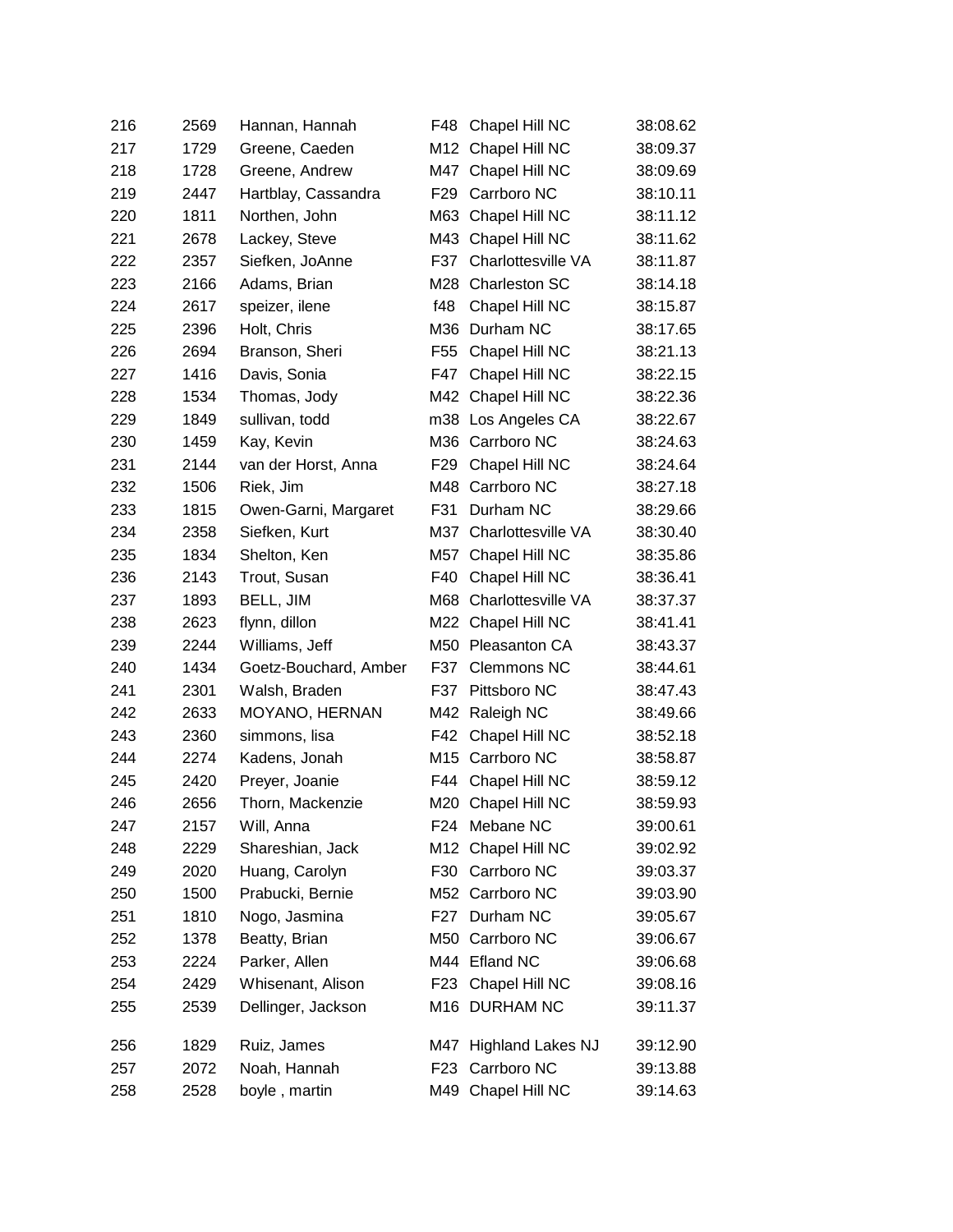| 259 | 2077 | Nussbaumer, Eric       |                 | M38 Chapel Hill NC  | 39:14.87 |
|-----|------|------------------------|-----------------|---------------------|----------|
| 260 | 2034 | Kurek, Kimberley       | F30             | Chapel Hill NC      | 39:19.87 |
| 261 | 2701 | Robinson, Nick         |                 | M49 Chapel Hill NC  | 39:22.18 |
| 262 | 1797 | Molnar, Jessica        | F33             | Durham NC           | 39:23.13 |
| 263 | 2343 | Mullikin, Beth         | F40             | Greenville SC       | 39:25.18 |
| 264 | 2519 | mcdonald, alex         | M15             | us                  | 39:25.39 |
| 265 | 1905 | Branton, Mike          |                 | M53 Durham NC       | 39:27.91 |
| 266 | 2379 | Barnes, Donald         | M41             | Chapel Hill NC      | 39:28.38 |
| 267 | 2015 | Hetherington, Seth     | m61             | Chapel Hill NC      | 39:28.64 |
| 268 | 2321 | Gibbons, Jennifer      | F46             | Pittsboro NC        | 39:29.88 |
| 269 | 2562 | Mangalea, Mike         | M26             | Chapel Hill NC      | 39:29.88 |
| 270 | 1642 | Wightman, David        |                 | M36 Queens NY       | 39:31.39 |
| 271 | 1598 | Ghio, Kathleen         |                 | F24 Chapel Hill NC  | 39:32.90 |
| 272 | 1599 | Ghio, Michael          |                 | M22 Chapel Hill NC  | 39:32.93 |
| 273 | 2284 | McGibbon, Erin         | F <sub>19</sub> | Carrboro NC         | 39:35.69 |
| 274 | 1965 | eastwood, jim          | m47             | Chapel Hill NC      | 39:38.38 |
| 275 | 1762 | Karpinos, Ashley       | F33             | Nashville TN        | 39:41.12 |
| 276 | 2225 | Parker, Ben            | M19             | <b>Efland NC</b>    | 39:43.36 |
| 277 | 1738 | Helms, Craig           |                 | M53 Chapel Hill NC  | 39:47.62 |
| 278 | 2513 | Cheetham, Howard       |                 | M59 Chapel Hill NC  | 39:48.39 |
| 279 | 2217 | McLaurin, Christopher  | M27             | Durham NC           | 39:48.41 |
| 280 | 1440 | guiteras, raymond      |                 | m38 Chapel Hill NC  | 39:51.68 |
| 281 | 1460 | Kayye, Gary            |                 | M48 Chapel Hill NC  | 39:52.62 |
| 282 | 1386 | Bryan, May             | F43             | Chapel Hill NC      | 39:53.63 |
| 283 | 2058 | Mills, James           |                 | M40 Cary NC         | 39:53.87 |
| 284 | 2468 | Moana, Karla           | F33             | Chapel Hill NC      | 39:54.12 |
| 285 | 1501 | Price, Daniel          |                 | M10 Chapel Hill NC  | 39:56.17 |
| 286 | 1471 | Lewis, Jenn            | F34             | Durham NC           | 39:58.41 |
| 287 | 1595 | Eischen, Ellen         |                 | F34 Carrboro NC     | 39:59.63 |
| 288 | 1889 | Ballentine, David      | M39             | Chapel Hill NC      | 40:00.12 |
| 289 | 2141 | Taylor, Ken            |                 | M50 Chapel Hill NC  | 40:00.89 |
| 290 | 1518 | Shubert, Tiffany       |                 | F43 Chapel Hill NC  | 40:02.61 |
| 291 | 2538 | Lara-Cinisomo, Vincent |                 | M45 Chapel Hill NC  | 40:03.63 |
| 292 | 1429 | Garrett, Chris         |                 | M32 Cary NC         | 40:04.91 |
| 293 | 2044 | Lloyd, Alin            |                 | F42 Chapel Hill NC  | 40:04.93 |
| 294 | 2271 | Hunter, William        |                 | M34 Chapel Hill NC  | 40:05.18 |
| 295 | 2289 | Ruedig, Nellie         |                 | F24 Concord NH      | 40:05.62 |
| 296 | 2300 | Valley, Tess           | F25             | Carrboro NC         | 40:06.38 |
| 297 | 1990 | Gualtieri-Reed, Liz    | F45             | Chapel Hill NC      | 40:06.64 |
| 298 | 2350 | Queen, Hunter          |                 | M14 Apex NC         | 40:11.17 |
| 299 | 1939 | Coleman, Meleah        |                 | F44 Hurdle Mills NC | 40:11.90 |
| 300 | 1871 | Zaas, Aimee            | F42             | Chapel Hill NC      | 40:12.38 |
| 301 | 2247 | Wilson, Hayley         | F <sub>20</sub> | Chapel Hill NC      | 40:12.41 |
| 302 | 1931 | Carey, Stacy           |                 | F34 Chapel Hill NC  | 40:13.38 |
|     |      |                        |                 |                     |          |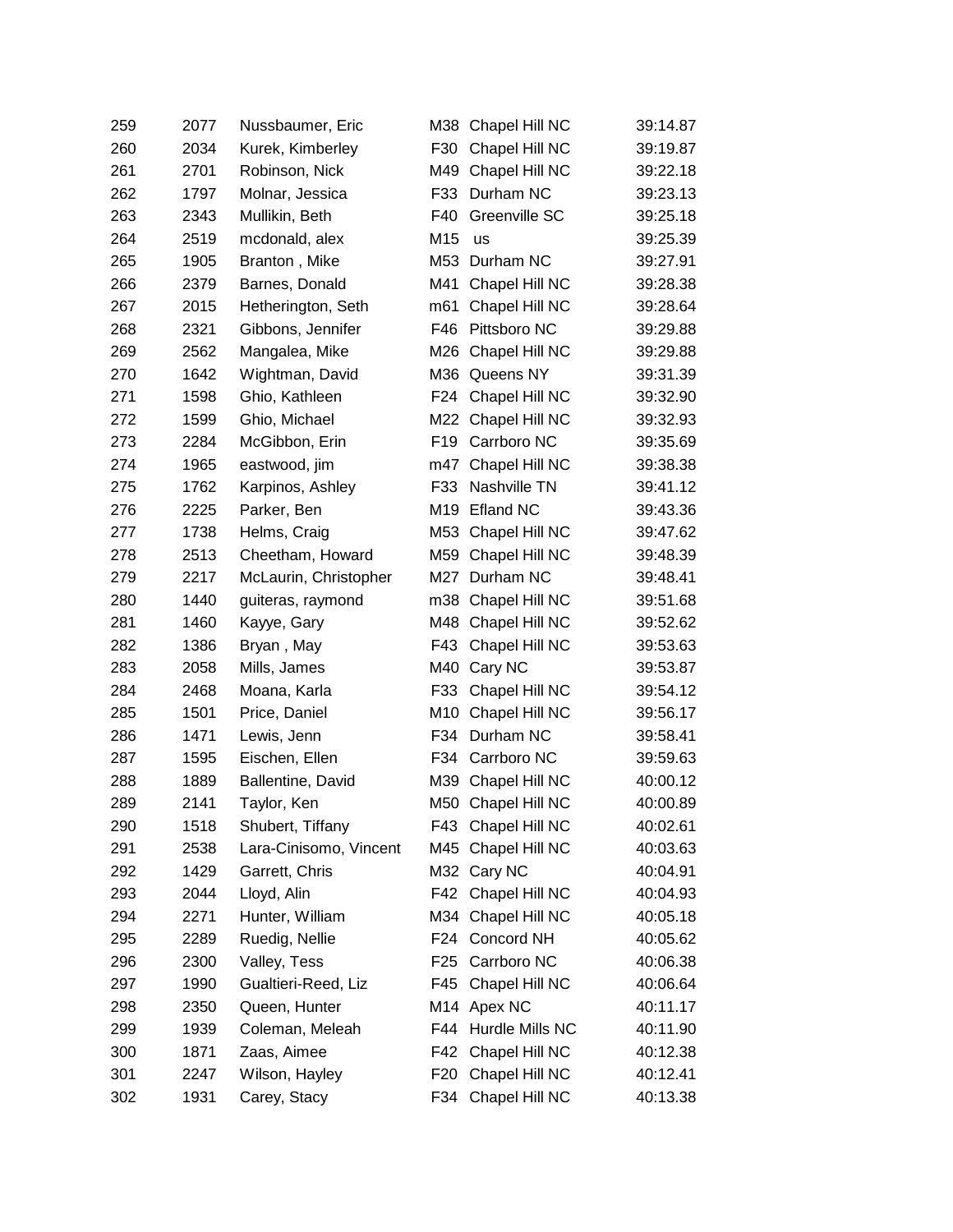| 303 | 1578 | Clay, Anna Katherine   | F34             | Charlottesville VA | 40:20.62 |
|-----|------|------------------------|-----------------|--------------------|----------|
| 304 | 1393 | Chesser, Susan         | F <sub>51</sub> | Durham NC          | 40:22.89 |
| 305 | 2456 | jones, anna            | f24             | Pittsboro NC       | 40:23.64 |
| 306 | 2249 | Anile, Teresa          | F46             | Hillsborough NC    | 40:24.14 |
| 307 | 1461 | Kelly, Abby            | F <sub>28</sub> | Carrboro NC        | 40:24.63 |
| 308 | 1516 | Seils, Damon           | M40             | Carrboro NC        | 40:28.36 |
| 309 | 1923 | Cannon, Kathleen       | F <sub>18</sub> | Chapel Hill NC     | 40:28.40 |
| 310 | 1771 | Lang, Scott            | M19             | Chapel Hill NC     | 40:28.90 |
| 311 | 1881 | Bachman, Jennifer      | F47             | Bahama NC          | 40:30.13 |
| 312 | 1983 | Goldstein, Duncan      | M10             | Carrboro NC        | 40:30.17 |
| 313 | 1992 | Gualtieri-Reed, Riley  | M16             | Chapel Hill NC     | 40:33.64 |
| 314 | 2335 | Johnson-Broache, Britt | F31             | New York NY        | 40:35.16 |
| 315 | 1377 | Baldauf, Madi          | F14             | Chapel Hill NC     | 40:35.40 |
| 316 | 2524 | hodgins, sebastian     |                 | m10 Pittsboro NC   | 40:37.39 |
| 317 | 2256 | brown, nathan          | M41             | Hillsborough NC    | 40:37.66 |
| 318 | 1964 | Downs, Ryan            | M38             | Chapel Hill NC     | 40:37.67 |
| 319 | 1903 | Branton, Elizabeth     | F24             | Washington DC      | 40:38.14 |
| 320 | 2055 | mcconnell, lilly       | F40             | Chapel Hill NC     | 40:38.91 |
| 321 | 2328 | Holaday, Chris         | M46             | Durham NC          | 40:40.15 |
| 322 | 2054 | McConnell, Jeff        |                 | M39 Chapel Hill NC | 40:42.18 |
| 323 | 1708 | Fiorito, Agustin       | M42             | Chapel Hill NC     | 40:42.62 |
| 324 | 2341 | McDowell, Laci         | F37             | Chapel Hill NC     | 40:44.38 |
| 325 | 1392 | Cavanaugh, Mark        | m40             | Chapel Hill NC     | 40:49.15 |
| 326 | 2588 | Calhoun, William       | M45             | Chapel Hill NC     | 40:49.37 |
| 327 | 2700 | Weaver, Jason          |                 | M43 Cary NC        | 40:50.62 |
| 328 | 2499 | Skoog, Neil            | M25             | Durham NC          | 40:50.88 |
| 329 | 2187 | Freeman, Mark          | M39             | Charlottesville VA | 40:50.89 |
| 330 | 1852 | Sykes, Megan           | F45             | Chapel Hill NC     | 40:51.40 |
| 331 | 2498 | Roelofs, Erica         | F24             | Durham NC          | 40:52.16 |
| 332 | 2361 | Sledge, Nicki          | F36             | Chapel Hill NC     | 40:52.39 |
| 333 | 2735 | Mund, Pamela           | F46             | <b>DURHAM NC</b>   | 40:53.14 |
| 334 | 1691 | Cui, Shanying          | F26             | Cambridge MA       | 40:57.65 |
| 335 | 1611 | Krant, Shana           | F36             | Huntersville NC    | 41:00.17 |
| 336 | 1604 | Jung, Shontel          | F38             | Chapel Hill NC     | 41:00.35 |
| 337 | 1917 | Brown, Mike            | M47             | <b>GRAHAM NC</b>   | 41:00.43 |
| 338 | 1488 | Neeley, Ned            | M53             | <b>DURHAM NC</b>   | 41:01.90 |
| 339 | 2031 | Kohrman, Richard       | M65             | Mebane NC          | 41:02.37 |
| 340 | 1949 | Crump, Carolyn         | F57             | Carrboro NC        | 41:02.64 |
| 341 | 2162 | Young, Kelly           | F39             | Chapel Hill NC     | 41:02.68 |
| 342 | 2040 | Lee, Greg              | M40             | Chapel Hill NC     | 41:03.18 |
| 343 | 2526 | hodgins, eric          |                 | m48 Pittsboro NC   | 41:03.42 |
| 344 | 2383 | Butt, Craig            |                 | M38 DURHAM NC      | 41:04.17 |
| 345 | 2549 | Conoly, Phillip        |                 | M52 Carrboro NC    | 41:07.13 |
| 346 | 1539 | Vann, William          |                 | M65 Chapel Hill NC | 41:08.40 |
|     |      |                        |                 |                    |          |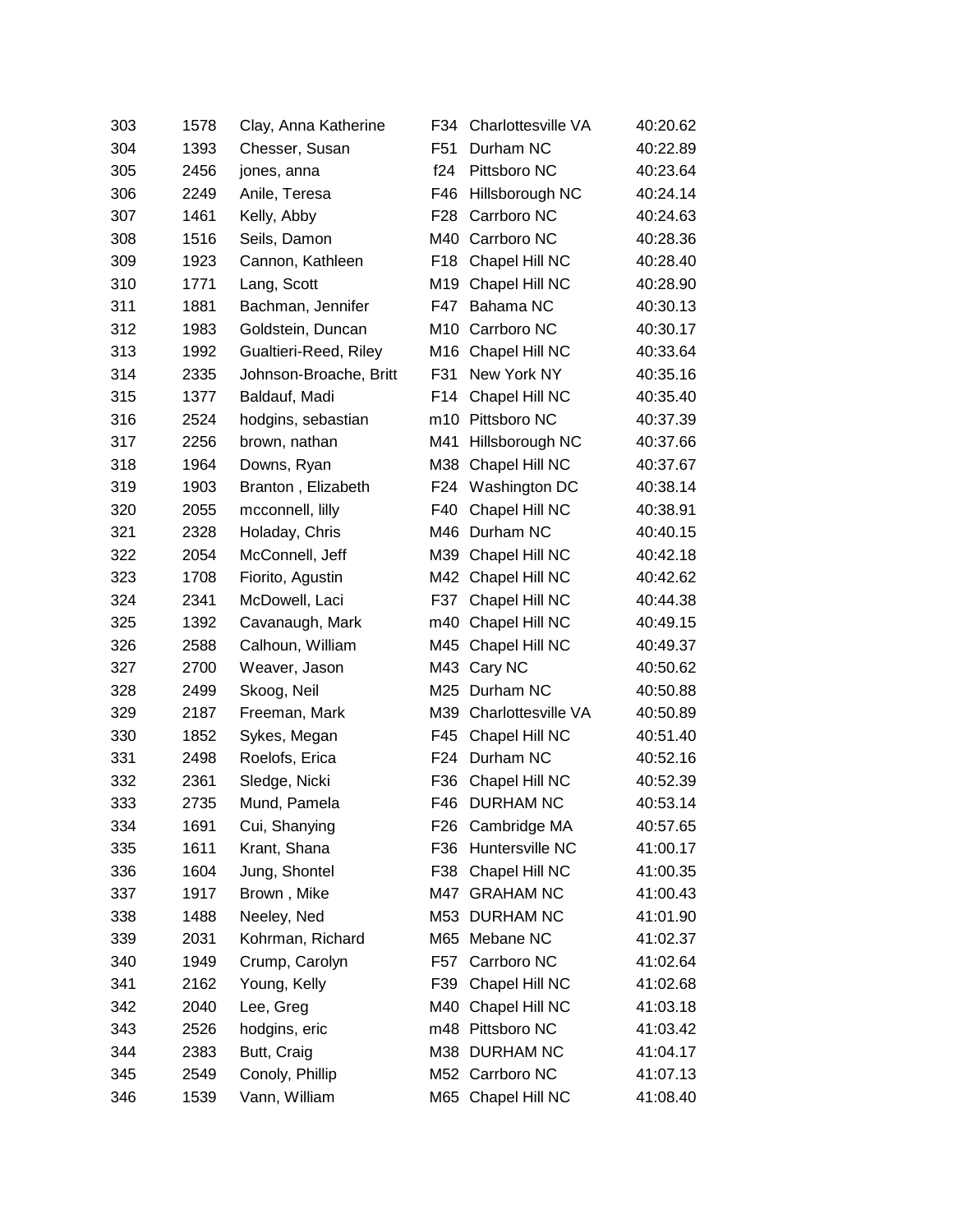| 347 | 2707 | Vanderlap, Maria          | F40              | Snow Camp NC       | 41:09.14 |
|-----|------|---------------------------|------------------|--------------------|----------|
| 348 | 2293 | Smith, Kathryn            | F <sub>29</sub>  | Salt Lake City UT  | 41:09.89 |
| 349 | 1439 | Griffin, Tom              |                  | M68 Cary NC        | 41:10.65 |
| 350 | 2228 | Reed, Michael             | M50              | Chapel Hill NC     | 41:14.38 |
| 351 | 2317 | Craige, Ernest            |                  | M66 Chapel Hill NC | 41:17.86 |
| 352 | 2279 | Lane, Scott               |                  | M45 Chapel Hill NC | 41:17.88 |
| 353 | 2190 | Gilbert, David            | M56              | Chapel Hill NC     | 41:20.65 |
| 354 | 2259 | Chase, Rhea               | F34              | <b>DURHAM NC</b>   | 41:21.16 |
| 355 | 2727 | Engelland, Justin         | M38              |                    | 41:21.40 |
| 356 | 2503 | Jones, Benjamin           |                  | M34 Portland OR    | 41:21.42 |
| 357 | 2475 | Skurski, Kevin            | M42              | Chapel Hill NC     | 41:22.91 |
| 358 | 2257 | busko, lisa               | f41              | Chapel Hill NC     | 41:24.89 |
| 359 | 1772 | Lindquist, Kimberly       | F28              | Boston MA          | 41:25.13 |
| 360 | 2209 | Lachiewicz, Paul          | M62              | Chapel Hill NC     | 41:25.87 |
| 361 | 2550 | Heck, Rainie              | F <sub>15</sub>  | Chapel Hill NC     | 41:26.92 |
| 362 | 2309 | Amy, Heather              | F39              | Pittsboro NC       | 41:29.13 |
| 363 | 2252 | Bertuglia-Haley, Michelle | F35              | Durham NC          | 41:29.61 |
| 364 | 6    | Cohn, Jethro              | M16              | Chapel Hill NC     | 41:29.62 |
| 365 | 2643 | Kariisa, Ankunda          | F <sub>2</sub> 7 | Chapel Hill NC     | 41:31.40 |
| 366 | 1795 | Mills, Michael            |                  | M32 Durham NC      | 41:32.38 |
| 367 | 2608 | Haff, Kevin               |                  | M43 Chapel Hill NC | 41:33.18 |
| 368 | 1421 | Dixon, Bob                |                  | M54 Chapel Hill NC | 41:34.15 |
| 369 | 2425 | Van Sant, Laura           | F47              | Chapel Hill NC     | 41:34.61 |
| 370 | 2127 | Smith, Nancy              | F <sub>55</sub>  | Durham NC          | 41:36.16 |
| 371 | 2237 | Stouffer, Anna            | F <sub>13</sub>  | Chapel Hill NC     | 41:36.36 |
| 372 | 2442 | Dokholyan, Katherine      | F <sub>13</sub>  | Chapel Hill NC     | 41:36.39 |
| 373 | 2110 | Salemson, Jeremy          |                  | M44 Chapel Hill NC | 41:37.38 |
| 374 | 2381 | Bloom, Kerry              | M59              | Chapel Hill NC     | 41:37.90 |
| 375 | 1570 | Bomba, Ryan               |                  | M32 New York NY    | 41:38.68 |
| 376 | 1569 | Bomba, Lauren             | F <sub>29</sub>  | Washington DC      | 41:38.89 |
| 377 | 2029 | kern, terry               | f45              | Chapel Hill NC     | 41:39.63 |
| 378 | 2502 | Korfas, Anne              |                  | F44 Chapel Hill NC | 41:39.64 |
| 379 | 2121 | Shotwell, John            | M36              | Hillsborough NC    | 41:40.15 |
| 380 | 1473 | Li, Vivian                | F <sub>56</sub>  | Durham NC          | 41:40.40 |
| 381 | 2017 | Hopkins, Alyssa           | F <sub>28</sub>  | Kodiak AK          | 41:41.15 |
| 382 | 2431 | Wood, Wendy               | f42              | Chapel Hill NC     | 41:41.38 |
| 383 | 2649 | Safferstone, Todd         | M38              | New York NY        | 41:42.63 |
| 384 | 2282 | McGibbon, Andrew          |                  | M50 Carrboro NC    | 41:43.89 |
| 385 | 2283 | McGibbon, Connor          |                  | M10 Carrboro NC    | 41:44.85 |
| 386 | 2646 | Pearson, Michael          |                  | M34 Chapel Hill NC | 41:45.19 |
| 387 | 2099 | Robert, Scott             |                  | M40 Durham NC      | 41:46.89 |
| 388 | 2070 | Nickodem, Kelly           | F24              | Syracuse NY        | 41:47.41 |
| 389 | 1398 | Combs, Chris              |                  | M46 Chapel Hill NC | 41:47.87 |
| 390 | 2185 | Dekaney, Kyle             |                  | M13 Pittsboro NC   | 41:47.87 |
|     |      |                           |                  |                    |          |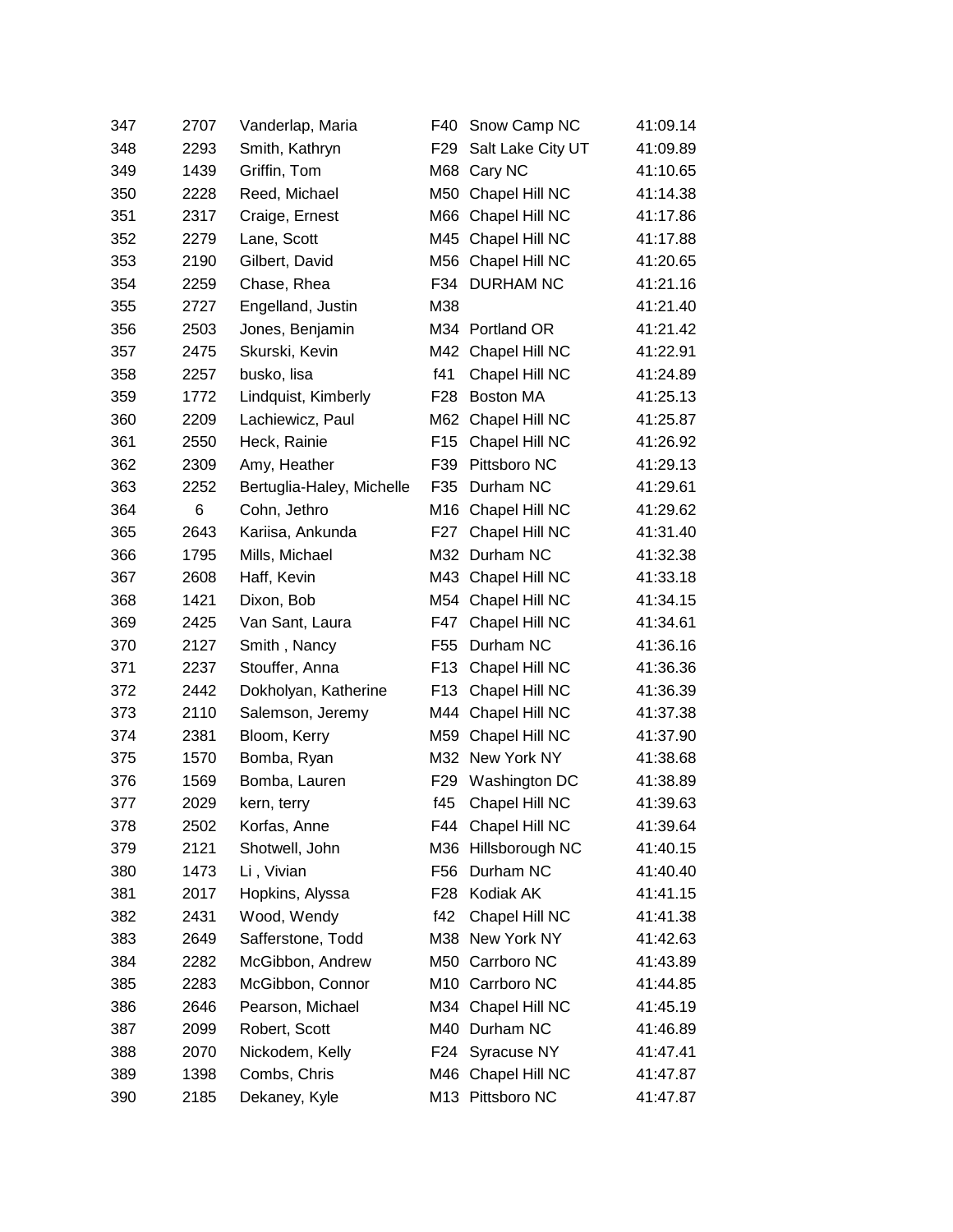| 391 | 1450 | Herrick, Jeffrey       |                 | M40 Carrboro NC     | 41:48.62 |
|-----|------|------------------------|-----------------|---------------------|----------|
| 392 | 1527 | Superak, Peter         |                 | M57 Carrboro NC     | 41:48.90 |
| 393 | 2419 | Potter, Lake           | F <sub>25</sub> | Rockville MD        | 41:51.18 |
| 394 | 1655 | Baas, Susan            | F <sub>52</sub> | Carrboro NC         | 41:51.41 |
| 395 | 1479 | McMahon, Katharine     | F <sub>26</sub> | Chapel Hill NC      | 41:53.16 |
| 396 | 2113 | Schaal, Michael        |                 | M45 Durham NC       | 41:53.17 |
| 397 | 1935 | Cohen, Lena            | F <sub>13</sub> | Carrboro NC         | 41:54.39 |
| 398 | 2262 | Cocowitch, Kyle        |                 | M16 Chapel Hill NC  | 41:54.88 |
| 399 | 1749 | Hoerger, Susan         | F <sub>53</sub> | Chapel Hill NC      | 41:55.93 |
| 400 | 1785 | McCurdy, Ryan          |                 | M25 Chapel Hill FL  | 41:56.65 |
| 401 | 1465 | Krieg, Robert          | M34             | Chapel Hill NC      | 41:56.89 |
| 402 | 5    | Cohn, Gerry            |                 | M50 Chapel Hill NC  | 41:58.63 |
| 403 | 1825 | Roberts, Jason         | M37             | Chapel Hill NC      | 41:58.93 |
| 404 | 2691 | long, sara             | F30             | Carrboro NC         | 42:00.15 |
| 405 | 1619 | Martin, Robert         |                 | M52 Nashville TN    | 42:01.40 |
| 406 | 2066 | Nelson, Roberts        | M19             | Chapel Hill NC      | 42:03.39 |
| 407 | 1793 | Miller, Charles        | M55             | <b>DURHAM NC</b>    | 42:06.40 |
| 408 | 2310 | Amy, Jason             | M41             | Pittsboro NC        | 42:07.64 |
| 409 | 2523 | hodgins, katherine     | F49             | Pittsboro NC        | 42:09.62 |
| 410 | 1596 | Frisk, Richard         |                 | M52 CARY NC         | 42:10.62 |
| 411 | 2658 | Woodlief, Dan          | M51             | Durham NC           | 42:10.65 |
| 412 | 1615 | Markwell, Emily        | F31             | Chicago IL          | 42:11.37 |
| 413 | 1699 | Elander, Jenny         | F <sub>27</sub> | Durham NC           | 42:11.88 |
| 414 | 2586 | mandeville-long, anne  | f54             | Chapel Hill NC      | 42:12.92 |
| 415 | 2489 | hamilton, marsha       | f34             | Chapel Hill NC      | 42:14.16 |
| 416 | 1544 | Wallace, Duncan        | M58             | <b>GRAHAM NC</b>    | 42:14.39 |
| 417 | 1472 | Lewis, Sundae          | F46             | Apex NC             | 42:14.91 |
| 418 | 2041 | Lewis, Brian           | M17             | Apex NC             | 42:15.14 |
| 419 | 1403 | Correia, Joao          |                 | M46 Durham NC       | 42:15.38 |
| 420 | 1814 | Owen-Garni, Linus      | M29             | Durham NC           | 42:15.91 |
| 421 | 1648 | Alexander, John        |                 | M47 Chapel Hill NC  | 42:18.39 |
| 422 | 1480 | Miller, Alexander      |                 | M30 Chapel Hill NC  | 42:18.62 |
| 423 | 1419 | Dempsey, Jillian       | F30             | Chapel Hill NC      | 42:18.64 |
| 424 | 1877 | Agusta, Joe            |                 | M48 Chapel Hill NC  | 42:19.42 |
| 425 | 1638 | Porter, Tina           | F39             | <b>DURHAM NC</b>    | 42:20.15 |
| 426 | 2230 | Shareshian, Paul       |                 | M46 Chapel Hill NC  | 42:20.62 |
| 427 | 1614 | Legere, Jeff           | M57             | <b>DURHAM NC</b>    | 42:21.15 |
| 428 | 2045 | Lopez, Destiny         | F38             | Carrboro NC         | 42:21.37 |
| 429 | 2618 | cook, heidi            | f36             | Chapel Hill NC      | 42:21.39 |
| 430 | 1901 | Boyle, Davis           | M32             | Durham NC           | 42:22.62 |
| 431 | 1545 | Wallace, Tina          | F45             | <b>GRAHAM NC</b>    | 42:23.93 |
| 432 | 1953 | Czarnecki Morgan, Kyle | M27             | Chapel Hill NC      | 42:25.16 |
| 433 | 1694 | Dohlman, Camilla       | F18             | <b>Baltimore MD</b> | 42:28.38 |
| 434 | 2250 | Atchison, Gregory      | M57             | Chapel Hill NC      | 42:28.39 |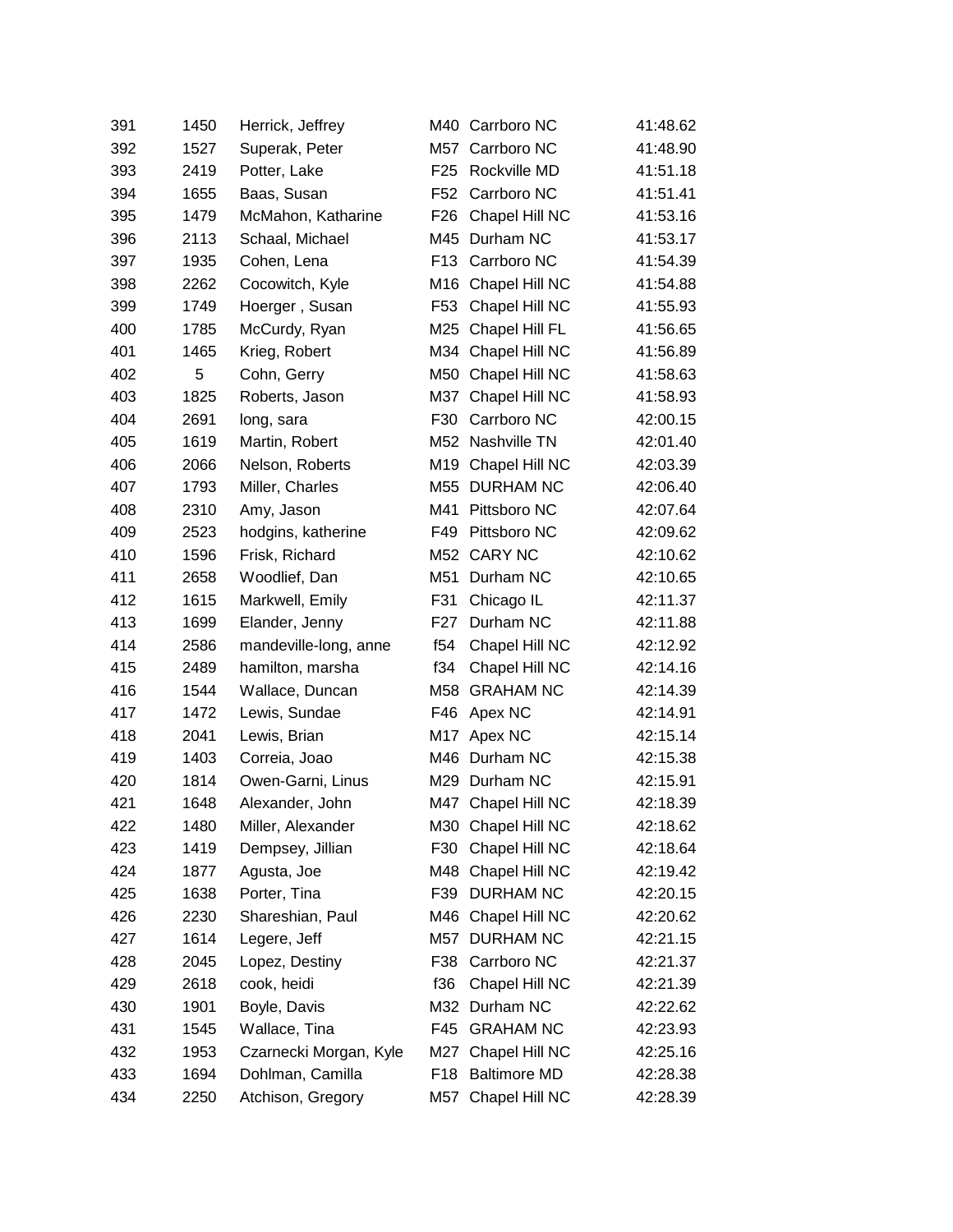| 435 | 1740 | Herndon, Kolby        |     | M28 Hillsborough NC | 42:28.87 |
|-----|------|-----------------------|-----|---------------------|----------|
| 436 | 1372 | Adams, Brian          |     | M30 Mebane NC       | 42:30.65 |
| 437 | 1985 | Goldstein, Jesse      |     | M35 Chapel Hill NC  | 42:33.41 |
| 438 | 2687 | Irizarry, Michael     | M47 | Chapel Hill NC      | 42:34.65 |
| 439 | 1988 | Grimes, Scott         | M41 | Pittsboro NC        | 42:35.17 |
| 440 | 1657 | Baddour, Henry        |     | M14 Chapel Hill NC  | 42:35.41 |
| 441 | 2149 | wares, amy            | f40 | Carrboro NC         | 42:36.38 |
| 442 | 1695 | Dohlman, Henrik       | M53 | Chapel Hill NC      | 42:38.13 |
| 443 | 2002 | Hastings, Nikki       | F31 | Charlottesville VA  | 42:38.38 |
| 444 | 1868 | Williams, Christianna | F49 | Chapel Hill NC      | 42:38.43 |
| 445 | 2570 | Kieser, Dwight        | M45 | Suwanee GA          | 42:38.44 |
| 446 | 2088 | Perlmutt, Lars        |     | M32 Chapel Hill NC  | 42:40.12 |
| 447 | 2304 | walton, steven        |     | m19 DURHAM NC       | 42:42.13 |
| 448 | 2461 | lee, dennis           |     | m26 New York NY     | 42:42.91 |
| 449 | 2587 | Calhoun, Linh         | F45 | Chapel Hill NC      | 42:43.65 |
| 450 | 1956 | Desormeau, Marc       | M43 | Chapel Hill NC      | 42:44.16 |
| 451 | 2713 | Knechtel, Virginia    | F31 | Washington DC       | 42:44.16 |
| 452 | 2198 | Ingle, Marybeth       | F27 | Wilmington NC       | 42:45.41 |
| 453 | 2021 | Hunter, Isiah         | M26 | Atlanta GA          | 42:46.86 |
| 454 | 1878 | Alston, Kwame         |     | M23 Carrboro NC     | 42:48.13 |
| 455 | 1507 | Roe, Laura            | F41 | Chapel Hill NC      | 42:51.14 |
| 456 | 2474 | Skurski, Katie        | F36 | Chapel Hill NC      | 42:51.39 |
| 457 | 2218 | Meyer, Natalie        | F14 | Hinesburg VT        | 42:53.14 |
| 458 | 1971 | Elliott, Thomas       | M17 | Carrboro NC         | 42:54.14 |
| 459 | 2400 | Hunter, Ian           |     | M50 Chapel Hill NC  | 42:54.42 |
| 460 | 2004 | Hawley, Ben           |     | M10 Chapel Hill NC  | 42:55.64 |
| 461 | 1513 | Sawyer, Stephanie     | F39 | charlotte NC        | 42:55.89 |
| 462 | 2448 | Hartblay, Migle       | F38 | Leverett MA         | 42:56.88 |
| 463 | 2609 | buebel, spencer       |     | m14 Chapel Hill NC  | 42:57.64 |
| 464 | 2146 | vorhaus, dan          |     | M32 New York NY     | 42:58.67 |
| 465 | 2520 | mcdonald, anne        |     | F15 Chapel Hill NC  | 42:58.93 |
| 466 | 1568 | Bomba, Kevin          |     | M59 Chapel Hill NC  | 42:59.14 |
| 467 | 2705 | Grinnan, Lucy         | F16 | Midlothian VA       | 42:59.64 |
| 468 | 1856 | Wadman, John          |     | M43 Chapel Hill NC  | 43:01.11 |
| 469 | 1383 | Bowers, Albert        |     | M35 Durham NC       | 43:02.62 |
| 470 | 2115 | Schoenherr, Sarah     | F30 | Carrboro NC         | 43:02.63 |
| 471 | 2629 | McKinney, Joyce       |     | F34 Durham NC       | 43:02.86 |
| 472 | 1959 | dinola, brittany      | f31 | Charlotte NC        | 43:02.87 |
| 473 | 2114 | schoenherr, jay       |     | M29 Carrboro NC     | 43:03.17 |
| 474 | 2583 | long, robert          |     | m62 Chapel Hill NC  | 43:05.63 |
| 475 | 1716 | Gauger, Matthew       |     | M36 Durham NC       | 43:10.62 |
| 476 | 2625 | Sept, Susan           | F48 | Chapel Hill NC      | 43:11.92 |
| 477 | 1645 | Yoder, Jason          |     | M41 Carrboro NC     | 43:14.38 |
| 478 | 1847 | sullivan, daniel      |     | m68 Chapel Hill NC  | 43:15.11 |
|     |      |                       |     |                     |          |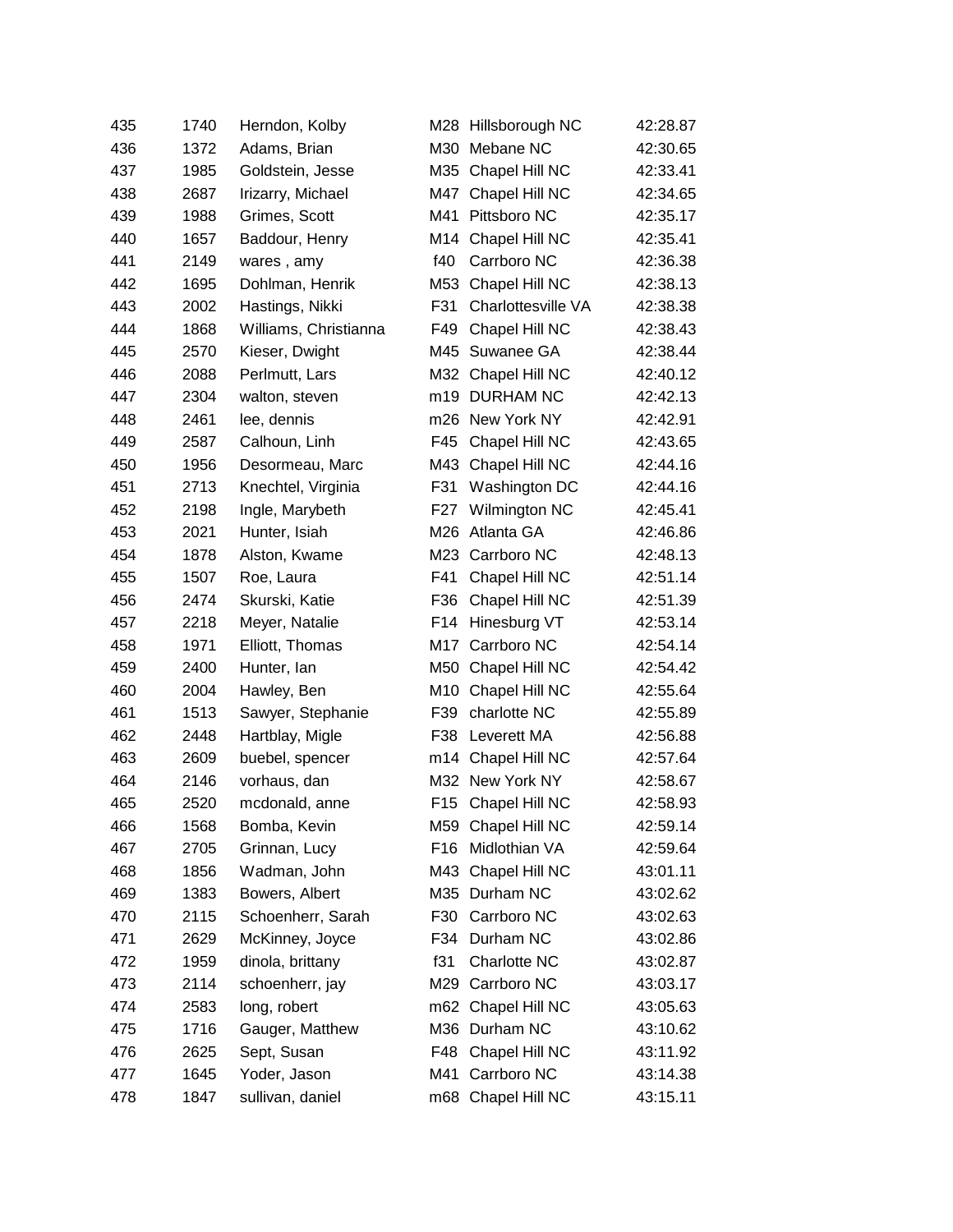| 479 | 2580 | McGrath, Kris        | F36             | Chapel Hill NC     | 43:18.13 |
|-----|------|----------------------|-----------------|--------------------|----------|
| 480 | 2266 | Gaylord, Amanda      | F17             | Arlington VA       | 43:20.14 |
| 481 | 2401 | hutchinson, lucas    | M31             | Raleigh NC         | 43:21.12 |
| 482 | 2584 | Mandeville, Courtney | M25             | Chapel Hill NC     | 43:21.14 |
| 483 | 2585 | Mandeville, Henry    | M18             | Chapel Hill NC     | 43:21.93 |
| 484 | 2615 | Yates, Andy          | M48             | Chapel Hill NC     | 43:22.17 |
| 485 | 1869 | Williams, Shawn      | M53             | Chapel Hill NC     | 43:23.41 |
| 486 | 1669 | Bruckner, Tish       | F48             | Rockwall TX        | 43:23.43 |
| 487 | 2544 | Moeckel, Thorpe      | M42             | Buchanan VA        | 43:24.63 |
| 488 | 2545 | Moeckel, Sophie      | F <sub>15</sub> | Buchanan VA        | 43:24.92 |
| 489 | 2405 | Keane, Ruben         | M12             | Chapel Hill NC     | 43:25.37 |
| 490 | 1609 | Kohler, Rebecca      | F48             | Carrboro NC        | 43:25.61 |
| 491 | 2614 | Strauss, Jade        | F <sub>12</sub> | Chapel Hill NC     | 43:26.38 |
| 492 | 1510 | Rummage, Josh        | M35             | Raleigh NC         | 43:26.40 |
| 493 | 1796 | mock, amy            | F <sub>27</sub> | Mebane NC          | 43:26.90 |
| 494 | 1703 | Entrekin, Karen      | F39             | Pittsboro NC       | 43:28.63 |
| 495 | 2613 | Urrutia, Kristine    | F43             | Chapel Hill NC     | 43:30.15 |
| 496 | 2535 | Sickles, Peyton      | M15             | Apex NC            | 43:32.89 |
| 497 | 1553 | Williams, Joel       | M52             | Mebane NC          | 43:33.18 |
| 498 | 1675 | Buxenbaum, Peter     | M47             | Greensboro NC      | 43:35.11 |
| 499 | 1400 | Cook, Philip         | M67             | Chapel Hill NC     | 43:36.41 |
| 500 | 1820 | Phillips, Mason      | M27             | <b>Brooklyn NY</b> | 43:36.67 |
| 501 | 1379 | Berrien, Kate        | F44             | Hillsborough NC    | 43:37.61 |
| 502 | 1727 | Green, Meredith      | F30             | Chapel Hill NC     | 43:39.62 |
| 503 | 2349 | Prince, Katya        | F48             | Durham NC          | 43:41.16 |
| 504 | 1999 | Hammer, Julie        | F36             | Chapel Hill NC     | 43:42.65 |
| 505 | 2195 | Hirschman, Caitlin   | f41             | Chapel Hill NC     | 43:43.20 |
| 506 | 2634 | Pottenger, David     | M55             | Durham NC          | 43:46.18 |
| 507 | 2593 | Nichols, George      | M37             | Chapel Hill NC     | 43:46.91 |
| 508 | 2577 | McGlinn, Ryan        | M13             | Chapel Hill NC     | 43:47.91 |
| 509 | 2404 | Keane, Jule          | F44             | Chapel Hill NC     | 43:48.14 |
| 510 | 1577 | Casale, Marc         |                 | M28 Boston MA      | 43:48.90 |
| 511 | 1470 | Lehman, Dan          | M51             | Chapel Hill NC     | 43:51.90 |
| 512 | 2101 | Rogers, Kimberly     |                 | F42 Carrboro NC    | 43:52.13 |
| 513 | 1677 | Byerly, Wesley       | M56             | Chapel Hill NC     | 43:52.63 |
| 514 | 2446 | Gunter, Kevin        | M50             | Pittsboro NC       | 43:53.18 |
| 515 | 2457 | Kapsaskis, Tony      |                 | M48 Cary NC        | 43:53.19 |
| 516 | 2147 | vorhaus, david       |                 | M29 Washington DC  | 43:53.37 |
| 517 | 1410 | Cunningham, Jayne    | F57             | Lexington KY       | 43:53.39 |
| 518 | 2576 | McGlinn, Lisa        | F44             | Chapel Hill NC     | 43:53.92 |
| 519 | 1975 | Ferris, Beth         |                 | F44 Carrboro NC    | 43:53.93 |
| 520 | 2038 | Lebensburger, Andrew | M31             | New York City NY   | 43:55.15 |
| 521 | 2389 | Fee, Rick            | M41             | Carrboro NC        | 43:55.37 |
| 522 | 2057 | McNeilly, Kevin      |                 | F62 Carrboro NC    | 43:55.39 |
|     |      |                      |                 |                    |          |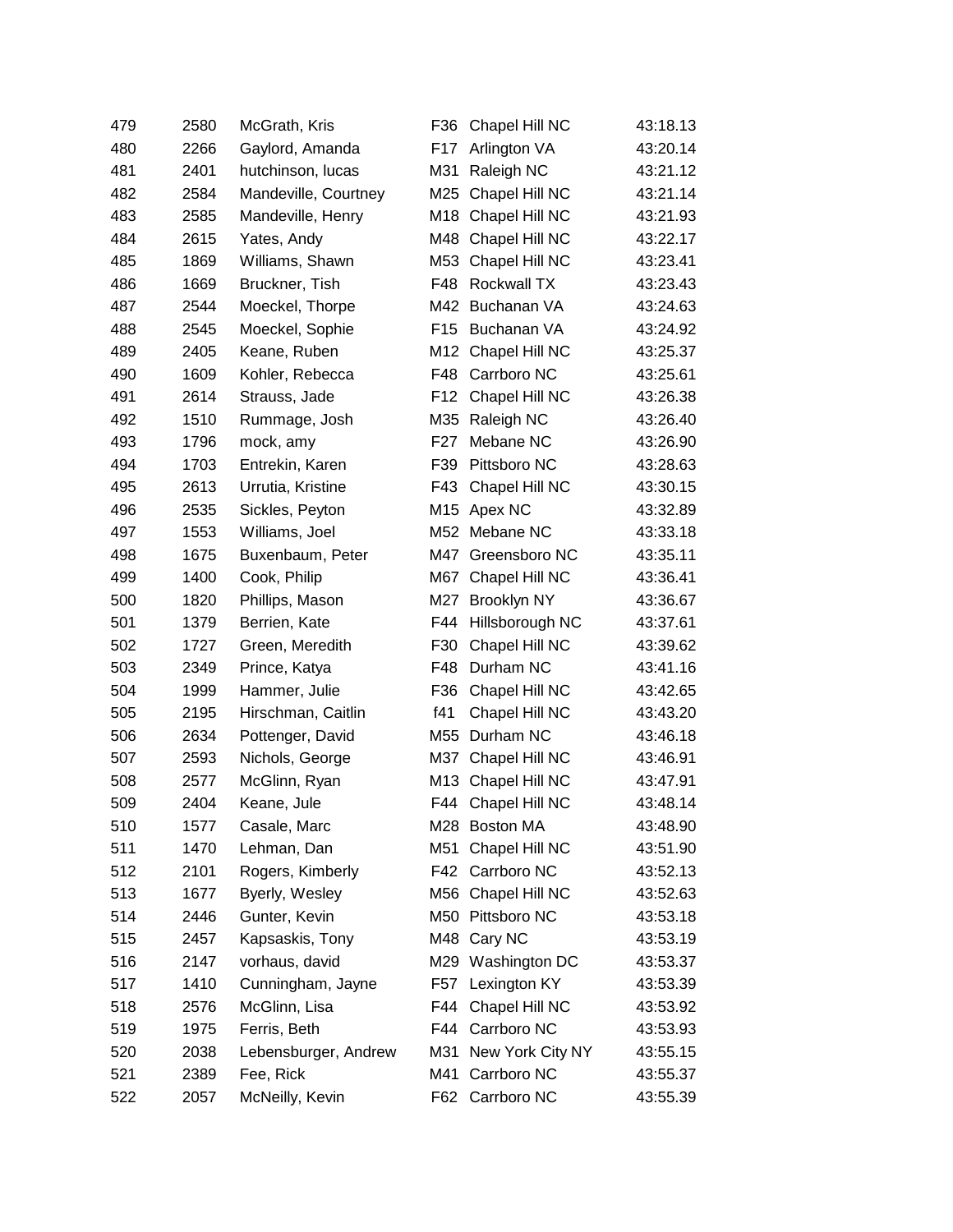| 523 | 1469 | Lehman, Abigail       | F <sub>22</sub> | Chapel Hill NC     | 43:56.36 |
|-----|------|-----------------------|-----------------|--------------------|----------|
| 524 | 1538 | Valley, Robert        | M59             | Chapel Hill NC     | 43:56.61 |
| 525 | 2391 | Furlong, Maureen      | F42             | Chapel Hill NC     | 43:57.12 |
| 526 | 1970 | Elliott, Joanneke     | F <sub>50</sub> | Carrboro NC        | 43:57.39 |
| 527 | 2511 | Meyer, Jaye           | F52             | Chapel Hill NC     | 43:57.43 |
| 528 | 1767 | Koshel, Laura         | F36             | Durham NC          | 44:01.16 |
| 529 | 2107 | Rosen, Millie         | F <sub>22</sub> | Washington DC      | 44:01.63 |
| 530 | 2627 | Sept, Doug            |                 | M44 Chapel Hill NC | 44:02.65 |
| 531 | 1401 | Copeland, Bill        | M53             | Chapel Hill NC     | 44:03.63 |
| 532 | 1817 | Pendergraft, Will     | M38             | Chapel Hill NC     | 44:03.87 |
| 533 | 2581 | Westoby, Matt         | M36             | Chapel Hill NC     | 44:04.38 |
| 534 | 2011 | Henriquez, Craig      | M54             | Chapel Hill NC     | 44:09.92 |
| 535 | 1667 | Bresky, Carole        | F59             | Pittsboro NC       | 44:11.66 |
| 536 | 1427 | Eldred, Tracy         | F43             | Carrboro NC        | 44:12.93 |
| 537 | 2137 | Swartz, Troy          | M50             | Chapel Hill NC     | 44:13.40 |
| 538 | 2726 | Parker, Jake          | M36             | Raleigh NC         | 44:13.92 |
| 539 | 1751 | Hoerner, Erin         | F24             | Chapel Hill NC     | 44:14.18 |
| 540 | 2410 | Matischak, Kalvin     |                 | M12 Carrboro NC    | 44:14.39 |
| 541 | 2437 | Clark, Brian          | M60             | Mebane NC          | 44:15.12 |
| 542 | 1712 | foster, andrew        |                 | m44 Chapel Hill NC | 44:17.93 |
| 543 | 1991 | Gualtieri-Reed, Maeve | F <sub>14</sub> | Chapel Hill NC     | 44:20.16 |
| 544 | 2470 | Richard, Rebecca      | F38             | Chapel Hill NC     | 44:20.90 |
| 545 | 2661 | Ross, Morven          | F <sub>25</sub> | Chapel Hill NC     | 44:21.40 |
| 546 | 2662 | Ross, derek           | M61             | Chapel Hill NC     | 44:21.67 |
| 547 | 1617 | Markwell, Stephen     | M38             | Chapel Hill NC     | 44:21.87 |
| 548 | 2118 | Sellars, Allen        | M44             | Carrboro NC        | 44:22.16 |
| 549 | 1616 | Markwell, Stacy       | F38             | Chapel Hill NC     | 44:22.16 |
| 550 | 2398 | Hoogervorst, Douglas  | M43             | Chapel Hill NC     | 44:22.89 |
| 551 | 1742 | Himmel, Theresa       | F45             | Chapel Hill NC     | 44:23.16 |
| 552 | 2688 | rath, martha          | f43             | Chapel Hill NC     | 44:23.67 |
| 553 | 2060 | Min, Sherene          | F42             | Chapel Hill NC     | 44:24.12 |
| 554 | 2103 | Romero, Viana         | F37             | Chapel Hill NC     | 44:26.13 |
| 555 | 1996 | Hadler, Wayne         | M59             | Carrboro NC        | 44:27.36 |
| 556 | 1661 | Bartolotta, Thomas    |                 | M40 Wilmington NC  | 44:28.62 |
| 557 | 2547 | Gilland, Paula        | F49             | Chapel Hill NC     | 44:29.16 |
| 558 | 1418 | de Jong, Eelco        | M30             | Chapel Hill NC     | 44:29.66 |
| 559 | 2715 | Sharpless, Norman     | M47             | Chapel Hill NC     | 44:30.18 |
| 560 | 2714 | sharpless, leigh      | f14             | Chapel Hill NC     | 44:30.20 |
| 561 | 2261 | Cocowitch, Anya       | F14             | Chapel Hill NC     | 44:32.61 |
| 562 | 1892 | Barfield, Toland      | M36             | Chapel Hill NC     | 44:33.40 |
| 563 | 2362 | Spagnardi, Joseph     | M49             | Durham NC          | 44:33.64 |
| 564 | 1705 | Ervin, Luke           |                 | M19 DURHAM NC      | 44:34.36 |
| 565 | 2686 | filer, will           | m30             | Chapel Hill NC     | 44:36.40 |
| 566 | 1816 | Pendergraft, Trudy    | F40             | Chapel Hill NC     | 44:36.90 |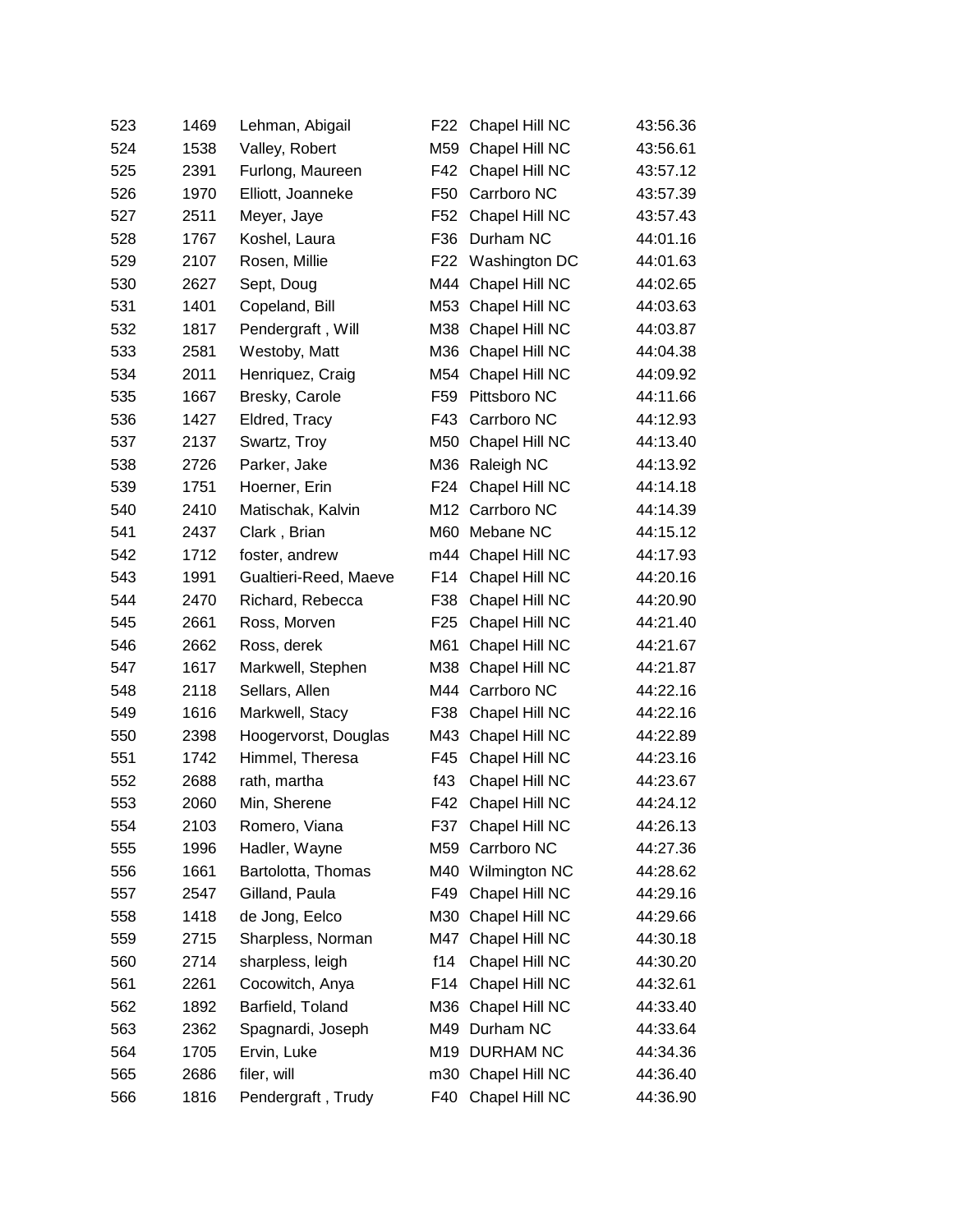| 567 | 2245 | Williams, Melissa      | F <sub>50</sub> | Pleasanton CA      | 44:37.43 |
|-----|------|------------------------|-----------------|--------------------|----------|
| 568 | 1756 | Hurt, Christi          | F42             | Chapel Hill NC     | 44:39.87 |
| 569 | 2654 | Laine, Jessica         | F30             | Durham NC          | 44:40.41 |
| 570 | 2659 | lyons, kayley          | f25             | Chapel Hill NC     | 44:40.66 |
| 571 | 2303 | Walton, Robert         | M22             | <b>DURHAM NC</b>   | 44:41.42 |
| 572 | 2497 | White, Tricia          | F37             | Chapel Hill NC     | 44:42.40 |
| 573 | 1775 | MacLean, Elizabeth     | F27             | Chapel Hill NC     | 44:43.12 |
| 574 | 2384 | Davis, Edward          | M69             | Chapel Hill NC     | 44:43.41 |
| 575 | 2352 | Queen, Michael         |                 | M16 Apex NC        | 44:45.18 |
| 576 | 2318 | Danku, Miranda         | F43             | Chapel Hill NC     | 44:46.86 |
| 577 | 1769 | LaMay, Bronwen         | F38             | Chapel Hill NC     | 44:47.13 |
| 578 | 2567 | O'Kane, Brigid         | F <sub>16</sub> | Carrboro NC        | 44:47.14 |
| 579 | 2194 | Harold, Judy           | F70             | Springfield OR     | 44:51.18 |
| 580 | 2100 | Robinson, Haley        | F30             | Pittsboro NC       | 44:52.15 |
| 581 | 1734 | Halstead, Elizabeth    | F35             | Apex NC            | 44:53.64 |
| 582 | 1841 | Spencer, Rachel        | F <sub>28</sub> | Durham NC          | 44:55.41 |
| 583 | 2135 | Sullivan, Kimberly     | F34             | <b>CARY NC</b>     | 44:57.38 |
| 584 | 2493 | Buchman, Ross          | M14             | Chapel Hill NC     | 45:00.12 |
| 585 | 2492 | Buchman, Brett         | M18             | Chapel Hill NC     | 45:00.14 |
| 586 | 2067 | Newmark, Andrew        | M <sub>9</sub>  | Charlotte NC       | 45:00.91 |
| 587 | 2378 | bainter, shelley       | f41             | <b>RALEIGH NC</b>  | 45:03.42 |
| 588 | 2478 | Vanderford, Donna      | F49             | Elon NC            | 45:06.43 |
| 589 | 1475 | Madden, Michael        | M58             | Chapel Hill NC     | 45:09.63 |
| 590 | 1431 | Ghio, Andrew           | M58             | Chapel Hill NC     | 45:11.89 |
| 591 | 2188 | Freeman, Rachel        | F <sub>28</sub> | Durham NC          | 45:11.92 |
| 592 | 2142 | Tomazic, Chris         | M30             | Chapel Hill NC     | 45:14.16 |
| 593 | 2049 | Lyons, Susan           | F30             | Chapel Hill NC     | 45:14.40 |
| 594 | 1704 | Ervin, Lindsey         | F <sub>21</sub> | <b>DURHAM NC</b>   | 45:21.91 |
| 595 | 2092 | Radford, Jay           | M44             | Chapel Hill NC     | 45:23.66 |
| 596 | 1812 | Oberleithner, Angelica | F44             | <b>DURHAM NC</b>   | 45:27.43 |
| 597 | 1894 | <b>BELL, MARIA</b>     | F63             | Charlottesville VA | 45:27.88 |
| 598 | 2305 | Wentz, Catherine       | F50             | Arlington VA       | 45:30.90 |
| 599 | 2211 | Low, Gabriela          | F11             | Chapel Hill NC     | 45:30.93 |
| 600 | 2027 | Jones, Brad            |                 | M42 Fairfield CT   | 45:31.39 |
| 601 | 1876 | Agusta, Anna           | F <sub>19</sub> | Chapel Hill NC     | 45:32.39 |
| 602 | 2399 | house, tara            | f43             | Carrboro NC        | 45:35.13 |
| 603 | 2126 | Smith, Kathryn         | F47             | Carrboro NC        | 45:35.38 |
| 604 | 2517 | Asaro, Jackson         | M <sub>13</sub> | Chapel Hill NC     | 45:35.65 |
| 605 | 2484 | Wiggins, Jennifer      | F39             | Chapel Hill NC     | 45:38.38 |
| 606 | 1832 | Scott, Caroline        | F <sub>57</sub> | Chapel Hill NC     | 45:39.43 |
| 607 | 1451 | Hofweber, Thomas       | M44             | Chapel Hill NC     | 45:39.43 |
| 608 | 1567 | Bomba, Julia           | F <sub>26</sub> | New York NY        | 45:40.37 |
| 609 | 2339 | Letourneau, Joe        | M30             | Chapel Hill NC     | 45:40.41 |
| 610 | 2168 | Andrews, David         |                 | M37 Carrboro NC    | 45:41.41 |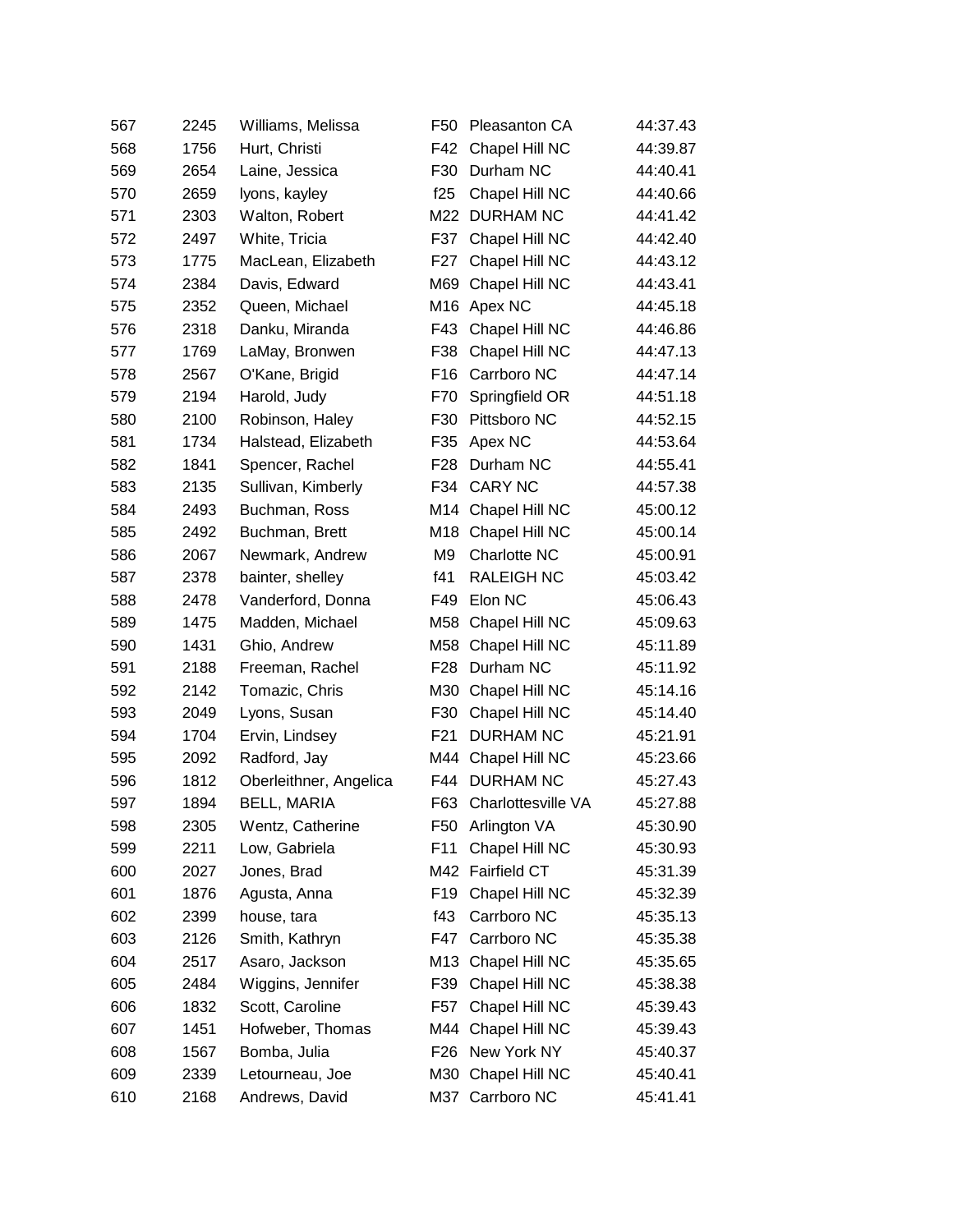| 611 | 2220 | O'Brien, Kelley      | F37             | Carrboro NC            | 45:41.66 |
|-----|------|----------------------|-----------------|------------------------|----------|
| 612 | 1522 | Sparks, Joshua       | M27             | Durham NC              | 45:41.92 |
| 613 | 1804 | Morrison, Bill       |                 | M46 Durham NC          | 45:42.61 |
| 614 | 2435 | Carpenter, Denise    | F46             | Chapel Hill NC         | 45:43.15 |
| 615 | 2241 | Van Houtven, Dominic | M16             | Chapel Hill NC         | 45:45.92 |
| 616 | 2312 | Biswas, Darpan       | M36             | Durham NC              | 45:50.92 |
| 617 | 2139 | Tarantino, Lisa      | F46             | Chapel Hill NC         | 45:52.93 |
| 618 | 2704 | Perlmutt, Ainslie    | F <sub>21</sub> | Carrboro NC            | 45:53.87 |
| 619 | 1831 | Schillace, Robynn    | F45             | Portland OR            | 45:54.18 |
| 620 | 1788 | Mcglohon jr, Donald  | M51             | Greenville NC          | 45:54.61 |
| 621 | 1848 | Sullivan, Erin       | F43             | Chapel Hill NC         | 45:55.87 |
| 622 | 2418 | Peterson, Stephanie  | F32             | Pittsboro NC           | 45:56.88 |
| 623 | 2371 | Whitney, Floyd       | M64             | Chapel Hill NC         | 45:56.93 |
| 624 | 2560 | Hanzak, Rachel       | F <sub>25</sub> | Cedar Grove NC         | 45:56.94 |
| 625 | 1575 | Carroll, Timothy     |                 | M19 Pleasant Valley NY | 45:58.14 |
| 626 | 2163 | Young, Steven        | M53             | DURHAM NC              | 45:58.17 |
| 627 | 1446 | Harris, Jerry        | M73             | <b>DURHAM NC</b>       | 45:58.65 |
| 628 | 2682 | Hails, Dick          | M61             | Greensboro NC          | 45:58.65 |
| 629 | 2595 | Engle, Michelle      | F41             | Chapel Hill NC         | 46:02.37 |
| 630 | 1536 | Trogden, Kathryn     | F <sub>25</sub> | Carrboro NC            | 46:04.89 |
| 631 | 1782 | McCluskey, Megan     | F <sub>22</sub> | Chapel Hill NC         | 46:05.14 |
| 632 | 2348 | Porter, Greg         | M51             | Carrboro NC            | 46:06.88 |
| 633 | 2553 | Pedersen, Ella Marie | F11             | Chapel Hill NC         | 46:10.90 |
| 634 | 2491 | Buchman, Craig       | M49             | Chapel Hill NC         | 46:11.60 |
| 635 | 2600 | Workman, Jaime       | F34             | Pittsboro NC           | 46:11.61 |
| 636 | 2601 | Workman, Aaron       |                 | M34 Pittsboro NC       | 46:11.62 |
| 637 | 2462 | Lee, Richard         | M35             | Chapel Hill NC         | 46:18.67 |
| 638 | 1688 | Chu, David           | M31             | Durham NC              | 46:23.38 |
| 639 | 1687 | Chu, Danielle        | F <sub>26</sub> | Durham NC              | 46:23.85 |
| 640 | 1576 | Casale, Lindsay      | F <sub>26</sub> | <b>Brooklyn NY</b>     | 46:24.65 |
| 641 | 1591 | Dermody, Neil        |                 | M28 Pittsburgh PA      | 46:25.40 |
| 642 | 2175 | Beals, Kendall       |                 | F22 Chapel Hill NC     | 46:26.64 |
| 643 | 1625 | Monahan, Rose        | F37             | Chapel Hill NC         | 46:26.65 |
| 644 | 1592 | Dermody, Sarah       | F <sub>26</sub> | Pittsburgh PA          | 46:27.14 |
| 645 | 2725 | parker, stephanie    | F <sub>28</sub> |                        | 46:30.86 |
| 646 | 2108 | Rosen, Norm          | m60             | Chapel Hill NC         | 46:31.38 |
| 647 | 2311 | bennett, lisa        | F35             | Carrboro NC            | 46:33.88 |
| 648 | 1608 | Knauf, Robin         | F <sub>25</sub> | Carrboro NC            | 46:34.89 |
| 649 | 2542 | Gilbert, Hannah      | F <sub>19</sub> | <b>DURHAM NC</b>       | 46:35.63 |
| 650 | 1462 | Kleinhammes, Alfred  | M62             | Chapel Hill NC         | 46:35.66 |
| 651 | 2134 | streck, john         |                 | M63 Durham NC          | 46:43.12 |
| 652 | 1543 | Wahlstrom, Torey     | F45             | Chapel Hill NC         | 46:43.37 |
| 653 | 1668 | Bruckner, Glen       |                 | M48 Rockwall TX        | 46:43.39 |
| 654 | 2285 | McGibbon, Lynne      | F47             | Carrboro NC            | 46:46.62 |
|     |      |                      |                 |                        |          |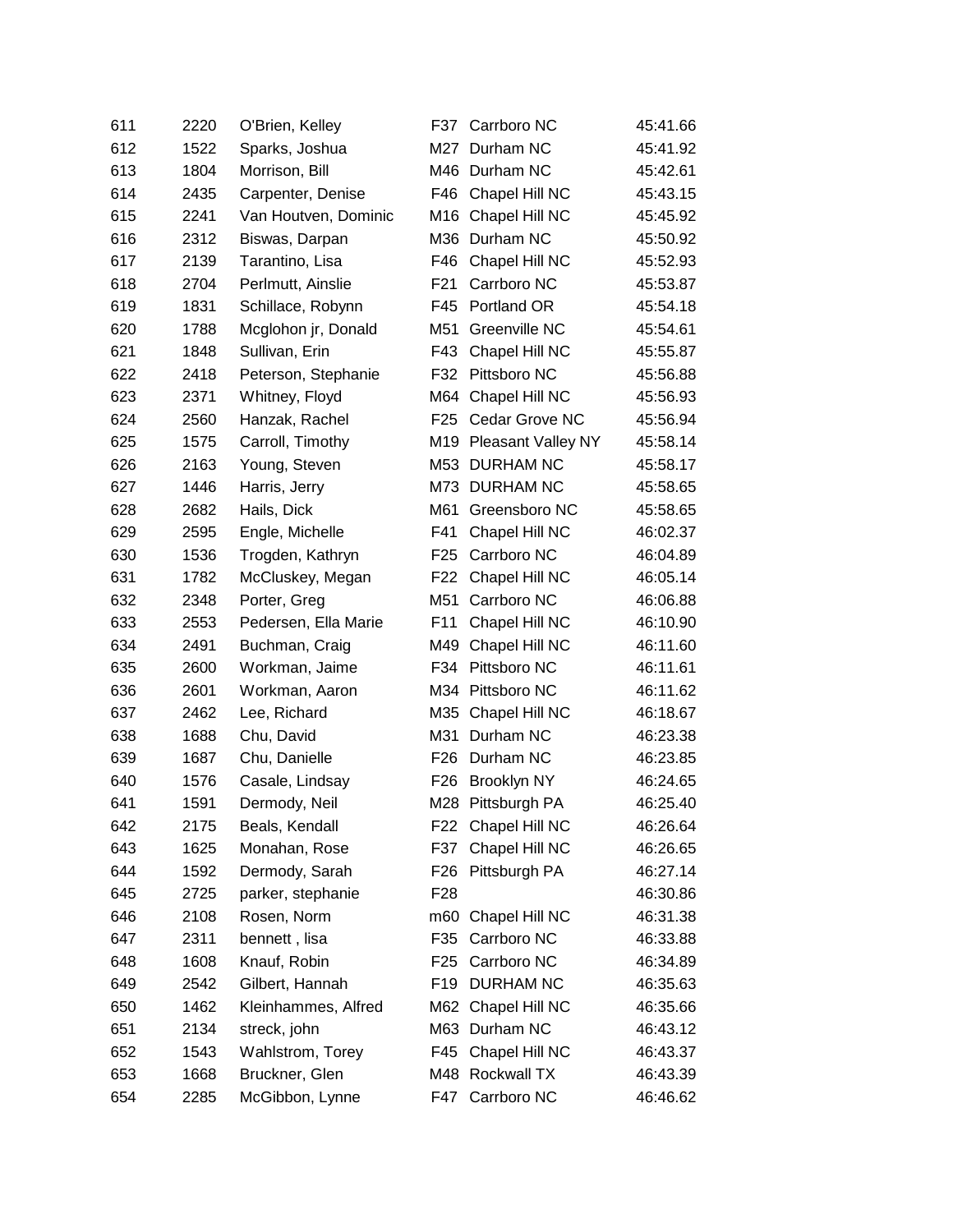| 655 | 1809 | Noble, Laura         | F46             | Chapel Hill NC     | 46:47.88 |
|-----|------|----------------------|-----------------|--------------------|----------|
| 656 | 2273 | Jones, Erin          | F38             | Pittsboro NC       | 46:50.41 |
| 657 | 1778 | Manns, John          |                 | M45 Chapel Hill NC | 46:50.62 |
| 658 | 2276 | Karpinos, Ralph      | M63             | Chapel Hill NC     | 46:50.64 |
| 659 | 1713 | Foster, Riley        | f17             | Chapel Hill NC     | 46:51.89 |
| 660 | 1477 | Matthews, David      |                 | M37 Carrboro NC    | 46:55.15 |
| 661 | 2122 | slade, caroline      | F45             | Chapel Hill NC     | 46:55.61 |
| 662 | 1408 | Crume, Richard       | M61             | Chapel Hill NC     | 46:56.18 |
| 663 | 2663 | O'Brian, Sarah       | F31             | Chapel Hill NC     | 46:57.15 |
| 664 | 2078 | O'Brien, Richard     | M33             | Chapel Hill NC     | 46:57.36 |
| 665 | 2734 | guthrie, john        | M26             |                    | 46:57.86 |
| 666 | 1409 | Crummett, Bobbi      | F53             | Chapel Hill NC     | 47:02.38 |
| 667 | 2062 | Munoz-Nunez, Daylin  | F36             | <b>RALEIGH NC</b>  | 47:03.40 |
| 668 | 1875 | Acuff, Molly         | F22             | Chapel Hill NC     | 47:03.63 |
| 669 | 1922 | Campos Diaz, Jorge   |                 | M23 Chapel Hill NC | 47:03.87 |
| 670 | 2177 | bogan, heather       | F42             | Pittsboro NC       | 47:07.62 |
| 671 | 1998 | Hainline, Ian        |                 | M24 Chapel Hill NC | 47:09.63 |
| 672 | 1404 | coulter, ronald      | M59             | Chapel Hill NC     | 47:11.16 |
| 673 | 1531 | Teer, Amanda         | F31             | Durham NC          | 47:13.62 |
| 674 | 1961 | Dinola, Sandy        | F58             | Chapel Hill NC     | 47:13.63 |
| 675 | 2076 | Nussbaumer, Amy      | F38             | Chapel Hill NC     | 47:15.14 |
| 676 | 1798 | Molnar, Philip       |                 | M43 Durham NC      | 47:15.88 |
| 677 | 2298 | Thomas, Scott        | M46             | Montpelier VA      | 47:16.64 |
| 678 | 1794 | Miller, Michael      | M27             | Cambridge MA       | 47:17.64 |
| 679 | 2551 | Hamm, Jill           | F46             | Chapel Hill NC     | 47:19.62 |
| 680 | 1649 | Alexander, Karen     | F48             | Chapel Hill NC     | 47:20.17 |
| 681 | 2564 | Gowan, Frith         | F39             | Carrboro NC        | 47:21.13 |
| 682 | 2191 | Gilbert, William     | M50             | Fayetteville NC    | 47:22.63 |
| 683 | 1700 | Elander, KC          | F <sub>56</sub> | Durham NC          | 47:23.39 |
| 684 | 1485 | murphy, kaitlyn      | F27             | Carrboro NC        | 47:24.65 |
| 685 | 1491 | O'Loughlin, Kathleen | F53             | Chapel Hill NC     | 47:25.12 |
| 686 | 1839 | Smith, Samantha      |                 | F25 Chapel Hill NC | 47:28.59 |
| 687 | 1840 | Smith, Thomas        |                 | M56 Chapel Hill NC | 47:28.59 |
| 688 | 1730 | Greene, Connor       |                 | M14 Chapel Hill NC | 47:29.16 |
| 689 | 2610 | la via, maria        | f50             | Chapel Hill NC     | 47:29.66 |
| 690 | 1963 | Dougherty, James     | M41             | Carrboro NC        | 47:29.92 |
| 691 | 2270 | Hoos, William        |                 | M42 Chapel Hill NC | 47:31.13 |
| 692 | 2269 | Hoos, Emery          | F11             | Chapel Hill NC     | 47:31.16 |
| 693 | 2529 | oppegard, preston    |                 | m40 Durham NC      | 47:32.37 |
| 694 | 2176 | Blue, Christopher    |                 | M45 Chapel Hill NC | 47:32.38 |
| 695 | 1574 | Carroll, Rebecca     | F <sub>25</sub> | Carrboro NC        | 47:33.92 |
| 696 | 1559 | Anscher, Samantha    | F21             | Chapel Hill NC     | 47:34.18 |
| 697 | 1864 | Whitaker, Anna       | F11             | Chapel Hill NC     | 47:34.19 |
| 698 | 2630 | Himmel, Tom          |                 | M43 Chapel Hill NC | 47:34.86 |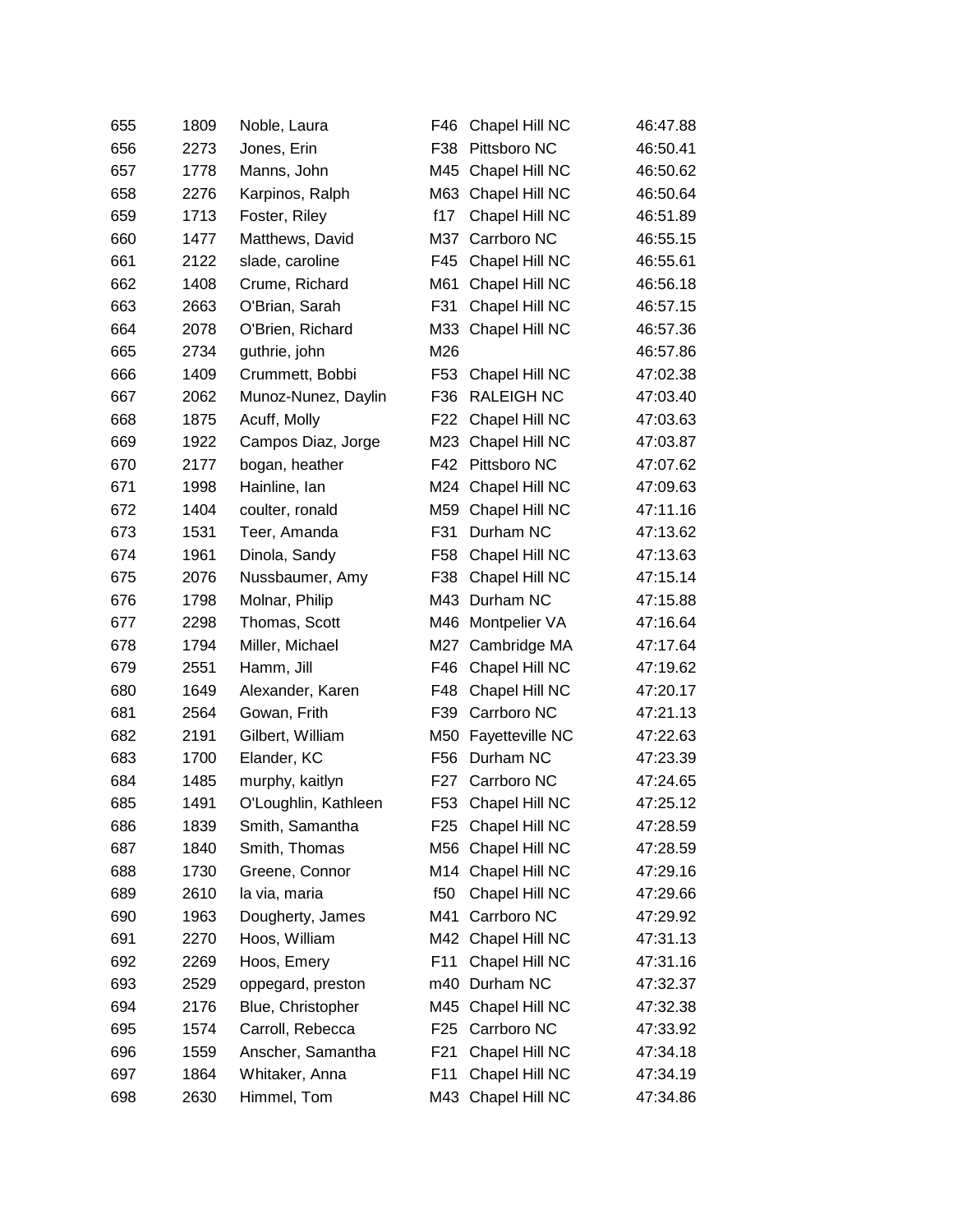| 699 | 2599 | Camerota, Marie        | F22              | Chapel Hill NC       | 47:34.91 |
|-----|------|------------------------|------------------|----------------------|----------|
| 700 | 1535 | Towe, Elizabeth        | F47              | Carrboro NC          | 47:35.64 |
| 701 | 2200 | Junker, Ellen          |                  | F54 Carrboro NC      | 47:37.65 |
| 702 | 2082 | Ott, Shelby            | F39              | Charlotte NC 28209 N | 47:38.40 |
| 703 | 2611 | Cohen, Andrew          |                  | M50 Carrboro NC      | 47:39.68 |
| 704 | 2624 | Flynn, Tim             |                  | M54 Chapel Hill NC   | 47:40.88 |
| 705 | 1790 | Mears, Morgan          | M38              | Raleigh NC           | 47:42.39 |
| 706 | 1674 | Buxenbaum, Laura       | F42              | Greensboro NC        | 47:42.40 |
| 707 | 1420 | DePeal, Thomas         | M46              | Durham NC            | 47:42.64 |
| 708 | 2106 | Rosen, Miles           |                  | M19 Chapel Hill NC   | 47:44.92 |
| 709 | 1865 | Whitaker, Libby        | F43              | Chapel Hill NC       | 47:45.63 |
| 710 | 2552 | Pedersen, Susan        | F47              | Chapel Hill NC       | 47:45.63 |
| 711 | 1957 | DeVries, Jennifer      | F37              | Tampa FL             | 47:47.88 |
| 712 | 1620 | McCoy, Elyse           | F <sub>2</sub> 7 | Takoma Park MD       | 47:48.89 |
| 713 | 2179 | Bryant-Comstock, Lynda | F57              | Durham NC            | 47:50.36 |
| 714 | 1547 | watterson, carolyn     | f46              | Pittsboro NC         | 47:50.65 |
| 715 | 2591 | Logan, Sam             | M29              | Glen Burnie MD       | 47:53.20 |
| 716 | 2590 | McGinnis, Graham       | M27              | Durham NC            | 47:53.35 |
| 717 | 2480 | Wall, Amanda           | F <sub>22</sub>  | Raleigh NC           | 47:53.90 |
| 718 | 2579 | Imbody, Sean           |                  | M18 Chapel Hill NC   | 47:54.87 |
| 719 | 2732 | stuart, Kyle           | M21              |                      | 47:55.61 |
| 720 | 1624 | Monahan, Paul          |                  | m50 Chapel Hill NC   | 47:55.91 |
| 721 | 2064 | Nelson, Bruce          | M63              | Hillsborough NC      | 47:56.09 |
| 722 | 2730 | oconnor, erin          | f21              | Chapel Hill NC       | 47:56.37 |
| 723 | 1663 | Bauer, Randy           | M41              | Clayton NC           | 47:57.15 |
| 724 | 1641 | Walker, Heather        | F37              | Chapel Hill NC       | 47:57.38 |
| 725 | 2594 | moe, eric              |                  | m34 Chapel Hill NC   | 47:57.40 |
| 726 | 2212 | Lund, Jennifer         | F32              | Chapel Hill NC       | 47:57.88 |
| 727 | 2313 | Brouwer, Emily         | F37              | Lexington KY         | 47:58.36 |
| 728 | 2258 | Calabrese, Emma        |                  | F25 Carrboro NC      | 48:00.39 |
| 729 | 2278 | Lam, Yik               |                  | M33 Carrboro NC      | 48:01.14 |
| 730 | 2238 | Surh, Jerry            |                  | M74 Carrboro NC      | 48:02.88 |
| 731 | 2294 | Taylor, Candace        |                  | F34 Brooklyn NY      | 48:03.37 |
| 732 | 1653 | Arnel, Tom             |                  | M50 Carrboro NC      | 48:03.64 |
| 733 | 2460 | Lee, Becky             | F35              | Chapel Hill NC       | 48:04.37 |
| 734 | 1542 | Wahlstrom, Erik        |                  | M44 Chapel Hill NC   | 48:05.40 |
| 735 | 1904 | Branton, Margaret      | F20              | Durham NC            | 48:07.62 |
| 736 | 1752 | Hoffman, Steve         |                  | M38 Durham NC        | 48:09.39 |
| 737 | 1582 | Davis, Greg            |                  | M53 Chapel Hill NC   | 48:09.88 |
| 738 | 1966 | Edwards, Natalie       | F17              | Bethesda MD          | 48:12.08 |
| 739 | 1933 | cerwinn jr, robert     |                  | M34 Chapel Hill NC   | 48:15.63 |
| 740 | 2172 | Barlow, Caroline       | F39              | Pittsboro NC         | 48:15.63 |
| 741 | 2316 | Cousett, Tamira        |                  | F27 Chapel Hill NC   | 48:15.64 |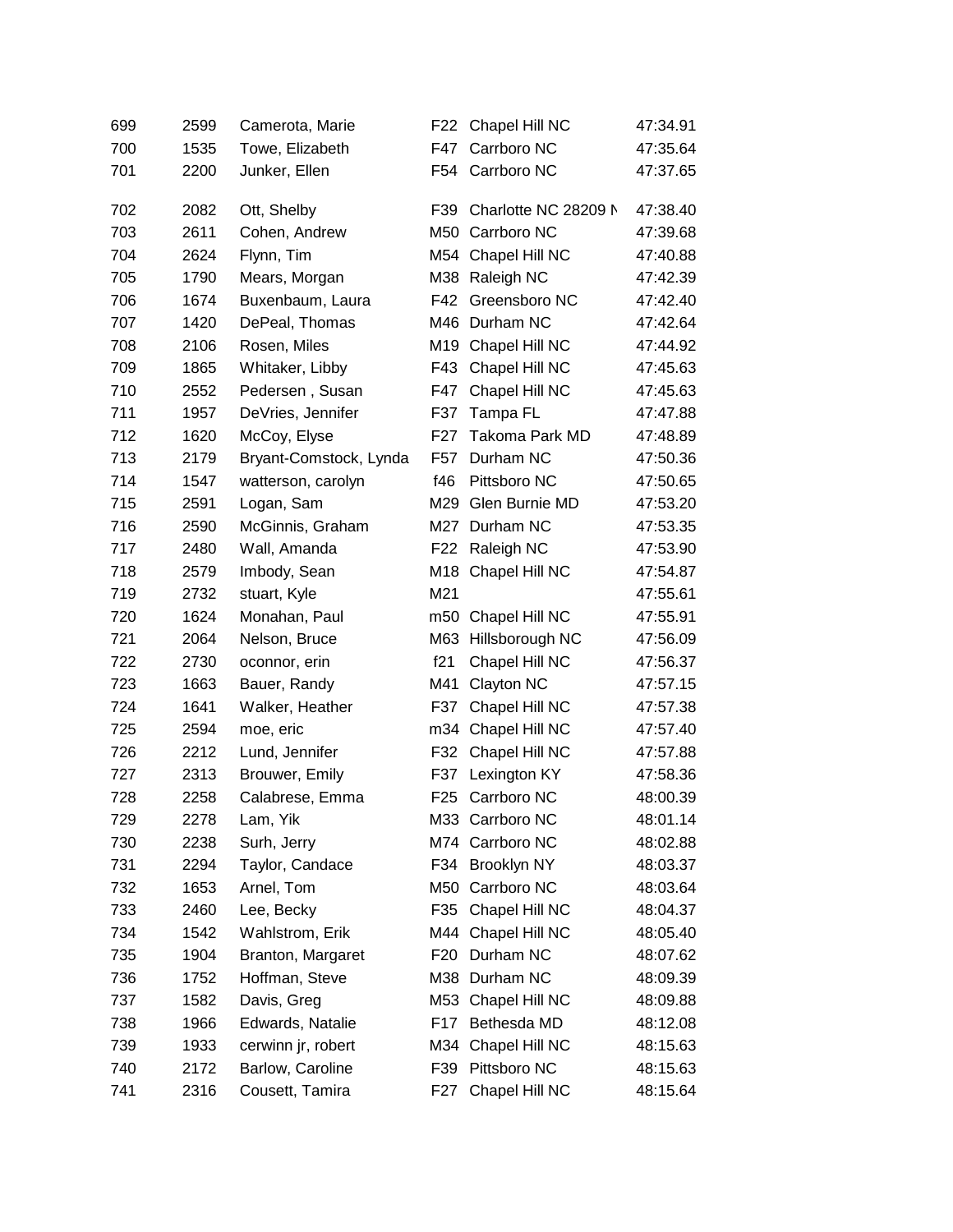| 742 | 2173 | Barlow, Richard     |                 | M42 Pittsboro NC        | 48:15.92 |
|-----|------|---------------------|-----------------|-------------------------|----------|
| 743 | 2388 | Ehst, Michael       | M37             | Arlington VA            | 48:16.63 |
| 744 | 2387 | Ehst, Erica         | F36             | Arlington VA            | 48:16.65 |
| 745 | 1932 | Cerwin, Erika       | F33             | Chapel Hill NC          | 48:16.90 |
| 746 | 2336 | Jones, Marie        | F <sub>22</sub> | Pittsboro NC            | 48:18.86 |
| 747 | 1466 | lacy, candace       | F38             | <b>DURHAM NC</b>        | 48:19.63 |
| 748 | 1846 | Stone, Pete         | M47             | Carrboro NC             | 48:19.64 |
| 749 | 2612 | Kleinman, Dawn      | F48             | Carrboro NC             | 48:20.63 |
| 750 | 2051 | Malzahn, Kristen    | F39             | Durham NC               | 48:22.37 |
| 751 | 2052 | Malzahn, Scott      | M37             | Durham NC               | 48:22.39 |
| 752 | 2089 | Perry, Susan        | F <sub>50</sub> | Raleigh NC              | 48:24.37 |
| 753 | 2483 | White, Leonard      | M50             | <b>DURHAM NC</b>        | 48:24.64 |
| 754 | 1706 | Ervin, Michael      | M55             | <b>DURHAM NC</b>        | 48:24.89 |
| 755 | 1505 | Richardson, Julie   | F50             | Chapel Hill NC          | 48:26.85 |
| 756 | 2416 | Perry, Jonathan     | M21             | <b>High Point NC</b>    | 48:26.86 |
| 757 | 2307 | Williams, Rick      | M53             | Chapel Hill NC          | 48:27.89 |
| 758 | 2359 | Simmons, Chris      | M43             | Chapel Hill NC          | 48:27.91 |
| 759 | 2602 | Williams, Tim       | M55             | Chapel Hill NC          | 48:28.12 |
| 760 | 2222 | Oliver, Ray         |                 | M32 Durham NC           | 48:29.40 |
| 761 | 2035 | LaPalme, Sharon     | F47             | Pittsboro NC            | 48:29.66 |
| 762 | 2696 | Calhoun, Benjamin   | M11             | Chapel Hill NC          | 48:30.37 |
| 763 | 1886 | Baker, Steve        | M61             | Chapel Hill NC          | 48:30.88 |
| 764 | 2417 | Perry, Megan        | F <sub>23</sub> | <b>High Point NC</b>    | 48:32.89 |
| 765 | 2287 | Nicholson, Meredith | F40             | <b>DURHAM NC</b>        | 48:37.43 |
| 766 | 2395 | Hinson, John        | M33             | Clayton NC              | 48:40.38 |
| 767 | 2465 | McAdams, William    | M29             | Chapel Hill NC          | 48:42.13 |
| 768 | 1561 | Bailey, Lara        | F35             | Chapel Hill NC          | 48:42.89 |
| 769 | 2183 | David, James        | M25             | Carrboro NC             | 48:49.15 |
| 770 | 1895 | Berreth, Meg        | F43             | Carrboro NC             | 48:50.43 |
| 771 | 1896 | Berreth, Todd       | M44             | Carrboro NC             | 48:50.93 |
| 772 | 2365 | Sztukowski, Buzz    |                 | m58 Chapel Hill NC      | 48:52.89 |
| 773 | 2204 | Kleiman, Susan      | F31             | Carrboro NC             | 48:54.14 |
| 774 | 2109 | Runfola, Cristin    | F <sub>29</sub> | Chapel Hill NC          | 48:54.89 |
| 775 | 1916 | Brown, Melissa      | F44             | <b>GRAHAM NC</b>        | 48:55.15 |
| 776 | 2277 | Kimbell, Julie      | F53             | Chapel Hill NC          | 48:55.18 |
| 777 | 1671 | Buckingham, Jamie   |                 | M36 Eaton Rapids MI     | 48:57.65 |
| 778 | 1993 | Gualtieri-Reed, Tom | M45             | Chapel Hill NC          | 48:57.92 |
| 779 | 1389 | Campbell, JJ        | F44             | Durham NC               | 48:58.38 |
| 780 | 1776 | Maker, Dawn         | F30             | <b>Winston Salem NC</b> | 48:58.90 |
| 781 | 2368 | westdorp, ethan     | M19             | Carrboro NC             | 49:02.36 |
| 782 | 1711 | Fisher, Stephanie   | F24             | Wilmington NC           | 49:08.39 |
| 783 | 2657 | Li, Bo              | F31             | Chapel Hill NC          | 49:09.11 |
| 784 | 2518 | mcdonald, cary      | M55             | Chapel Hill NC          | 49:09.90 |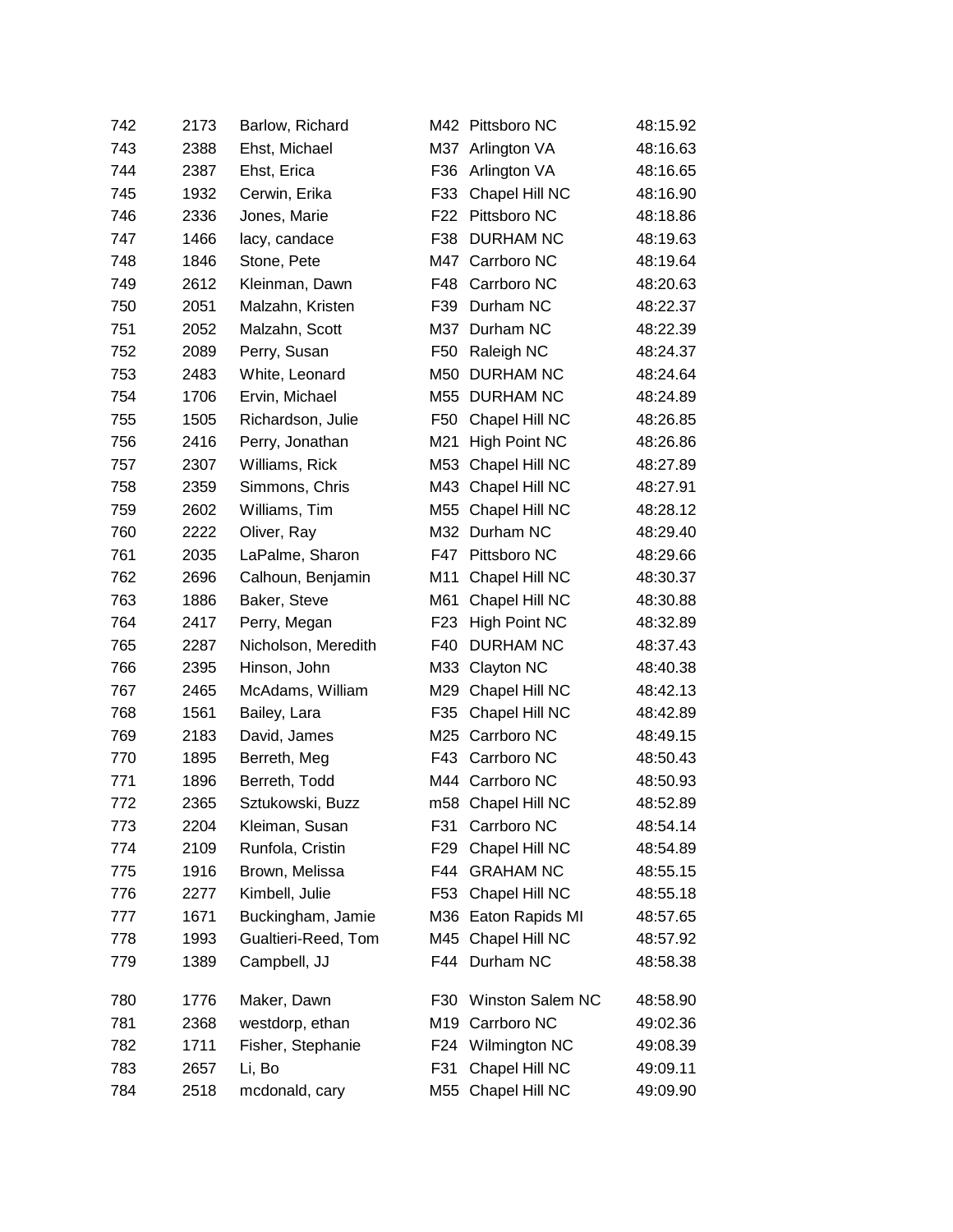| 785 | 2125 | Smith, James        | M49             | Durham NC            | 49:14.62 |
|-----|------|---------------------|-----------------|----------------------|----------|
| 786 | 1921 | Caf, Irena          | F49             | Durham NC            | 49:14.86 |
| 787 | 2636 | Alexander, Collins  |                 | M14 Chapel Hill NC   | 49:15.15 |
| 788 | 2226 | Parker, Emily       | F <sub>16</sub> | <b>Efland NC</b>     | 49:15.87 |
| 789 | 2025 | Jefferson, William  | M45             | Charlotte NC         | 49:16.40 |
| 790 | 2006 | Hawley, Matthew     | M7              | Chapel Hill NC       | 49:19.92 |
| 791 | 2005 | Hawley, Dawna       | F43             | Chapel Hill NC       | 49:23.13 |
| 792 | 1806 | Mullen, Rory        | F28             | Chapel Hill NC       | 49:29.87 |
| 793 | 2291 | Showden, Carisa     | F40             | Carrboro NC          | 49:29.88 |
| 794 | 1866 | Whitmore, Lori      | F30             | Durham NC            | 49:30.36 |
| 795 | 2119 | Shepherd, Jen       | F39             | Hillsborough NC      | 49:30.39 |
| 796 | 1546 | warshawsky, megan   | F24             | Cary NC              | 49:30.61 |
| 797 | 2065 | Nelson, Chantel     | F44             | Chapel Hill NC       | 49:30.89 |
| 798 | 2428 | WHALEN, krista      | F <sub>24</sub> | Durham NC            | 49:37.62 |
| 799 | 1774 | MacLean, Douglas    | m67             | Chapel Hill NC       | 49:44.15 |
| 800 | 2467 | mistler, allison    | F <sub>29</sub> | Sanford NC           | 49:45.68 |
| 801 | 2685 | Clark, Geoffrey     | M28             | Mebane NC            | 49:45.68 |
| 802 | 1662 | Bauer, Melinda      | F42             | Clayton NC           | 49:45.90 |
| 803 | 2197 | Howard, Jeanne      | F59             | Bad Axe MI           | 49:48.86 |
| 804 | 2333 | Jeffs, Patrick      |                 | M34 Carrboro NC      | 49:49.14 |
| 805 | 1791 | Mears, Sarah        | F39             | Raleigh NC           | 49:49.89 |
| 806 | 2332 | Jeffs, Kimberly     | F32             | Carrboro NC          | 49:49.92 |
| 807 | 2053 | Martin, Sharon      | F <sub>26</sub> | Chapel Hill NC       | 49:51.63 |
| 808 | 2221 | O'Brien, Terry      | M70             | Roswell GA           | 49:53.62 |
| 809 | 2369 | westdorp, faith     | F <sub>21</sub> | Carrboro NC          | 49:54.42 |
| 810 | 1784 | McCurdy, Kathy      | F56             | Chapel Hill FL       | 49:55.39 |
| 811 | 2689 | Wasiolek, Sue       | f58             | <b>DURHAM NC</b>     | 49:55.89 |
| 812 | 2093 | randolph, charli    | F <sub>21</sub> | Chapel Hill NC       | 49:56.37 |
| 813 | 1941 | colson, liv         | F <sub>19</sub> | Chapel Hill NC       | 49:56.38 |
| 814 | 2355 | Schmid, Emma        | F <sub>19</sub> | Chapel Hill NC       | 49:56.39 |
| 815 | 2124 | Slaven, Cassandra   |                 | F44 RALEIGH NC       | 49:58.40 |
| 816 | 2024 | Jefferson, Shannon  | F41             | Charlotte NC         | 49:58.87 |
| 817 | 1950 | Cunningham, Anthony | M51             | Hillsborough NC      | 49:59.18 |
| 818 | 2680 | Christy, Karen      | F56             | Chapel Hill NC       | 49:59.37 |
| 819 | 2161 | Young, David        | M45             | Chapel Hill NC       | 49:59.91 |
| 820 | 2596 | Engle, Bryan        | M41             | Chapel Hill NC       | 50:01.13 |
| 821 | 2695 | Calhoun, Audrey     | F13             | Chapel Hill NC       | 50:01.87 |
| 822 | 2487 | Ornelas, Caroline   | F <sub>26</sub> | Carrboro NC          | 50:04.39 |
| 823 | 1511 | Rummage, Sheri      | F36             | Raleigh NC           | 50:04.62 |
| 824 | 2574 | Wolf, Kevin         |                 | M36 Ellicott City MD | 50:06.92 |
| 825 | 2575 | Wolf, Bill          |                 | M45 Ellicott City MD | 50:07.64 |
| 826 | 2508 | Zellis, Amanda      | F <sub>25</sub> | Carrboro NC          | 50:09.92 |
| 827 | 1467 | Lawrence, Susan     | F52             | Chapel Hill NC       | 50:10.18 |
| 828 | 2260 | Chiarello, Ginny    |                 | F34 Chapel Hill NC   | 50:11.37 |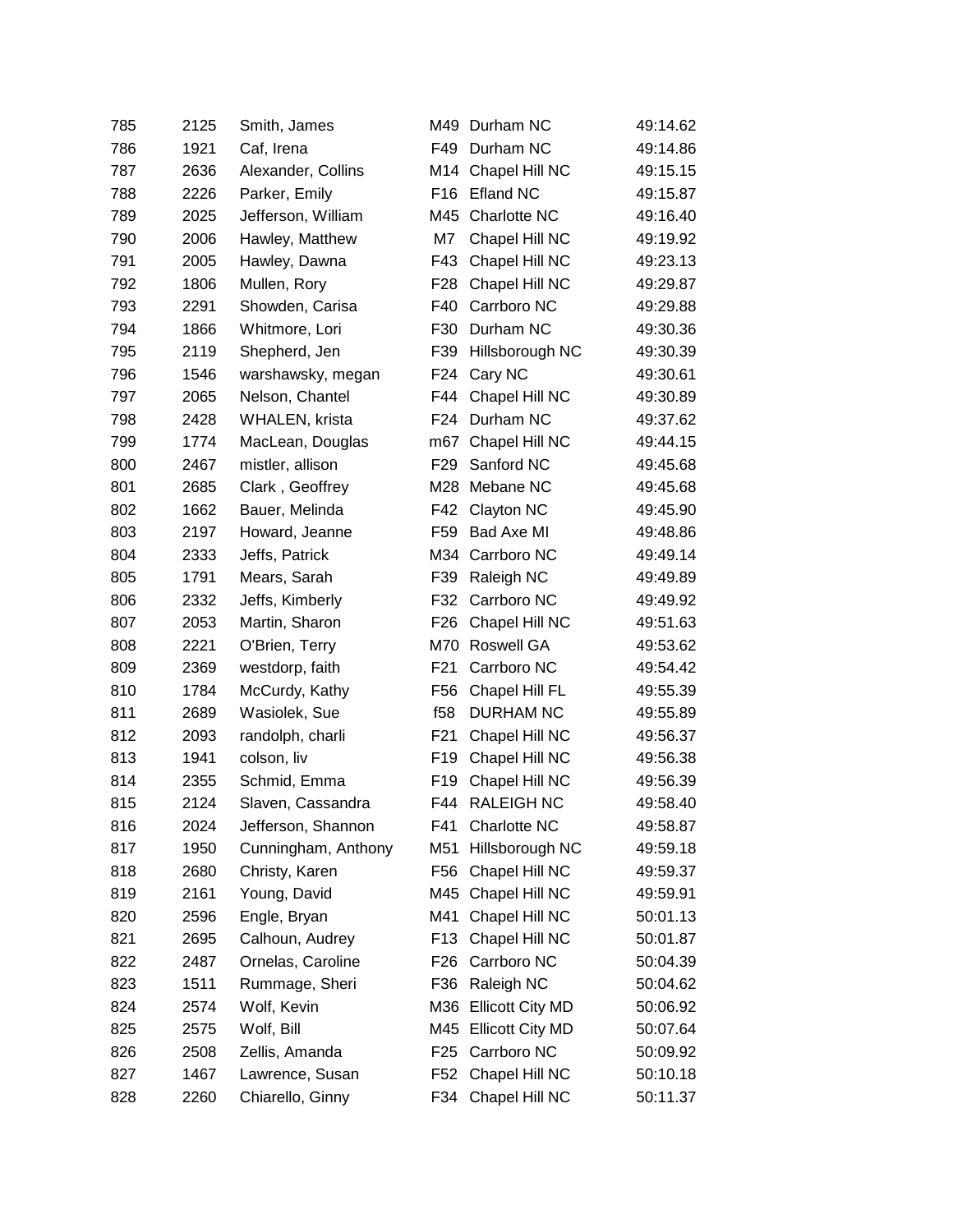| 829 | 1443 | Hackney, Loretta       | F44             | Chapel Hill NC     | 50:13.18 |
|-----|------|------------------------|-----------------|--------------------|----------|
| 830 | 1391 | Carpenter, Kimberly    | F49             | Chapel Hill NC     | 50:13.42 |
| 831 | 2558 | Mouw, Sheri            | F45             | Chapel Hill NC     | 50:13.89 |
| 832 | 2112 | Scales, Melissa        | F36             | <b>DURHAM NC</b>   | 50:18.39 |
| 833 | 2165 | Zielazinski, Joey      | M37             | <b>DURHAM NC</b>   | 50:18.64 |
| 834 | 1660 | Bartley, Ashley        | F33             | Louisville KY      | 50:21.37 |
| 835 | 1696 | Duronio, Sue           | f48             | Chapel Hill NC     | 50:22.39 |
| 836 | 1381 | Boone, Joan            | F61             | <b>Efland NC</b>   | 50:22.89 |
| 837 | 1914 | Broscious, Rachael     | F <sub>23</sub> | Chapel Hill NC     | 50:23.36 |
| 838 | 2297 | Thomas, Meredith       | F17             | Montpelier VA      | 50:23.90 |
| 839 | 2019 | Howard, Julia          | F <sub>25</sub> | Daniel Island SC   | 50:26.15 |
| 840 | 1911 | Brooks, Ned            | M71             | Chapel Hill NC     | 50:28.64 |
| 841 | 2390 | Flax, Jessica          | F <sub>29</sub> | Chapel Hill NC     | 50:29.61 |
| 842 | 2353 | Randolph, Connor       | M18             | Chapel Hill NC     | 50:30.13 |
| 843 | 2094 | Randolph, Greg         | M51             | Chapel Hill NC     | 50:31.37 |
| 844 | 2411 | McAdams, John          | M30             | Chapel Hill NC     | 50:32.64 |
| 845 | 2628 | Cruz, Amanda           | F <sub>19</sub> | Murfreesboro TN    | 50:33.42 |
| 846 | 1573 | Burrowes, Jennie       | F <sub>26</sub> | Asheville NC       | 50:37.14 |
| 847 | 2433 | Younts, Chandler       | F <sub>15</sub> | Chapel Hill NC     | 50:38.18 |
| 848 | 2422 | Robertson, Violet      | F12             | Chapel Hill NC     | 50:41.88 |
| 849 | 2421 | robertson, bill        | m39             | Chapel Hill NC     | 50:42.62 |
| 850 | 1557 | Anderson, Sheelaghsam  | F66             | Carrboro NC        | 50:42.90 |
| 851 | 1717 | Gauger, Sarah          | F37             | Durham NC          | 50:44.40 |
| 852 | 2337 | kerr, matthew          | m38             | Chapel Hill NC     | 50:45.16 |
| 853 | 2251 | benefiel, rebecca      | f38             | California MD      | 50:45.88 |
| 854 | 1912 | Broscious, Evan        | M19             | Chapel Hill NC     | 50:47.13 |
| 855 | 2665 | Farmer, Erica          | F37             | Chapel Hill NC     | 50:48.45 |
| 856 | 1891 | Barfield, Sara         | F36             | Chapel Hill NC     | 50:50.38 |
| 857 | 2500 | Smith-Rakoff, Evan     | M45             | New York NY        | 50:51.89 |
| 858 | 2382 | Brydon-Corton, Marissa | F <sub>25</sub> | Chapel Hill NC     | 50:52.12 |
| 859 | 2007 | Helton, Margaret       | F53             | Carrboro NC        | 50:52.41 |
| 860 | 1640 | Taylor-Penn, Lee       |                 | F26 Chapel Hill NC | 50:58.62 |
| 861 | 1636 | Penn, Josh             | M26             | Chapel Hill NC     | 50:58.89 |
| 862 | 1882 | Bailey, Amanda         | F31             | Charlotte NC       | 51:07.43 |
| 863 | 2621 | Hollingsworth, Alayna  | F24             | Chapel Hill NC     | 51:10.65 |
| 864 | 2641 | Troester, Melissa      | F41             | Carrboro NC        | 51:10.90 |
| 865 | 2036 | larson, anna           | F35             | DURHAM NC          | 51:11.11 |
| 866 | 2642 | pirone, mara           | F9              | Carrboro NC        | 51:11.12 |
| 867 | 1622 | McKenna, Katie         | F36             | Chapel Hill NC     | 51:11.39 |
| 868 | 1786 | McCurdy Jr, Jack       | M55             | Chapel Hill FL     | 51:16.90 |
| 869 | 1913 | Broscious, Pam         | F52             | Chapel Hill NC     | 51:18.37 |
| 870 | 1924 | Cannon, Lizzie         | F18             | Acworth GA         | 51:18.43 |
| 871 | 1915 | Broscious, Steven      |                 | M56 Chapel Hill NC | 51:18.43 |
| 872 | 1437 | Greene, Deb            |                 | F56 Chapel Hill NC | 51:20.90 |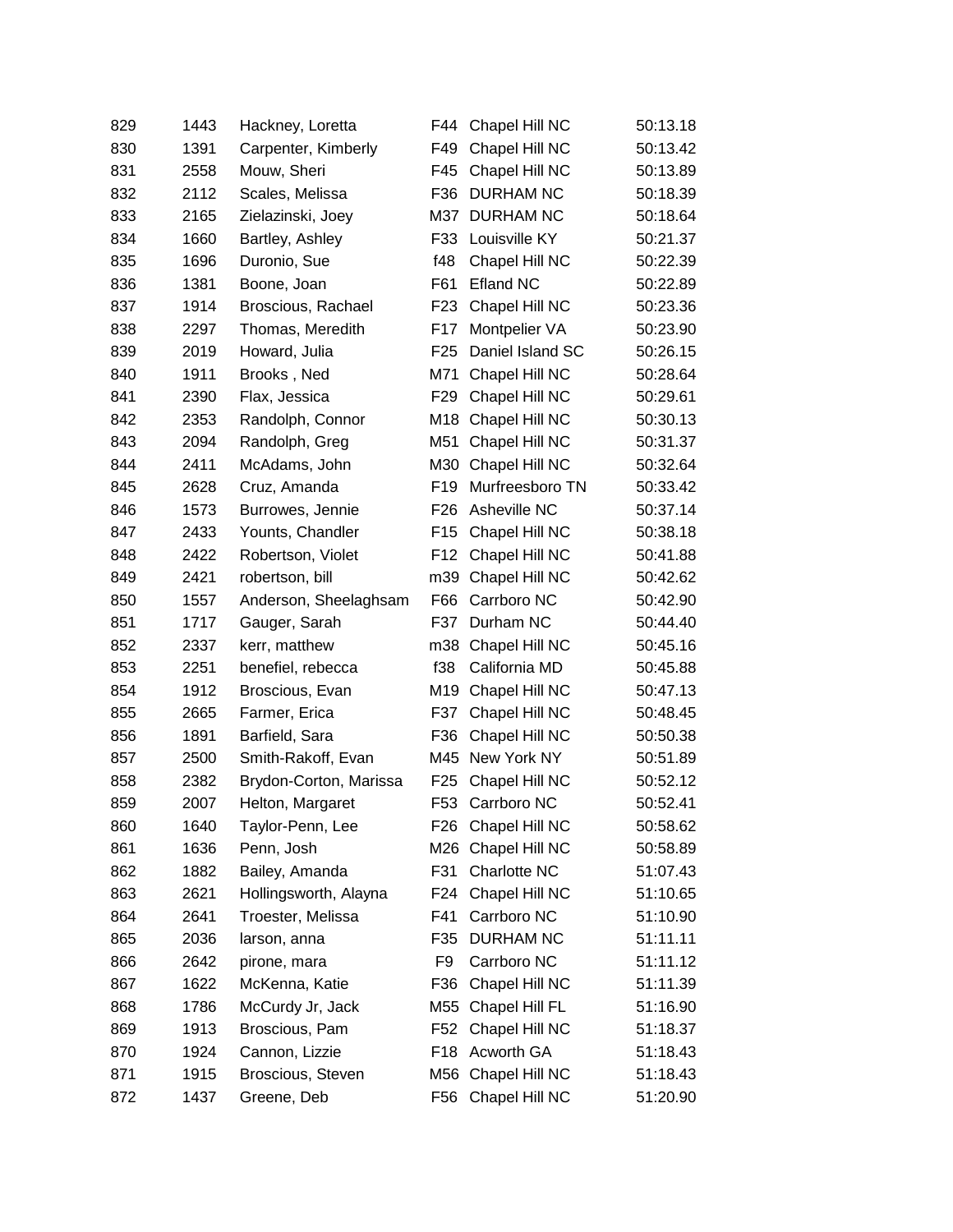| 873 | 1474 | Litchfield, Brian   |                 | M37 Carrboro NC    | 51:21.50 |
|-----|------|---------------------|-----------------|--------------------|----------|
| 874 | 1517 | Shaffer, Donald     | M57             | Chapel Hill NC     | 51:22.36 |
| 875 | 2327 | Hill, James         | M39             | Chapel Hill NC     | 51:22.63 |
| 876 | 1686 | cates, taylor       | f25             | Hillsborough NC    | 51:25.37 |
| 877 | 2050 | MacDonald, Pia      | F45             | Chapel Hill NC     | 51:27.41 |
| 878 | 2449 | Hegle, Jennifer     | F41             | Durham NC          | 51:27.87 |
| 879 | 1509 | Rotenberry, Mark    | M54             | Chapel Hill NC     | 51:28.88 |
| 880 | 2640 | Shaffer, Gary       | M47             | Topsham ME         | 51:29.63 |
| 881 | 2674 | Montgomery, Ranee   | F42             | Chapel Hill NC     | 51:29.87 |
| 882 | 1951 | Cunningham, Maureen | F <sub>50</sub> | Hillsborough NC    | 51:31.64 |
| 883 | 2380 | Bland, Pamela       | F37             | Silver Spring MD   | 51:32.43 |
| 884 | 2095 | Rinehard, Diane     | F59             | <b>DURHAM NC</b>   | 51:32.64 |
| 885 | 1659 | Balintfy, Joe       | M45             | Carrboro NC        | 51:33.44 |
| 886 | 2543 | kilts, priscilla    | f45             | Durham NC          | 51:34.19 |
| 887 | 1958 | Devries, Michael    |                 | M37 Tampa FL       | 51:34.88 |
| 888 | 2133 | Steffens, Tyson     | M40             | Durham NC          | 51:35.12 |
| 889 | 2522 | Mcdonald, Jean      | F <sub>52</sub> | Chapel Hill NC     | 51:38.64 |
| 890 | 2710 | Grinnan, Marybeth   | F45             | Midlothian VA      | 51:38.67 |
| 891 | 1698 | Ehlers, Sarah       | F43             | <b>ATHENS GA</b>   | 51:39.14 |
| 892 | 1433 | Gilbert, Susie      | F <sub>51</sub> | <b>DURHAM NC</b>   | 51:44.13 |
| 893 | 1384 | Brady, Claudia      | F46             | Hillsborough NC    | 51:45.43 |
| 894 | 1373 | Adams, Molly        | F <sub>21</sub> | Durham NC          | 51:48.39 |
| 895 | 1503 | Price, Sophie       | F <sub>15</sub> | Chapel Hill NC     | 51:48.88 |
| 896 | 1502 | Price, Kim          | F46             | Chapel Hill NC     | 51:49.14 |
| 897 | 1455 | Johnson, Michelle   | F38             | Carrboro NC        | 51:49.87 |
| 898 | 2255 | Brinkmeyer, Emma    | F31             | Carrboro NC        | 51:52.40 |
| 899 | 2338 | Leet, Meghan        | F <sub>29</sub> | Durham NC          | 51:52.89 |
| 900 | 1593 | Dowdall, Michelle   | F38             | Chapel Hill NC     | 51:55.16 |
| 901 | 1942 | Conquest, Sarah     | F <sub>29</sub> | Durham NC          | 51:55.43 |
| 902 | 2698 | Willis, Monte       | M44             | Chapel Hill NC     | 51:55.70 |
| 903 | 2697 | Willis, Tina        |                 | F42 Chapel Hill NC | 51:56.36 |
| 904 | 2731 | O'Connor, Chris     |                 | M56 Chapel Hill NC | 51:59.41 |
| 905 | 1680 | camporeale, jayne   | F <sub>51</sub> | Chapel Hill NC     | 52:02.39 |
| 906 | 1618 | Martin, Cheryl      | F43             | Nashville TN       | 52:04.62 |
| 907 | 1720 | Gehrig, Paola       | F45             | Chapel Hill NC     | 52:04.93 |
| 908 | 1496 | Piontak, Corrie     | F37             | Chapel Hill NC     | 52:08.41 |
| 909 | 1643 | Wightman, Donna     | F65             | Chapel Hill NC     | 52:08.93 |
| 910 | 1644 | Wightman, Robert    | M66             | Chapel Hill NC     | 52:10.13 |
| 911 | 2131 | Stanford, Crystal   | F <sub>28</sub> | Chapel Hill NC     | 52:15.13 |
| 912 | 2331 | Janda, Maria        | F24             | Amherst NY         | 52:16.88 |
| 913 | 2330 | Janda, Justina      | F <sub>26</sub> | Chapel Hill NC     | 52:17.13 |
| 914 | 1484 | Morovati, Meredith  | F44             | Carrboro NC        | 52:18.16 |
| 915 | 1530 | TAYLOR, LISA        | F38             | <b>Efland NC</b>   | 52:18.40 |
| 916 | 2724 | Horn, samanta       | F56             |                    | 52:21.16 |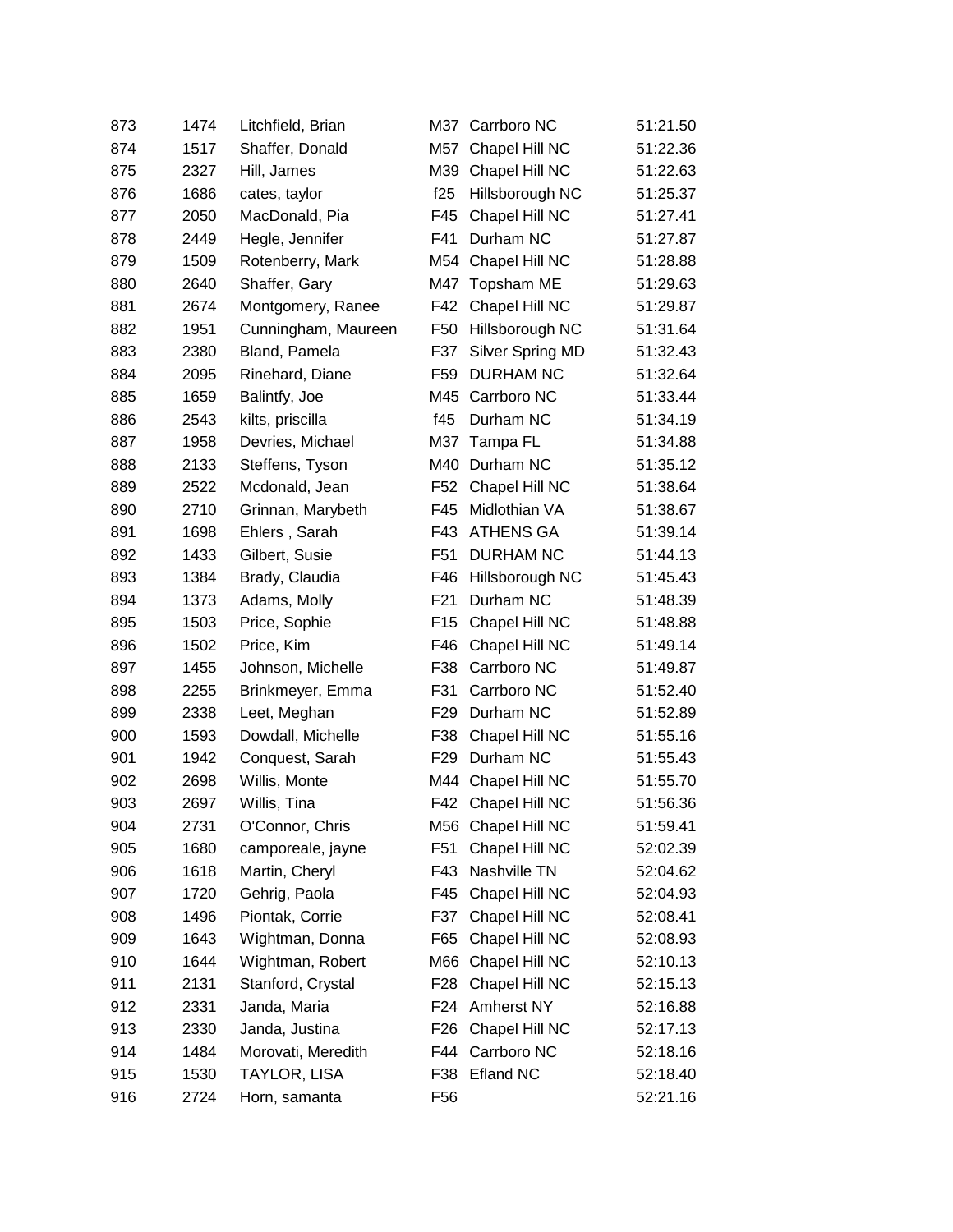| 917 | 2346 | Parker, Allie        | F16             | Chapel Hill NC       | 52:21.65 |
|-----|------|----------------------|-----------------|----------------------|----------|
| 918 | 2097 | rives, allie         | f17             | Chapel Hill NC       | 52:22.40 |
| 919 | 1402 | Copeland, Valerie    | F45             | Chapel Hill NC       | 52:22.64 |
| 920 | 2563 | Emmons, Lisa         | F42             | Chapel Hill NC       | 52:26.65 |
| 921 | 1721 | Gehrig, Thomas       | M44             | Chapel Hill NC       | 52:28.93 |
| 922 | 1718 | Gehrig, Joseph       |                 | M10 Chapel Hill NC   | 52:29.44 |
| 923 | 2001 | Hastings, Adam       | M32             | Charlottesville VA   | 52:39.19 |
| 924 | 2703 | Enriquez, Brian      |                 | M36 Big Store Gap VA | 52:39.40 |
| 925 | 1602 | Horvitz, Casey       | F <sub>28</sub> | Carrboro NC          | 52:40.16 |
| 926 | 1823 | Pyle, Elizabeth      | F42             | Carrboro NC          | 52:41.92 |
| 927 | 1388 | Burns, Kimberlie     | F <sub>52</sub> | Durham NC            | 52:42.18 |
| 928 | 1436 | Gray, Rose           | F31             | Carrboro NC          | 52:42.89 |
| 929 | 2232 | Siler, Levon         | M37             | Cincinnati OH        | 52:42.92 |
| 930 | 1850 | Superak, Claire      | F <sub>24</sub> | Carrboro NC          | 52:44.91 |
| 931 | 1997 | haggerty, john       |                 | M68 Chapel Hill NC   | 52:45.12 |
| 932 | 2090 | Plummer, Ashlee      | F <sub>23</sub> | <b>Baltimore MD</b>  | 52:45.13 |
| 933 | 1779 | Margolin, Nancy      | F60             | Carrboro NC          | 52:45.39 |
| 934 | 2169 | Ballard, Amy         | F <sub>26</sub> | Carrboro NC          | 52:45.68 |
| 935 | 2091 | Plummer, Rachel      | F <sub>24</sub> | Angier NC            | 52:45.89 |
| 936 | 2170 | Ballard, Christopher | M28             | San Diego CA         | 52:46.89 |
| 937 | 2722 | brown, bunny         | F32             | Durham NC            | 52:48.15 |
| 938 | 1478 | McClellan, Elizabeth | F <sub>23</sub> | Cary NC              | 52:48.36 |
| 939 | 1726 | Green, Bryant        | M33             | Chapel Hill NC       | 52:49.91 |
| 940 | 2712 | Cook, Benjamin       | M39             | <b>Belmont MA</b>    | 52:50.65 |
| 941 | 2711 | cook, Madeline       | F40             |                      | 52:50.91 |
| 942 | 1888 | Baldauf, Rich        | M45             | Chapel Hill NC       | 52:50.91 |
| 943 | 2308 | Wilson, Ruth         | F <sub>15</sub> | Charlotte NC         | 52:52.40 |
| 944 | 2136 | Swartz, Kaela        | F <sub>26</sub> | Atlanta GA           | 52:52.89 |
| 945 | 2744 | Beyer, Lindy         | F36             | Carrboro NC          | 52:54.88 |
| 946 | 2181 | Collins, Ann         | F34             | Carrboro NC          | 52:56.39 |
| 947 | 1755 | Holloman, Keuren     | F25             | Chapel Hill NC       | 52:57.62 |
| 948 | 1843 | stanley, will        |                 | m28 Carrboro NC      | 53:01.42 |
| 949 | 1736 | hart, lauren         | f29             | Carrboro NC          | 53:01.42 |
| 950 | 1658 | Bagatell, Nancy      | F53             | Chapel Hill NC       | 53:02.17 |
| 951 | 1754 | Holloman, Edith      | F54             | Chapel Hill NC       | 53:02.86 |
| 952 | 1732 | Guiteras, Mary       | F32             | Brooklyn NY          | 53:03.37 |
| 953 | 2414 | Nutley, Tara         | F46             | Chapel Hill NC       | 53:06.41 |
| 954 | 2512 | Burns, Alisa         | F35             | Chapel Hill NC       | 53:07.19 |
| 955 | 2264 | Eggers, Michele      | F40             | Cary NC              | 53:08.92 |
| 956 | 2030 | Kinnell, Leigh       | F42             | Cary NC              | 53:09.14 |
| 957 | 2235 | Stanford, Bobbie     | F57             | Chapel Hill NC       | 53:11.65 |
| 958 | 2673 | jennings, sarah      | f13             | Chapel Hill NC       | 53:12.38 |
| 959 | 1842 | Stanley, Grace       | F <sub>23</sub> | Chapel Hill NC       | 53:15.88 |
| 960 | 2246 | Wilson, Carol        | F <sub>50</sub> | Chapel Hill NC       | 53:16.39 |
|     |      |                      |                 |                      |          |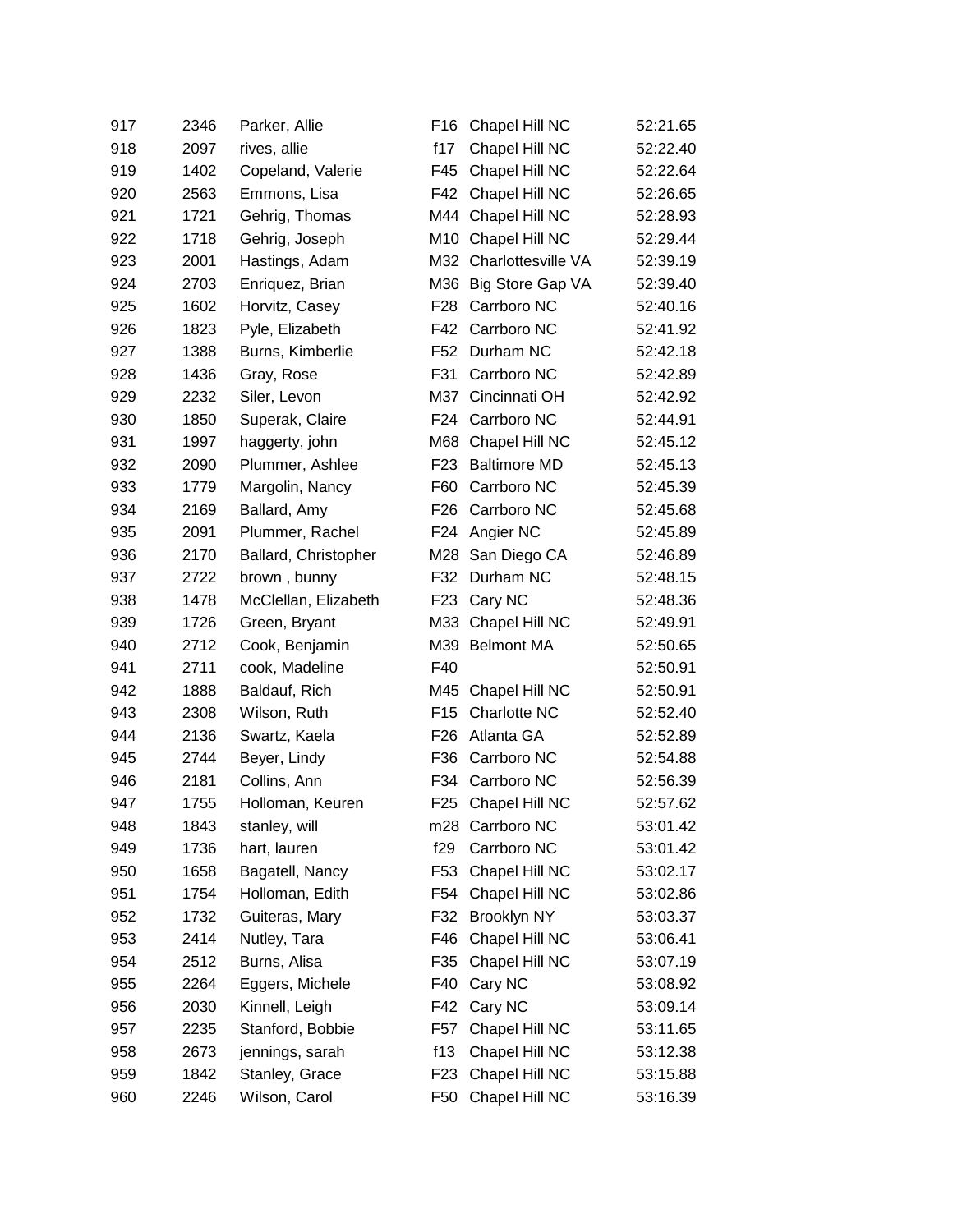| 961  | 1690 | Crews, Morgan           | F31             | Apex NC             | 53:20.19 |
|------|------|-------------------------|-----------------|---------------------|----------|
| 962  | 2320 | Gauger, Kelley          | F35             | Durham NC           | 53:22.69 |
| 963  | 2254 | Bowers, Bob             | M44             | Carrboro NC         | 53:25.39 |
| 964  | 2117 | Sears, Emily            | F <sub>29</sub> | Arlington VA        | 53:26.93 |
| 965  | 1735 | Hamilton, Carolyn       | F <sub>29</sub> | Durham NC           | 53:27.16 |
| 966  | 1883 | Bailey, Jason           | M31             | Charlotte NC        | 53:30.87 |
| 967  | 2061 | morgan, cathy           | F62             | <b>BIG CANOE GA</b> | 53:32.93 |
| 968  | 2234 | Spagnardi, Colleen      | F32             | <b>DURHAM NC</b>    | 53:33.66 |
| 969  | 2059 | Mills, Kate             | F40             | Cary NC             | 53:34.17 |
| 970  | 2351 | Queen, Kelly            | F46             | Apex NC             | 53:37.38 |
| 971  | 2227 | Parker, Rhonda          | F44             | Efland NC           | 53:38.18 |
| 972  | 1954 | Czaus, Elizabeth        | F <sub>23</sub> | York PA             | 53:42.66 |
| 973  | 2299 | Thomas, Will            | M14             | Montpelier VA       | 53:48.63 |
| 974  | 2192 | Gilbert, Zachary        | M23             | Chapel Hill NC      | 53:51.39 |
| 975  | 1666 | Bradshaw, Lindsay       | F32             | New York NY         | 53:53.68 |
| 976  | 2622 | Robertson, Ashley       | F36             | Chapel Hill NC      | 53:53.90 |
| 977  | 1422 | Drake, Christopher      | M13             | Chapel Hill NC      | 53:54.67 |
| 978  | 1424 | Drake, Joseph           | M39             | Chapel Hill NC      | 53:55.41 |
| 979  | 2692 | hudgins, daniel         | m68             | <b>DURHAM NC</b>    | 54:03.19 |
| 980  | 2014 | Hetherington, Jean      | F61             | Chapel Hill NC      | 54:05.68 |
| 981  | 2013 | Hetherington, Emily     | F28             | Atlanta GA          | 54:06.13 |
| 982  | 1442 | Guttman, Dawn           | F38             | Mebane NC           | 54:07.37 |
| 983  | 1673 | Burrowes, Stoel         | M61             | Chapel Hill NC      | 54:14.94 |
| 984  | 2607 | Matos, Michael          | M35             | Durham NC           | 54:15.15 |
| 985  | 1497 | Pontious, Emily         | F31             | Hillsborough NC     | 54:23.38 |
| 986  | 1681 | Cappelletti, Christy    | F <sub>50</sub> | Chapel Hill NC      | 54:26.89 |
| 987  | 1682 | Cappelletti, Richard    | M57             | Chapel Hill NC      | 54:26.89 |
| 988  | 1851 | Swanson, Jennifer       | F <sub>51</sub> | <b>DURHAM NC</b>    | 54:34.89 |
| 989  | 2295 | Thomas, Chris           | M12             | Montpelier VA       | 54:37.63 |
| 990  | 1737 | Harwell, Jane           | F <sub>50</sub> | Carrboro NC         | 54:41.87 |
| 991  | 2434 | Younts, Henley          | F12             | Chapel Hill NC      | 54:48.41 |
| 992  | 2506 | Meredith-Andrews, Jacob |                 | M12 Chapel Hill NC  | 54:52.42 |
| 993  | 1430 | Garrett, Tom            | M30             | Raleigh NC          | 54:56.88 |
| 994  | 2120 | Shotwell, Jeanette      | F38             | Hillsborough NC     | 54:57.41 |
| 995  | 1581 | Crume, Hana             | F <sub>29</sub> | Nashville TN        | 55:01.89 |
| 996  | 1977 | Fish, Eric              | M41             | Chapel Hill NC      | 55:04.19 |
| 997  | 1597 | Gaught, Amber           | F31             | Chapel Hill NC      | 55:04.67 |
| 998  | 1974 | Faccidomo, Sara         | F37             | Chapel Hill NC      | 55:05.18 |
| 999  | 2302 | Walton, Carol           | F61             | <b>DURHAM NC</b>    | 55:09.38 |
| 1000 | 1802 | Morris, Chris           | M8              | Carrboro NC         | 55:10.18 |
| 1001 | 1504 | Puttkammer, Katie       | F30             | Durham NC           | 55:18.61 |
| 1002 | 1533 | Thomas, Jason           | M42             | <b>GRAHAM NC</b>    | 55:20.13 |
| 1003 | 1803 | Morris, Ingrid          |                 | F37 Carrboro NC     | 55:21.43 |
| 1004 | 2582 | Ross, Coleman           |                 | M70 Chapel Hill NC  | 55:22.63 |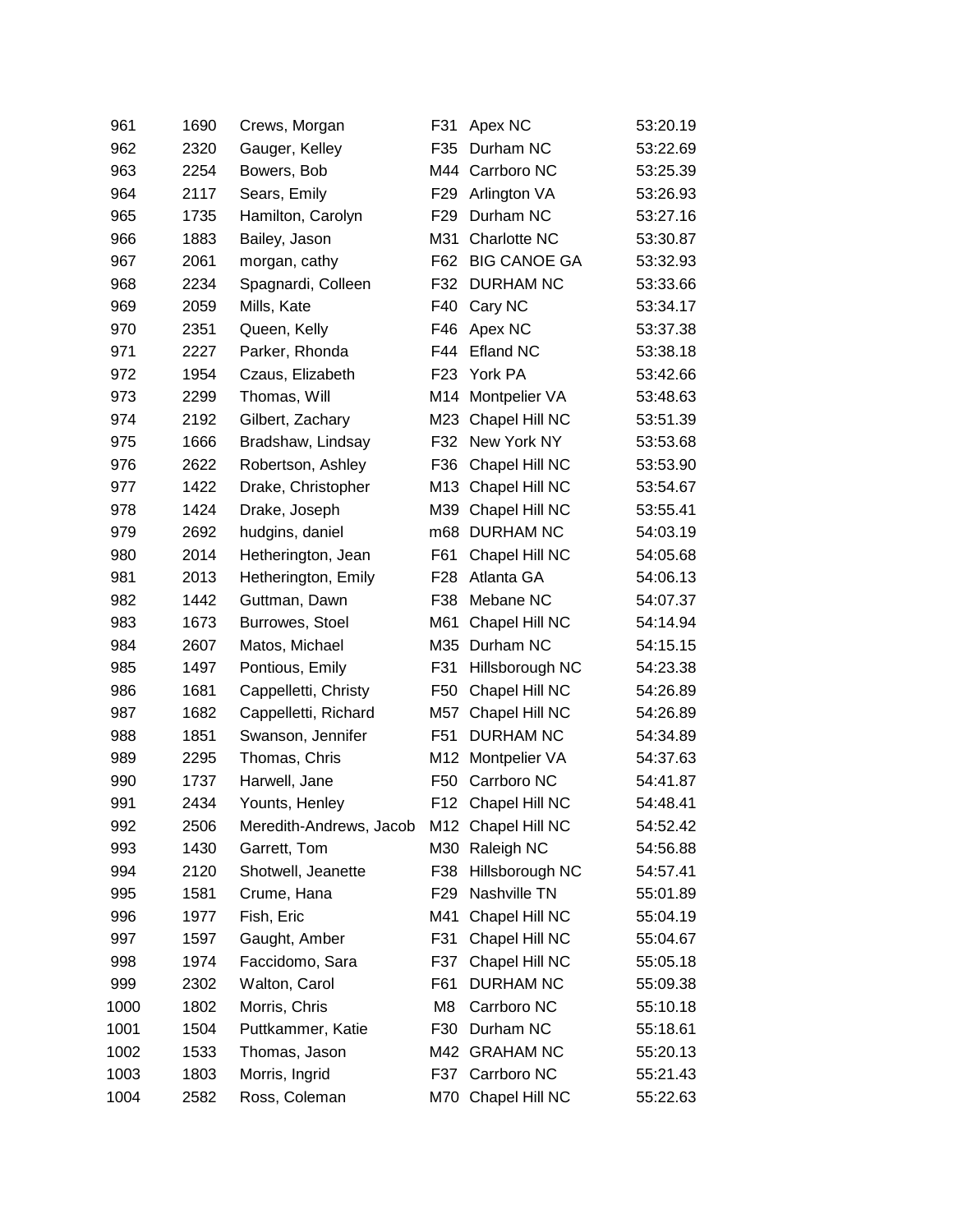| 1005 | 2476 | Stegman, Karen          | F44             | Chapel Hill NC       | 55:29.64 |
|------|------|-------------------------|-----------------|----------------------|----------|
| 1006 | 2370 | westdorp, joy           | F46             | Carrboro NC          | 55:33.89 |
| 1007 | 2464 | McAdams, Leigh          | F <sub>26</sub> | Chapel Hill NC       | 55:34.37 |
| 1008 | 1870 | wolf, susan             | f61             | Chapel Hill NC       | 55:37.40 |
| 1009 | 1789 | Meager, Pier            | M61             | Chapel Hill NC       | 55:38.18 |
| 1010 | 2325 | gross, ellen            | f10             | Chapel Hill NC       | 55:39.17 |
| 1011 | 2324 | Gross, Darryl           | M43             | Chapel Hill NC       | 55:39.38 |
| 1012 | 1906 | Brecher, Juliana        | F <sub>22</sub> | Chapel Hill NC       | 55:43.15 |
| 1013 | 1385 | Brecher, Mark           | M57             | Chapel Hill NC       | 55:43.41 |
| 1014 | 1646 | ZHANG, ZHUZHU           | F30             | Carrboro NC          | 55:51.90 |
| 1015 | 1972 | Emshoff, Margie         | f68             | Chapel Hill NC       | 56:01.63 |
| 1016 | 1492 | Overman, Erika          | F <sub>26</sub> | Durham NC            | 56:11.66 |
| 1017 | 2690 | Pettie, Jennifer        | F44             | <b>Burlington NC</b> | 56:13.92 |
| 1018 | 2023 | Hutcheson, Paige        | F41             | Tempe AZ             | 56:15.63 |
| 1019 | 1590 | DePeal, Lesa            | F45             | Durham NC            | 56:17.90 |
| 1020 | 1960 | Dinola, Mike            | M58             | Chapel Hill NC       | 56:20.64 |
| 1021 | 1487 | Murray, Sharon          | f50             | Chapel Hill NC       | 56:20.66 |
| 1022 | 2481 | Wall, Kelly             | F <sub>26</sub> | Raleigh NC           | 56:22.89 |
| 1023 | 1693 | DiSantostefano, Rachael | F44             | Chapel Hill NC       | 56:28.67 |
| 1024 | 1387 | bunce, julie            | f49             | Chapel Hill NC       | 56:31.63 |
| 1025 | 2272 | Johnson, Melony         | F36             | <b>DURHAM NC</b>     | 56:34.39 |
| 1026 | 1969 | Elliott, Jake           | M30             | Goodlettsville TN    | 56:36.65 |
| 1027 | 2199 | Jennings, Mike          | M39             | Chapel Hill NC       | 56:36.88 |
| 1028 | 2392 | greenberg, katie        | f36             | Winterville NC       | 56:37.91 |
| 1029 | 1441 | Guttman, Barbara        | F60             | Mebane NC            | 56:44.13 |
| 1030 | 1444 | Hanson-Baldauf, Dana    | F44             | Chapel Hill NC       | 56:45.16 |
| 1031 | 2243 | Wiegerink, Robin        | F50             | Chapel Hill NC       | 56:46.11 |
| 1032 | 2729 | sangiastiano, nicole    | F <sub>29</sub> |                      | 56:47.12 |
| 1033 | 2184 | DeGroot, Niki           | F33             | Chapel Hill NC       | 56:51.17 |
| 1034 | 2728 | Haiducels, Dabe         | M29             |                      | 56:52.40 |
| 1035 | 2536 | Sickles, Matt           |                 | M42 Apex NC          | 56:53.14 |
| 1036 | 1845 | Stone, Kate             | F36             | Carrboro NC          | 56:54.15 |
| 1037 | 2571 | Page, Jack              | M68             | Durham NC            | 56:56.43 |
| 1038 | 1781 | mccluskey, linda        | f60             | Chapel Hill NC       | 57:00.40 |
| 1039 | 2275 | Kadens, Wendy           | F48             | Carrboro NC          | 57:00.41 |
| 1040 | 2632 | Leydey, Melanie         | F48             | Chapel Hill NC       | 57:01.12 |
| 1041 | 1526 | Strobel, Jennifer       | F39             | Durham NC            | 57:01.41 |
| 1042 | 1835 | Shimmin, Kristin        | F34             | Pittsburgh PA        | 57:09.87 |
| 1043 | 2354 | Rodriguez, Meghan       | F <sub>29</sub> | Durham NC            | 57:10.13 |
| 1044 | 1664 | Bell, Jerry             | M76             | Chapel Hill NC       | 57:10.17 |
| 1045 | 1540 | Vetter, Nicole          | F34             | Chapel Hill NC       | 57:10.37 |
| 1046 | 2087 | Perlmutt, BJ            | M34             | Chapel Hill NC       | 57:10.89 |
| 1047 | 2132 | Steffen, Cherie         | F35             | Chapel Hill NC       | 57:11.39 |
| 1048 | 2012 | Henriquez, Sandy        | F46             | Chapel Hill NC       | 57:13.14 |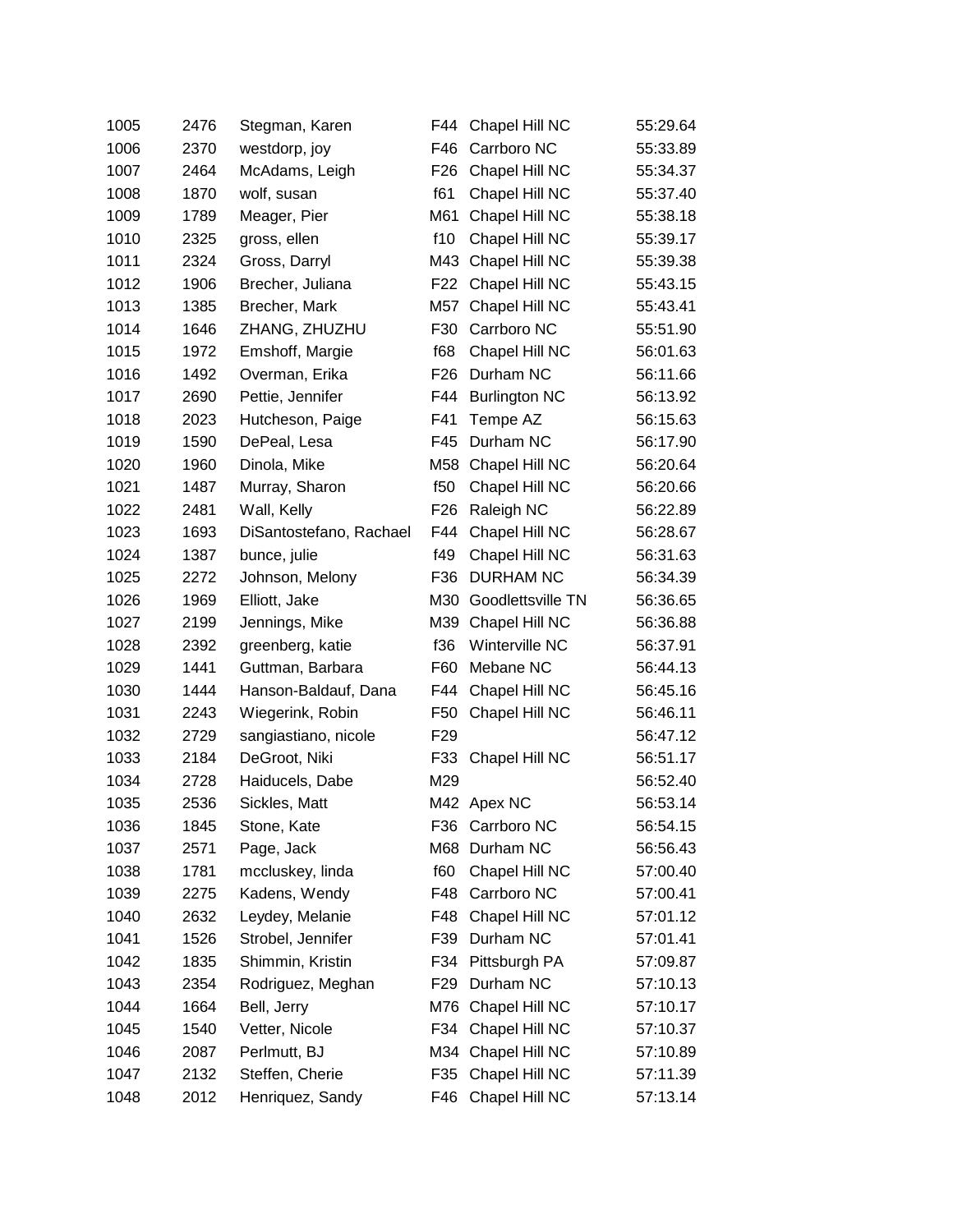| 1049 | 1626 | Morris, Neal           | M34             | Chapel Hill NC          | 57:14.62 |
|------|------|------------------------|-----------------|-------------------------|----------|
| 1050 | 2386 | Doubts, Tracy          | F <sub>50</sub> | Durham NC               | 57:15.43 |
| 1051 | 2666 | Smith, Kristen         | F34             | Chapel Hill NC          | 57:15.68 |
| 1052 | 1947 | Crain, rita            | F54             | Carrboro NC             | 57:16.90 |
| 1053 | 1946 | Crain, Marissa         | F <sub>25</sub> | Carrboro NC             | 57:17.38 |
| 1054 | 1818 | Petersen, Katherine    | F35             | Chapel Hill NC          | 57:18.17 |
| 1055 | 1890 | Barfield, Marcia       | F62             | Chapel Hill NC          | 57:22.62 |
| 1056 | 2650 | Cullen, Rachel         | F <sub>13</sub> | Chapel Hill NC          | 57:22.88 |
| 1057 | 2651 | cullen, john           | m64             | Chapel Hill NC          | 57:23.40 |
| 1058 | 2458 | keyworth, barbara      | f62             | Chapel Hill NC          | 57:23.40 |
| 1059 | 2439 | cranford, koren        | f44             | Charlotte NC            | 57:25.38 |
| 1060 | 1647 | Adams, Margaret        | F <sub>15</sub> | Chapel Hill NC          | 57:25.39 |
| 1061 | 1453 | House, Myles           | F <sub>15</sub> | Carrboro NC             | 57:25.58 |
| 1062 | 1887 | Baldauf, Grace         | F <sub>15</sub> | Chapel Hill NC          | 57:26.38 |
| 1063 | 1499 | Powers, Bill           | M79             | Chapel Hill NC          | 57:27.39 |
| 1064 | 1827 | Roggenbuck, Sharon     | F75             | Hillsborough NC         | 57:29.86 |
| 1065 | 1448 | Haywood, Marion        | F66             | Chapel Hill NC          | 57:30.68 |
| 1066 | 1580 | Cockerell, Steven      | M26             | Asheville NC            | 57:31.17 |
| 1067 | 2372 | Wolf, John             | M22             | Durham NC               | 57:32.37 |
| 1068 | 1863 | West, Alyson           | F43             | Chapel Hill NC          | 57:40.13 |
| 1069 | 2452 | Hill, Melissa          | F35             | Hillsborough NC         | 57:42.15 |
| 1070 | 2597 | Tilley, Steve          | M47             | Durham NC               | 57:43.16 |
| 1071 | 2145 | Verne, Jannice         | F38             | Raleigh NC              | 57:46.13 |
| 1072 | 1637 | Pollock, Kelly         | F42             | Chapel Hill NC          | 57:48.39 |
| 1073 | 2412 | McGovern, Erin         | F31             | Hillsborough NC         | 57:48.89 |
| 1074 | 2463 | L'Homme, Adrienne      | F34             | Alexandria VA           | 57:50.63 |
| 1075 | 2652 | Bluestein, Frayda      | F54             | Chapel Hill NC          | 57:54.88 |
| 1076 | 1995 | Hadler, Jessica        | F31             | New York NY             | 58:00.88 |
| 1077 | 1743 | Hoerger, Adam          | M13             | Greenwood CO            | 58:19.40 |
| 1078 | 1748 | Hoerger, Steve         | M49             | Greenwood CO            | 58:20.87 |
| 1079 | 2018 | Hopkins, Todd          |                 | M54 Cumming GA          | 58:43.34 |
| 1080 | 1665 | Bolejack, Megan        |                 | F32 Pittsboro NC        | 58:44.15 |
| 1081 | 1944 | Cook, Michael          | M71             | Falls Church VA         | 58:52.12 |
| 1082 | 1725 | Grabowski, Shannon     | F40             | Chapel Hill NC          | 58:58.16 |
| 1083 | 1987 | Grabowski, Chuck       | M39             | Chapel Hill NC          | 58:58.63 |
| 1084 | 1607 | Klaver, BethAnne       | F26             | King George VA          | 59:04.86 |
| 1085 | 1897 | Binkowski, Christian   | M38             | Greensboro NC           | 59:09.13 |
| 1086 | 2427 | <b>WHALEN, CHARLES</b> |                 | M56 Durham NC           | 59:16.37 |
| 1087 | 2441 | Dailey, Heather        | F44             | <b>Winston Salem NC</b> | 59:21.37 |
| 1088 | 1452 | Hoppin, Jane           | F <sub>50</sub> | Chapel Hill NC          | 59:26.65 |
| 1089 | 2363 | Spagnardi, Julie       | F48             | Durham NC               | 59:27.13 |
| 1090 | 1560 | Anscher, Sarah         | F24             | Chapel Hill NC          | 59:32.37 |
| 1091 | 2403 | Jones, Lindsay         | F31             | Greenville NC           | 59:32.63 |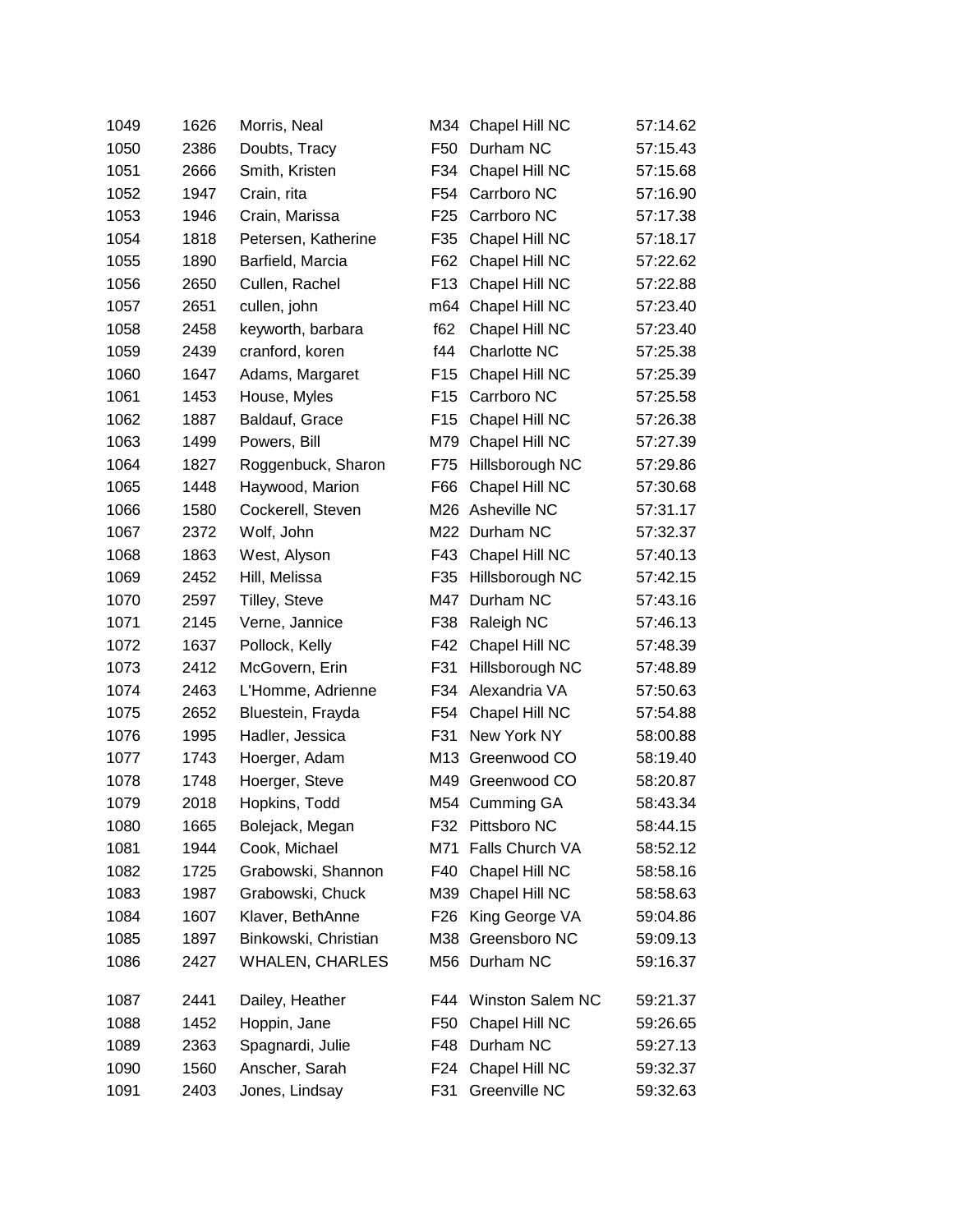| 1092 | 1558 | Anscher, Mitch            |                 | M58 Richmond VA    | 59:35.16    |
|------|------|---------------------------|-----------------|--------------------|-------------|
| 1093 | 1833 | Scott, Hillary            | F <sub>24</sub> | New York NY        | 59:36.13    |
| 1094 | 2079 | o'connor, heather         | f41             | Carrboro NC        | 59:44.90    |
| 1095 | 1830 | Salvo, Camila             | F <sub>23</sub> | Silver Spring MD   | 59:52.15    |
| 1096 | 2042 | Lewis, Virginia           | F49             | Carrboro NC        | 59:52.64    |
| 1097 | 1550 | west, tracey              | F60             | Chapel Hill NC     | 59:54.87    |
| 1098 | 1447 | Hart, Robert              | M60             | Chapel Hill NC     | 59:55.11    |
| 1099 | 2426 | WHALEN, carolyn           | F <sub>20</sub> | Durham NC          | 01:00:12.64 |
| 1100 | 1490 | Nolan, Kathleen           | F39             | Carrboro NC        | 01:00:14.33 |
| 1101 | 1952 | Czarnecki Morgan, Jennife | F30             | Chapel Hill NC     | 01:00:17.88 |
| 1102 | 2008 | Henderson, Amy            | F48             | <b>Toledo OH</b>   | 01:00:18.39 |
| 1103 | 2009 | Henderson, Laura          | F45             | Carrboro NC        | 01:00:18.64 |
| 1104 | 1399 | Cook, Camden              | F46             | Carrboro NC        | 01:00:35.86 |
| 1105 | 1968 | Elander, Cate             | F <sub>29</sub> | Durham NC          | 01:00:41.64 |
| 1106 | 1701 | elander, mark             | M56             | Durham NC          | 01:00:42.12 |
| 1107 | 2263 | Cocowitch, Vic            | M60             | Chapel Hill NC     | 01:00:47.41 |
| 1108 | 2080 | O'Connor, William         | M73             | West Hartford CT   | 01:00:51.36 |
| 1109 | 2104 | Rose, Pamela              | F51             | Durham NC          | 01:00:53.38 |
| 1110 | 2130 | Sorgi, Jessica            | F22             | Durham NC          | 01:00:53.87 |
| 1111 | 2639 | Huston, Sara              | F46             | Topsham ME         | 01:00:58.87 |
| 1112 | 2667 | Commander, Warren         | M63             | Niceville FL       | 01:01:03.63 |
| 1113 | 2668 | Commander, Clayton        | M31             | Chapel Hill NC     | 01:01:03.88 |
| 1114 | 1407 | Coyle, Thomas             | M38             | Durham NC          | 01:01:06.38 |
| 1115 | 2397 | Hoogervorst, Amy          | F45             | Chapel Hill NC     | 01:01:13.89 |
| 1116 | 2592 | Hoogervorst, Matthew      | M10             | Chapel Hill NC     | 01:01:19.37 |
| 1117 | 1801 | moroney, brian            | m39             | Chapel Hill NC     | 01:01:34.40 |
| 1118 | 1800 | Moroney, Allison          | F37             | Chapel Hill NC     | 01:01:35.14 |
| 1119 | 1476 | massey, marianne          | F40             | Chapel Hill NC     | 01:01:35.38 |
| 1120 | 2598 | Tilley, Julie             | F45             | Durham NC          | 01:01:35.92 |
| 1121 | 1867 | Wilde, Natalie            | F35             | Chapel Hill NC     | 01:01:43.37 |
| 1122 | 1885 | BAKER, LYNDA              |                 | F62 Chapel Hill NC | 01:01:43.37 |
| 1123 | 1938 | Coleman, Anna             | F17             | Chapel Hill NC     | 01:01:45.10 |
| 1124 | 1707 | Ervin, Terry              | F54             | <b>DURHAM NC</b>   | 01:01:46.66 |
| 1125 | 1940 | Coleman, Sharla           | F50             | Chapel Hill NC     | 01:01:52.31 |
| 1126 | 2557 | McKown, Mary              | F72             | Chapel Hill NC     | 01:01:57.12 |
| 1127 | 1515 | Schuster, Betty           | F65             | Youngsville NC     | 01:02:10.36 |
| 1128 | 2432 | Wright, James             |                 | M44 Chapel Hill NC | 01:02:18.11 |
| 1129 | 2733 | peck, tim                 |                 | m58 Carrboro NC    | 01:02:19.87 |
| 1130 | 2505 | Meredith, Marne           |                 | F44 Chapel Hill NC | 01:02:21.90 |
| 1131 | 2265 | Erikson, Dawn             | F48             | Chapel Hill NC     | 01:02:27.12 |
| 1132 | 2105 | Rosen, Maureen            | F <sub>56</sub> | Chapel Hill NC     | 01:02:29.88 |
| 1133 | 2637 | Alexander, Tabitha        | F48             | Chapel Hill NC     | 01:02:32.38 |
| 1134 | 2635 | Alexander, Ann            | F10             | Chapel Hill NC     | 01:02:32.64 |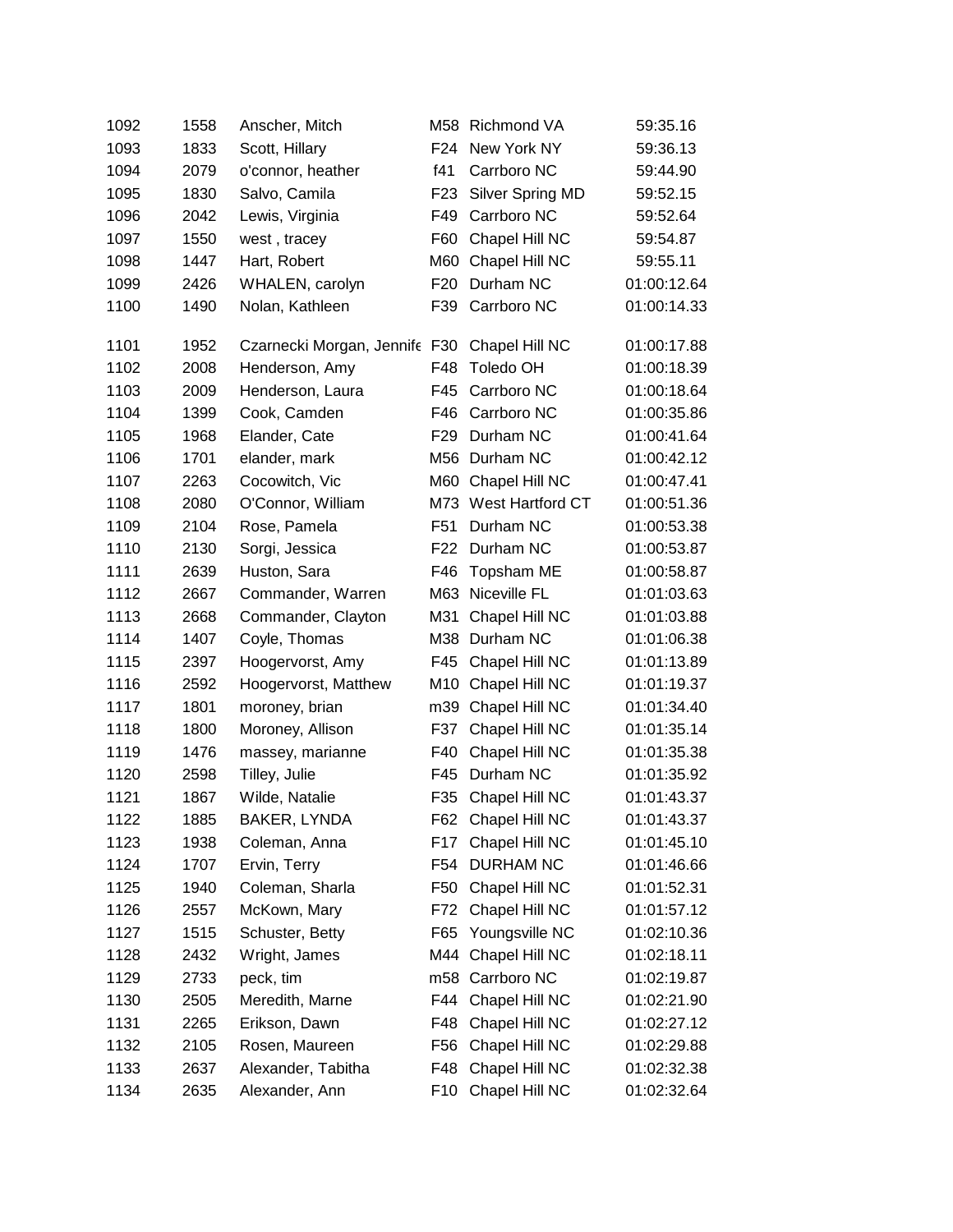| 1135 | 1672 | Buckingham, Jennifer | F36             | Eaton Rapids MI      | 01:02:34.15 |
|------|------|----------------------|-----------------|----------------------|-------------|
| 1136 | 2515 | Asaro, Sawyer        | F <sub>9</sub>  | Chapel Hill NC       | 01:02:48.39 |
| 1137 | 2516 | asaro, andrew        | M46             | Chapel Hill NC       | 01:03:03.89 |
| 1138 | 2323 | Greene, Casey        | F <sub>8</sub>  | Chapel Hill NC       | 01:03:05.37 |
| 1139 | 2296 | Thomas, Gabrielle    | F <sub>51</sub> | Montpelier VA        | 01:03:09.89 |
| 1140 | 1572 | Brown, Amy           | F41             | Chapel Hill NC       | 01:03:09.92 |
| 1141 | 2720 | Dida, Stacy          | F54             | Chapel Hill NC       | 01:03:15.38 |
| 1142 | 1417 | Dawson, Kim          | F <sub>55</sub> | Carrboro NC          | 01:03:15.38 |
| 1143 | 2203 | KARP, ROBERT         | M69             | <b>TAMPA FL</b>      | 01:03:25.91 |
| 1144 | 2202 | KARP, MARIELA        | F70             | <b>TAMPA FL</b>      | 01:03:26.87 |
| 1145 | 2709 | Kavanaugh, Patrick   | M45             | Chapel Hill NC       | 01:03:31.40 |
| 1146 | 2201 | KARP, ANAIIS         | F41             | <b>LUTZ FL</b>       | 01:03:35.63 |
| 1147 | 2153 | Webb, Kristi         | F57             | Chapel Hill NC       | 01:04:02.64 |
| 1148 | 2675 | Zaragoza, Betsy      | f43             | Chapel Hill NC       | 01:04:03.64 |
| 1149 | 1724 | Gosselin, Tracy      | F42             | Durham NC            | 01:04:09.65 |
| 1150 | 1813 | O'Brien, Lynne       | F62             | Carrboro NC          | 01:04:15.40 |
| 1151 | 2322 | Gill, Taryn          | F24             | Carrboro NC          | 01:04:19.39 |
| 1152 | 2718 | wilson, Erica        | F <sub>29</sub> |                      | 01:04:19.40 |
| 1153 | 1613 | Legere, Diane        | F49             | <b>DURHAM NC</b>     | 01:04:20.90 |
| 1154 | 1629 | Musso, Jennifer      | F <sub>20</sub> | Chapel Hill NC       | 01:04:34.87 |
| 1155 | 1632 | Musso, Melanie       | F <sub>21</sub> | Chapel Hill NC       | 01:04:36.37 |
| 1156 | 1628 | Musso, Belinda       | F51             | Chapel Hill NC       | 01:04:37.10 |
| 1157 | 1630 | Musso, Joseph        | M10             | Chapel Hill NC       | 01:04:37.14 |
| 1158 | 1627 | Musso, Alan          | M51             | Chapel Hill NC       | 01:04:37.60 |
| 1159 | 2716 | wilson, Doug         |                 | M62 Pittsboro NC     | 01:04:43.63 |
| 1160 | 2334 | Johnson, Nate        | M28             | Durham NC            | 01:04:49.64 |
| 1161 | 2231 | Shareshian, Susan    | F53             | Chapel Hill NC       | 01:04:54.89 |
| 1162 | 1994 | Guthrie, Elwin       |                 | M77 Walpole ME       | 01:04:55.64 |
| 1163 | 2174 | Barros, Hannah       | F17             | boone NC             | 01:05:11.87 |
| 1164 | 2003 | Hatmaker, Laura      | F39             | New York NY          | 01:05:15.63 |
| 1165 | 1805 | Morrison, Susan      |                 | F42 Durham NC        | 01:05:15.65 |
| 1166 | 2589 | McGinnis, Michael    |                 | M65 Durham NC        | 01:05:18.37 |
| 1167 | 1563 | Baptiste, Janice     | F50             | Chapel Hill NC       | 01:05:27.88 |
| 1168 | 1902 | Branton, Caroline    |                 | F22 Durham NC        | 01:05:53.62 |
| 1169 | 2572 | Wolf, Susan          |                 | F43 Ellicott City MD | 01:05:53.66 |
| 1170 | 2573 | Wolf, Brian          |                 | M42 Chapel Hill NC   | 01:05:55.89 |
| 1171 | 1651 | Andrews, Jessida     | F27             | Chapel Hill NC       | 01:06:20.14 |
| 1172 | 1860 | Weseman, Drew        | M26             | Chapel Hill NC       | 01:06:20.89 |
| 1173 | 2047 | Lyons, Katrina       | F33             | <b>Brooklyn NY</b>   | 01:06:26.64 |
| 1174 | 2292 | Silton, Andrew       | M59             | Chapel Hill NC       | 01:06:41.61 |
| 1175 | 2443 | Edens, Melissa       | F39             | Calhoun GA           | 01:06:42.12 |
| 1176 | 2555 | Svirsky, Larisa      | F <sub>23</sub> | Chapel Hill NC       | 01:06:45.63 |
| 1177 | 1612 | lee, leslie          |                 | F62 Pittsboro NC     | 01:06:52.87 |
| 1178 | 2373 | Wolf, William        |                 | M50 Durham NC        | 01:06:58.63 |
|      |      |                      |                 |                      |             |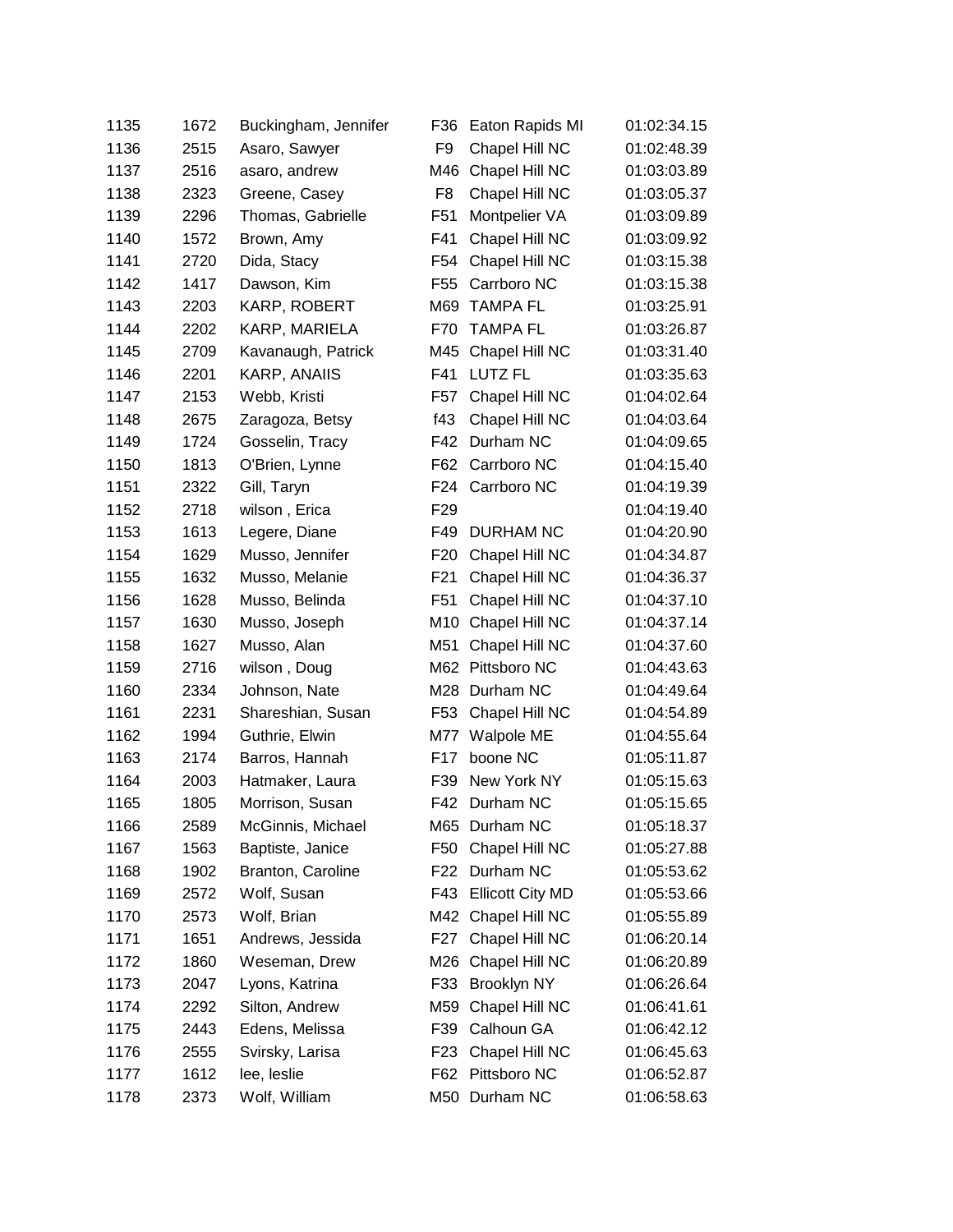| 1179 | 2501 | Anderson, Janelle         | F <sub>55</sub> | New York NY         | 01:07:17.87 |
|------|------|---------------------------|-----------------|---------------------|-------------|
| 1180 | 1787 | McGill, April             | F32             | Durham NC           | 01:07:40.64 |
| 1181 | 1650 | Andre, Alison             | F50             | Chapel Hill NC      | 01:08:35.52 |
| 1182 | 1423 | Drake, Jennifer           | F36             | Chapel Hill NC      | 01:08:39.88 |
| 1183 | 1594 | Drake, Katelyn            | F11             | Chapel Hill NC      | 01:08:40.14 |
| 1184 | 1934 | Chebib, Ziad              | M25             | <b>Baltimore MD</b> | 01:08:43.13 |
| 1185 | 2315 | Chebib, Toufic            | M30             | Raleigh NC          | 01:08:43.36 |
| 1186 | 1482 | Moore, Dana               | F39             | Durham NC           | 01:09:03.62 |
| 1187 | 2531 | Buck, Charlotte           | F <sub>14</sub> | Chapel Hill NC      | 01:09:05.89 |
| 1188 | 2534 | Buck, Emory               | F <sub>20</sub> | Chapel Hill NC      | 01:09:06.16 |
| 1189 | 1521 | Smith Cormican, Melissa   | F40             | Knightdale NC       | 01:09:18.88 |
| 1190 | 2408 | Lieberum, Susan           | F59             | Pittsboro NC        | 01:09:22.89 |
| 1191 | 2407 | Lieberum, Randolph        | M60             | Pittsboro NC        | 01:09:23.38 |
| 1192 | 2533 | Bell, Kathryn             | F50             | us                  | 01:09:33.88 |
| 1193 | 1532 | Terrill, Kimber           | F42             | Clayton NC          | 01:09:37.63 |
| 1194 | 2644 | Kariisa, Mbabazi          | F32             | Raleigh NC          | 01:09:49.63 |
| 1195 | 1978 | Fletcher, Barbara         | F58             | Durham NC           | 01:10:22.11 |
| 1196 | 2344 | Nichols, Hal              | M73             | Leawood KS          | 01:10:28.63 |
| 1197 | 2267 | Hill, Michelle            | F41             | Mebane NC           | 01:10:59.41 |
| 1198 | 2342 | Mickelson, Roslyn         | F65             | Charlotte NC        | 01:11:14.91 |
| 1199 | 1549 | Wertley-Rotenberry, Julia | F42             | Chapel Hill NC      | 01:11:32.88 |
| 1200 | 2554 | Ozoguz, Arzu              | F43             | Chapel Hill NC      | 01:11:32.88 |
| 1201 | 1757 | Jelley, Colleen           | F <sub>54</sub> | Carrboro NC         | 01:11:49.87 |
| 1202 | 2347 | Pearson, Amy              | F34             | Chapel Hill NC      | 01:12:33.37 |
| 1203 | 2436 | Caruso, Catherine         | F32             | Apex NC             | 01:12:34.12 |
| 1204 | 1652 | Apperson, Karen           | F49             | Chapel Hill NC      | 01:12:36.36 |
| 1205 | 2455 | Jaromin, Christina        | F34             | Chapel Hill NC      | 01:12:36.65 |
| 1206 | 2409 | mackey, cecilia           | f66             | Carrboro NC         | 01:13:01.37 |
| 1207 | 1562 | Baptiste, Courtney        | F <sub>18</sub> | Chapel Hill NC      | 01:13:19.16 |
| 1208 | 2223 | Ortiz, Adriana            | F <sub>25</sub> | Chapel Hill NC      | 01:13:29.38 |
| 1209 | 2708 | Clark, Linda              | F <sub>57</sub> | Mebane NC           | 01:13:39.64 |
| 1210 | 1919 | Burke, Leigh              | F34             | Raleigh NC          | 01:13:56.39 |
| 1211 | 1685 | cates, sterling           | f21             | Hillsborough NC     | 01:13:59.39 |
| 1212 | 1900 | Bono, Lisa                | F32             | Chapel Hill NC      | 01:13:59.65 |
| 1213 | 1684 | Cates, Dianne             | F61             | Hillsborough NC     | 01:14:00.18 |
| 1214 | 1907 | Brewer, Jason             | F33             | Chapel Hill NC      | 01:14:01.17 |
| 1215 | 1635 | Paul, Herb                | M79             | Chapel Hill NC      | 01:14:02.67 |
| 1216 | 1564 | Baptiste, Perry           | M59             | Chapel Hill NC      | 01:14:03.87 |
| 1217 | 2326 | hansley, susie            | f44             | Durham NC           | 01:14:15.89 |
| 1218 | 2319 | Etten, Yelena             | F31             | Chapel Hill NC      | 01:14:16.19 |
| 1219 | 2208 | Lachiewicz, Mary Claire   |                 | F22 Chapel Hill NC  | 01:16:04.88 |
| 1220 | 1588 | Davis-Sale, Clara         | F52             | Signal Mountain TN  | 01:18:08.62 |
| 1221 | 1587 | Davis, Sheri              | F <sub>53</sub> | Chapel Hill NC      | 01:18:09.87 |